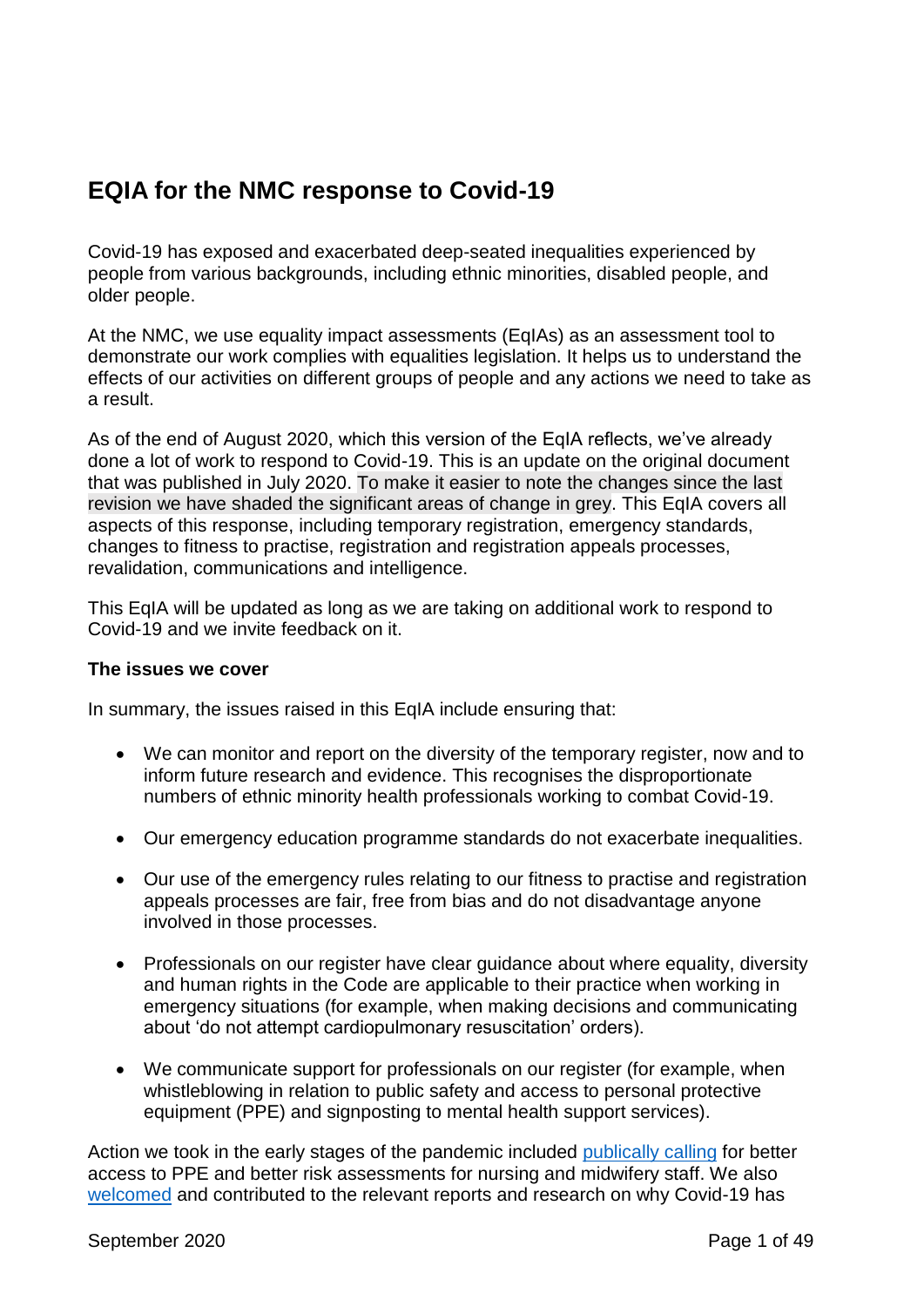had a worse impact on some communities, including those from an ethnic minority background (e.g. we provided data to PHE).

Since the publication of the last version of this document in July 2020, we have [published data](https://www.nmc.org.uk/covid19-register-analysis) about the professionals on the temporary register with information about their diversity, rolled out virtual hearings with an improvement survey and made decisions about how the different cohorts of people who were invited to join the temporary register would become permanently registered. Some of the issues we envisaged as potentially discriminatory have not come into effect. For example, our original EqIA identified a potential issue of bias in our decisions about temporary registrants that have fitness to practise concerns raised about them – in actuality the numbers have been so small that we dealt with them with a high level of scrutiny and checks to reduce potential bias.

#### **Developing this EqIA**

We used our own data and external evidence to develop this EqIA and action plan. That includes our engagement activities with employers, education institutions, unions, professionals on our register and the public form part of this evidence. We want to continue to hear from people to help us develop the next iterations of this EqIA.

One intention in publishing our EqIA was to invite further comment on the work we have done so far with the aim of improving our own processes and add value in the wider health and care environment. Although we have had no specific feedback on the previous version, comments are still welcome.

We ask two questions:

- Have we missed anything that is in our role to do or influence?
- Looking to the future are there any particular topics of concern or opportunities that we should focus on?

Please respond with your answers to these two questions, or any other feedback you have, with 'COVID EQIA' in the subject line to [equality@nmc-uk.org](mailto:equality@nmc-uk.org)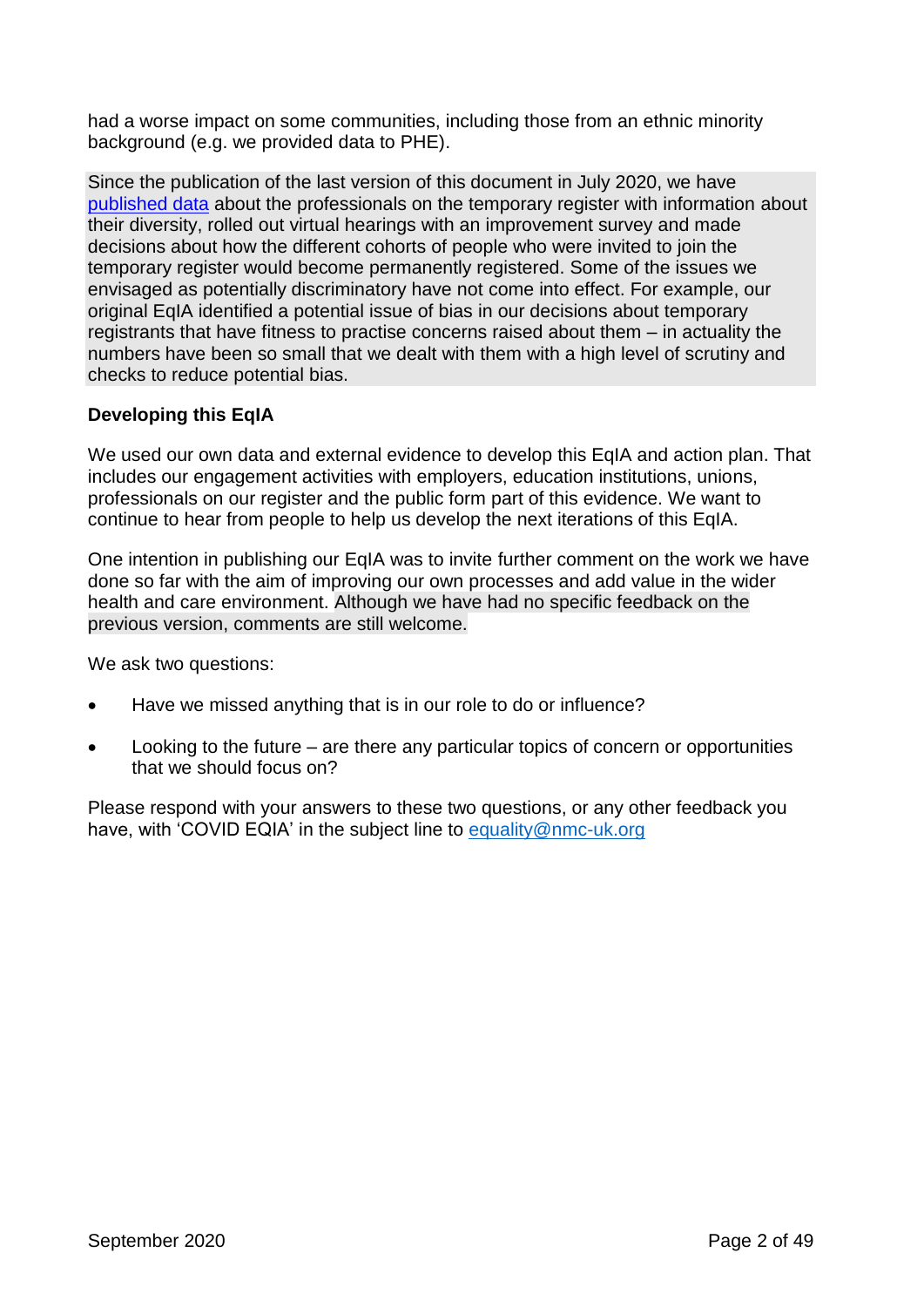

### **Equality impact assessment for the response to the Covid-19 emergency**

We'll update this equality impact assessment (EqIA) in light of the fast-changing context and as we receive more information of the changing healthcare environment.

| Version and date<br>completed        | 31 August 2020<br>Version 3                                                                                          |
|--------------------------------------|----------------------------------------------------------------------------------------------------------------------|
| Interdependencies                    | NMC Covid-19 communications hub                                                                                      |
|                                      | NMC guidance during the Covid-19 emergency period                                                                    |
|                                      | Covid-19 emergency temporary registration policy.                                                                    |
|                                      | Covid-19 temporary registration removal guidance                                                                     |
|                                      | <b>Emergency standards for nursing and midwifery education</b>                                                       |
| Name and title of                    | Aishnine Benjamin                                                                                                    |
| person completing<br>this assessment | <b>Equality and Diversity Policy Manager</b>                                                                         |
| Senior sponsor                       | Matthew McClelland, Executive Director of Strategy and Insight                                                       |
| Review date                          | 31 October 2020 (to update to version 4 and inform the senior<br>sponsor of any significant changes to the actions). |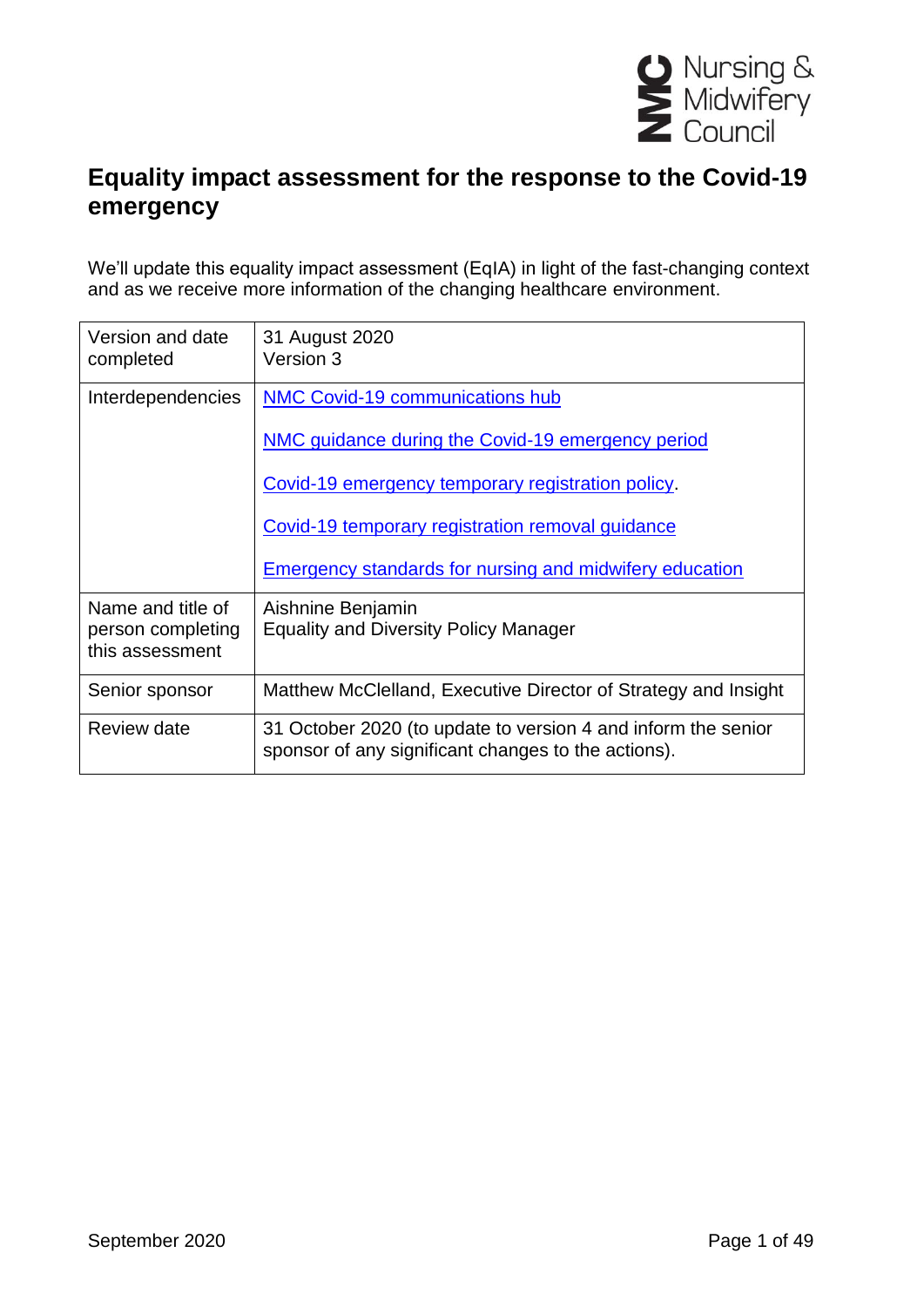

### <span id="page-3-0"></span>**Contents**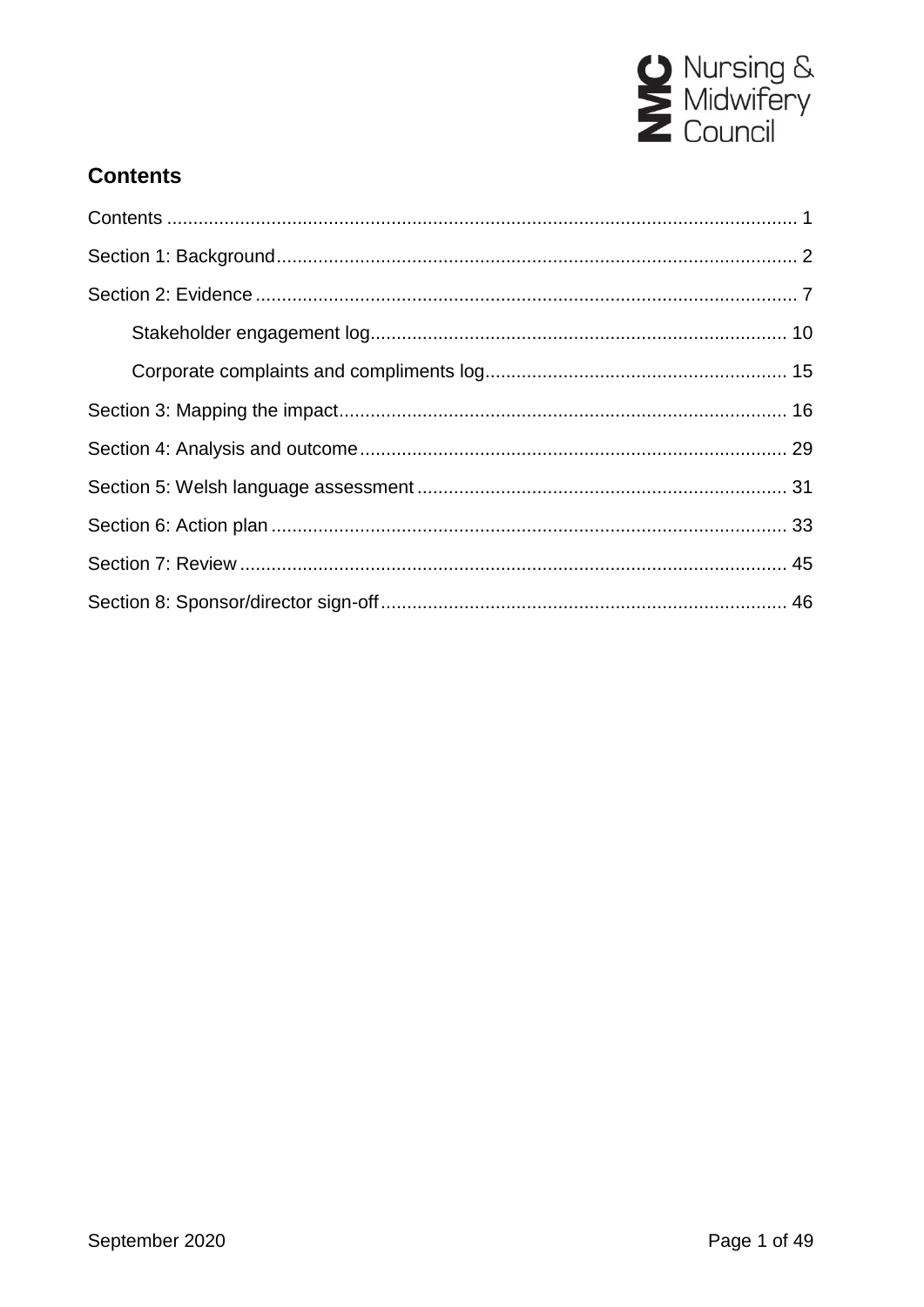

### <span id="page-4-0"></span>**Section 1: Background**

- 1 Better and safer care for people is at the heart of what we do, supporting the health and social care professionals on our register to deliver the highest standards of care. Any action we take in an emergency will seek to balance the need to support the health and social care workforce with the importance of minimising risks to the public.
- 2 We are subject to the Equality Act 2010 and the Human Rights Act 1998.<sup>1</sup> The public sector equality duty (PSED), which is outlined in Section 149(1) of the Equality Act, states that we must have due regard for eliminating discrimination, advancing equality of opportunity and fostering good relations. This applies to both our own activities and wider where we have influence to tackle prejudice and promote understanding (Ref 1 in action plan).
- 3 The aim of our actions has been:
	- 3.1 to support the national effort to increase the size of the health and social care workforce available to tackle Covid-19 by:
		- 3.1.1 identifying groups of fit, proper and suitably experienced people who can be granted temporary registration as nursing and midwifery professionals during the period of the Covid-19 emergency
		- 3.1.2 developing emergency programme standards that give approved education institutions (AEIs) the flexibility to support students to continue their learning and support the workforce by ensuring clear learning pathways and practice placements
		- 3.1.3 encouraging those on our permanent register not in clinical placements to take up a role in a clinical setting during the emergency
		- 3.1.4 adapting our operational processes to be compliant with government guidelines, for example suspending objective structured clinical examinations (OSCEs) and holding fitness to practise (FtP) and registration appeals hearings virtually.
		- 3.1.5 ensuring that those professionals with permanent registration do not inadvertently leave the register or because of a disadvantage caused by the emergency
	- 3.2 to support efforts to better understand the impact of Covid-19 on certain groups of people, linked to their protected characteristics, by:

<sup>1</sup> <sup>1</sup> The Equality Act 2010 and similar legislation in Northern Ireland. Our work also engages some articles of the European Convention of Human Rights e.g. Right to life (Article 2) with Freedom from discrimination (Article 14).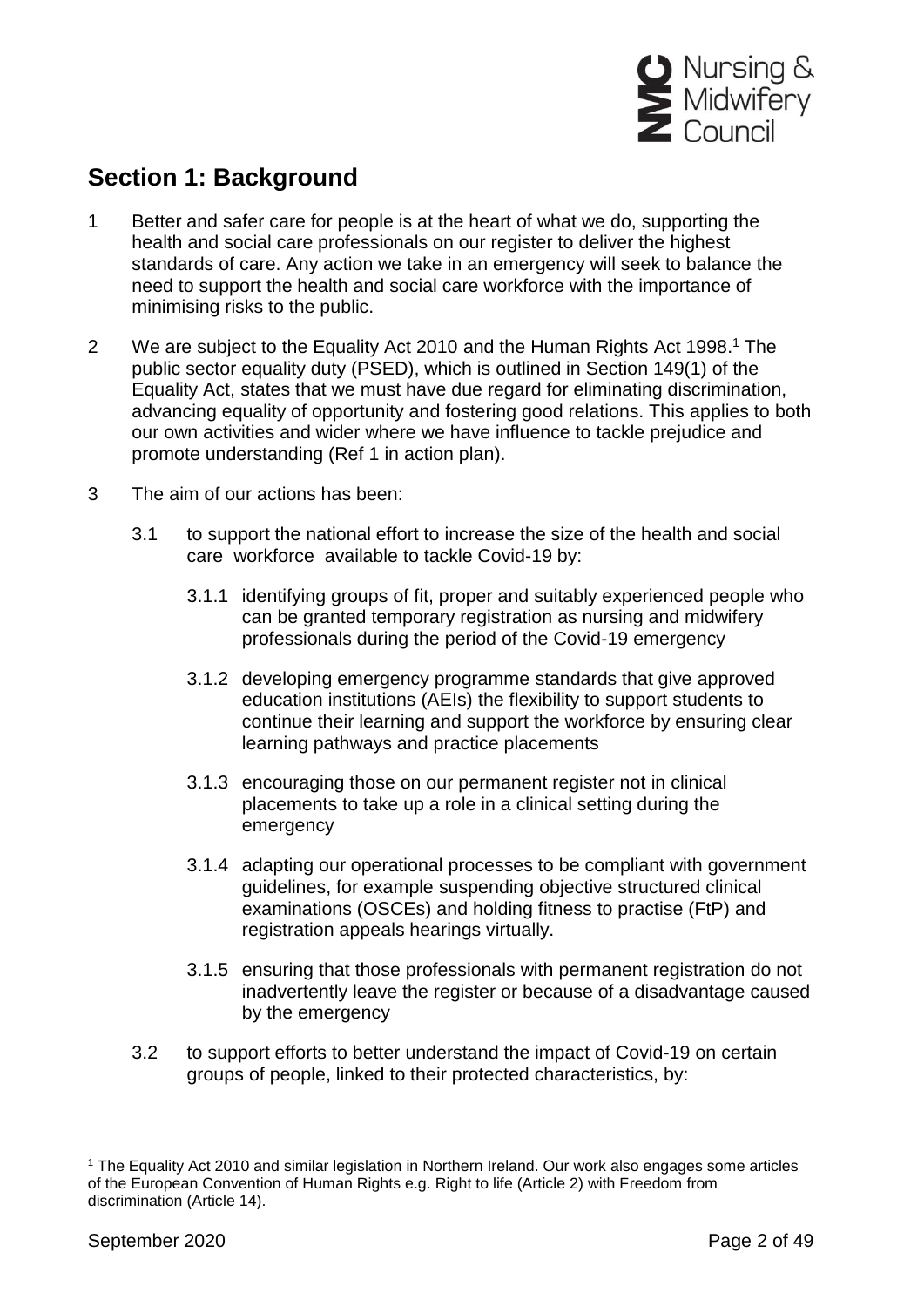- 3.2.1 understanding the diversity of the professionals on our temporary register
- 3.2.2 sharing any intelligence/data we hold about all our registrants with appropriate partners across the health and care system.
- 4 Our purpose as an organisation is to promote and uphold the highest professional standards in nursing and midwifery to protect the public and inspire confidence in the professions. There are three key roles that support this purpose: regulate, support and influence. This EqIA and the actions identified as a result are key tools to enable us to carry out all three of these roles.
- 5 We know already that Covid-19 has a disproportionate impact on certain groups of people linked to their protected characteristics, and that healthcare workers are particularly vulnerable, in particular ethnic minority healthcare workers both due to their ethnicity and the risk of their disproportionate deployment on the frontline.
- 6 This EqIA enables us to regulate effectively by ensuring that our processes are fair and in so doing comply with equalities and human rights legislation. We are able to support by providing information and assurance and we are able to influence by monitoring reviewing and sharing what our data is telling us about how different groups are treated in the workplace.
- 7 The [NMC response to the Covid-19 emergency](https://www.nmc.org.uk/news/coronavirus/) has included action in the following areas:
	- 7.1 temporary registration
	- 7.2 emergency standards for nursing and midwifery education
	- 7.3 communications and support
	- 7.4 registration and registration appeals
	- 7.5 retention
	- 7.6 revalidation
	- 7.7 fitness to practise
	- 7.8 overseas registration

### **Covid-19 temporary registration**

8 The temporary registration policy outlines our emergency registration powers and sets out our approach to identifying persons or specified groups of persons who are, or may reasonably be considered to be, suitable to be temporarily registered during this Covid-19 emergency. The names of individuals with temporary registration are published on our [Covid-19 temporary register](https://www.nmc.org.uk/news/coronavirus/temporary-registration/) and we have also published a [diversity breakdown of the professionals on the temporary register.](https://www.nmc.org.uk/covid19-register-analysis)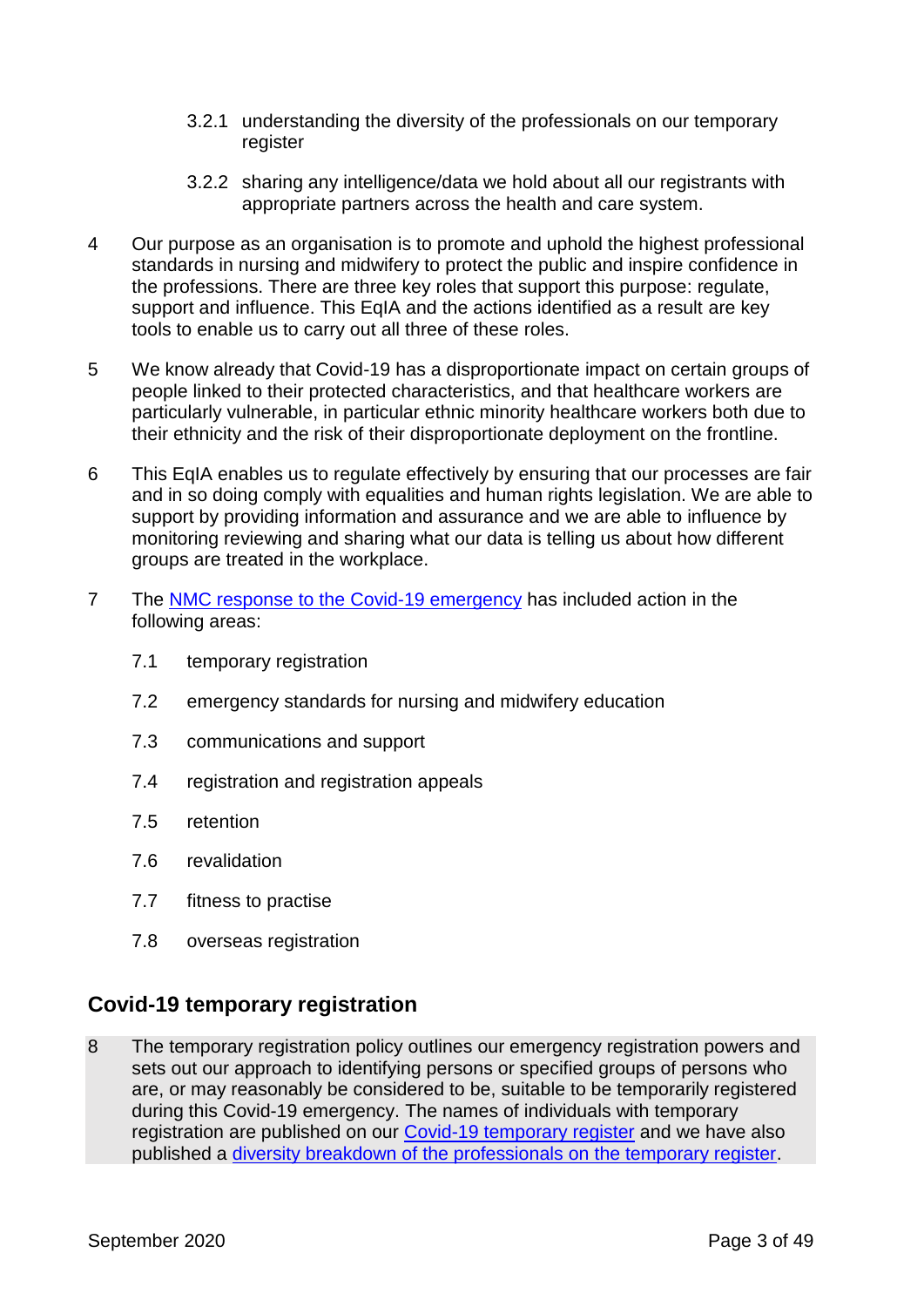- 9 The actions we took to understand the diversity of the professionals on our temporary register are legitimate because we must:
	- 9.1 comply with legislation, which is essential for our regulatory functions and makes us compliant with equalities and human rights legislation.<sup>2</sup>
	- 9.2 demonstrate fairness in our processes and understand the identities of the people with temporary registration and how they are impacted by our work. Collecting this data enables us to do that. In order to know whether we are being fair and not discriminating against any particular group we need to know what those groups are and who falls into them. For example being able to analyse the protected characteristics of those referred and removed.
	- 9.3 recognise that there is great public interest in the diversity data of professionals involved in the Covid-19 crisis.
	- 9.4 we already know that there are disproportionate outcomes of Covid-19 for people with certain protected characteristics and our future analysis will support the evidence base in the health and social care sector.

#### **Emergency standards for nursing and midwifery education**

- 10 We have put in place systems to support students undertaking NMC-approved programmes. This includes introducing new emergency programme standards. These [Emergency standards for nursing and midwifery](https://www.nmc.org.uk/globalassets/sitedocuments/education-standards/emergency-standards-for-nursing-and-midwifery-education.pdf) are intended to be facilitative and not directive and these standards do not require AEIs or individual students to change their current programmes. They are temporary and will no longer apply after the emergency period. The potential outcomes of the emergency education standards are:
	- 10.1 first year students for the emergency can move into full time theoretical learning rather than go on placement.
	- 10.2 second year students can have up to 80 percent of their time during the emergency in clinical placement settings.
	- 10.3 third year students can finish their final six months of their programmes in extended clinical placements.
	- 10.4 all theoretical learning can be done online.
- 11 Our [Emergency standards for nursing and midwifery](https://www.nmc.org.uk/globalassets/sitedocuments/education-standards/emergency-standards-for-nursing-and-midwifery-education.pdf) education are designed to offer AEIs flexibility to support students to continue their learning, and support the workforce by ensuring clear learning pathways and practice placements.
- 12 We have now published recovery [programme](https://www.nmc.org.uk/globalassets/sitedocuments/education-standards/recovery-programme-standards.pdf) standards which will be retained as the emergency standards are phased out. These standards take account of individual student's needs, for example, risk assessments that take account of the ethnicity of students as a potential risk factor.

<sup>1</sup> 2 In the Equality Act 2010 and similar legislation in Northern Ireland. Our work also engages some articles of the European Convention of Human Rights for example, Right to life (Article 2) with Freedom from discrimination (Article 14).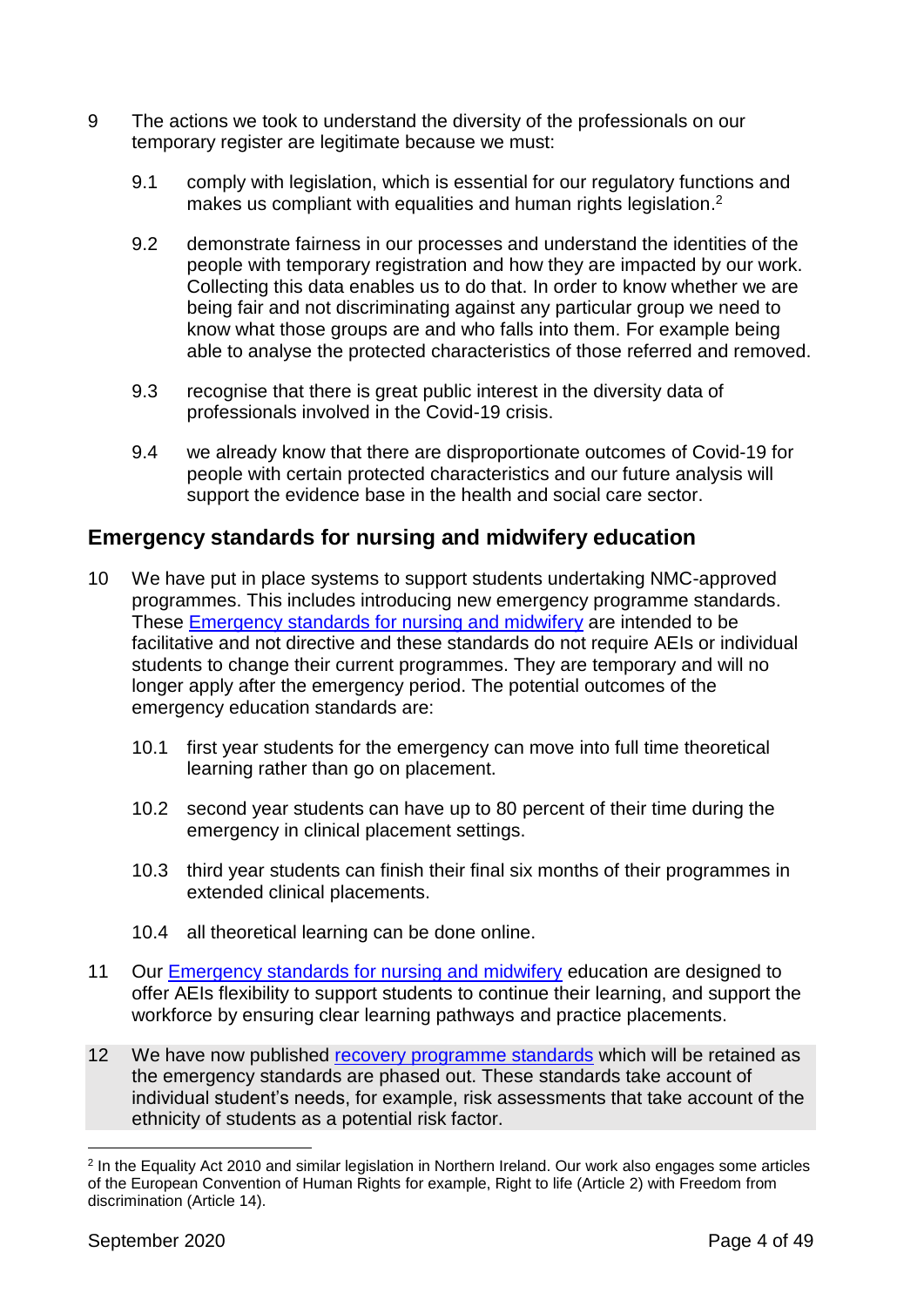### **Communications and support**

13 We aim to provide information in accessible formats and support our registrants and stakeholders to maintain public protection without discrimination and in line with human rights principles. Our communications have adapted to include advice and information about our regulatory approach during the pandemic, including issuing joint statements with other regulators and nursing and midwifery leaders and creating a [Covid-19 hub](https://www.nmc.org.uk/news/coronavirus/) with targeted information for registrants, students, educators, employers and stakeholders. We have also published statements in relation to public and registrant safety, including statements on [personal protective](https://www.nmc.org.uk/news/news-and-updates/nmc-statement-on-personal-protective-equipment-during-the-covid-19-pandemic/)  [equipment,](https://www.nmc.org.uk/news/news-and-updates/nmc-statement-on-personal-protective-equipment-during-the-covid-19-pandemic/) [do not attempt CPR](https://www.nmc.org.uk/news/news-and-updates/statement-advance-care-planning-dnacpr-gmc-nmc/) forms and the [disproportionate impact of Covid-19](https://www.nmc.org.uk/news/news-and-updates/statement-on-the-disproportionate-impact-of-covid-19-on-people-from-bame-backgrounds/)  [on people from Black, Asian and minority ethnic backgrounds.](https://www.nmc.org.uk/news/news-and-updates/statement-on-the-disproportionate-impact-of-covid-19-on-people-from-bame-backgrounds/) Our wider communications include promotion of this EqIA and requesting feedback on our actions in response to Covid-19.

#### **Registration and registration appeals**

- 14 We are continuing as normal with UK applications to join and re-join the register. As all our registration staff are working from home, there may be some minor delays to our processing.
- 15 We stopped hearing registration appeals at the beginning of the emergency. We're keeping in close contact with all appellants who are affected and progressing some cases where we are not contesting the appeal to allow appellants to join the register. Emergency changes to our rules means we can hold registration appeals hearings remotely during the emergency period.

#### **Overseas registration**

- 16 The UK health and social care system relies on the care of professionals from other countries. We aim to do everything we can to support overseas candidates with their registration to UK practise.
- 17 We continued to process applications from overseas applicants wishing to join our register. Due to advice from the UK Government, all OSCE tests were suspended from 23 March. All three OSCE test centres in the UK reopened on Monday 20 July 2020. They have put measures in place to make sure candidates and staff are safe which are kept under constant review. During that time many of the employees in the OSCE centres were furloughed and have been fully risk assessed to determine how they return to work.

#### **Retention payments**

- 18 We gave people who failed to pay their retention fee on time between March and May 2020 a blanket six-week extension. Any requests for further time for payment beyond six weeks were considered on an individual basis in line with our existing hardship processes.
- 19 These changes were made to help support registrants during the emergency by offering them flexibility. The numbers that had extensions are being monitored by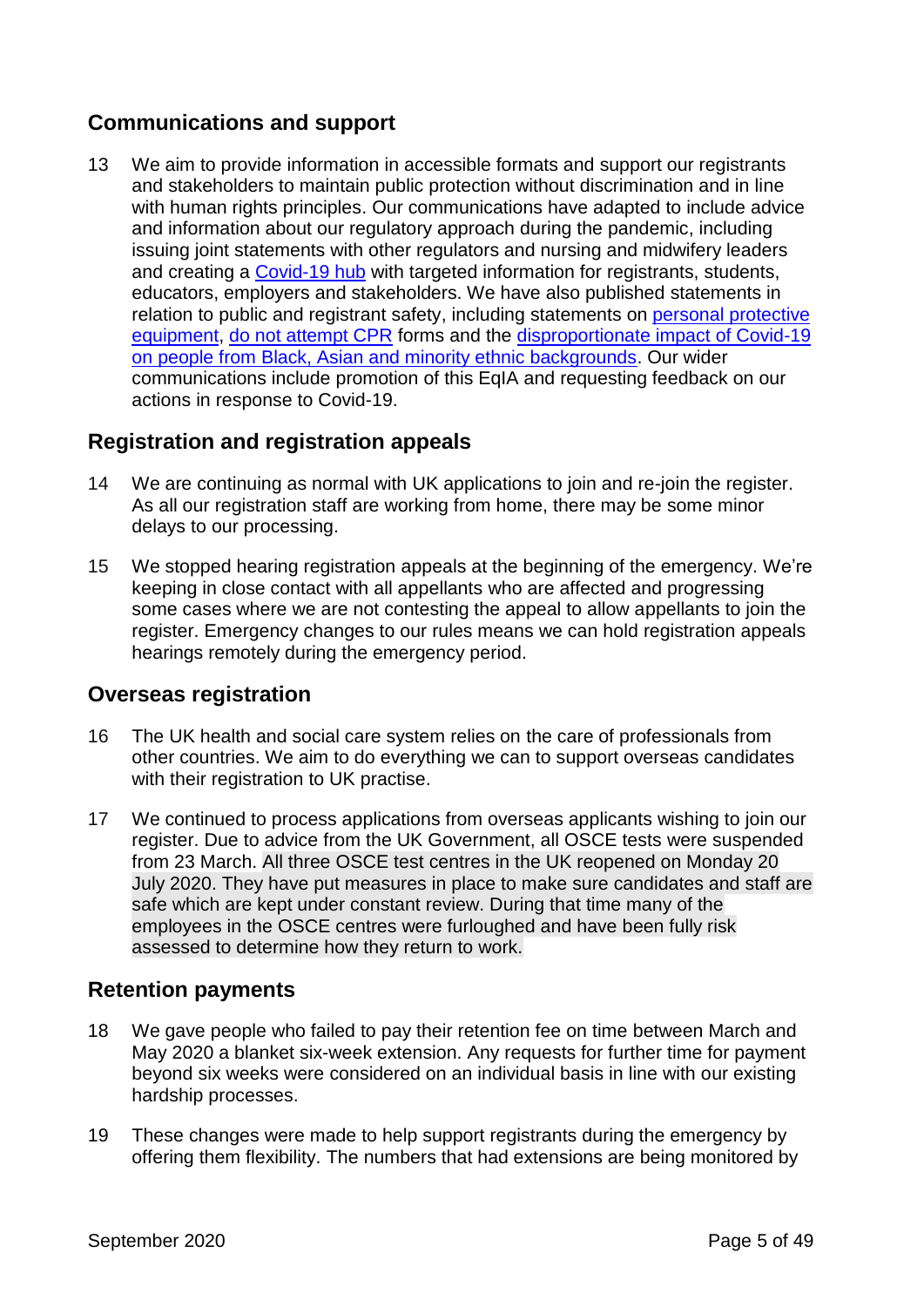protected characteristic to ascertain if there was a disproportionate impact on a particular group.

### **Revalidation**

20 We have given people who were due to revalidate between March to June 2020 a blanket extension of 12 weeks. From July onwards people will be able to opt in to an extension of 12 weeks. We hope that this 12 week extension will give our registrants enough time to meet the requirements and submit their applications. However, registrants are able to request a further extension of 12 weeks if their ability to revalidate has been affected by Covid-19 and their request is supported by their confirmer. We'll continue to review the need to offer 12 week extensions to those due to revalidate later in the year as the Covid-19 pandemic evolves. Any further requests have been somewhat determined by changes to our technical system at the time.

#### **Fitness to practise**

- 21 We aim to maintain our fitness to practise processes for the purpose of public protection. We are mindful of the effect on referrers and registrants of extended delays to cases as well as the impact of our inquiries on individuals and employers – therefore we're working to minimise the impact and comply with equalities and human rights legislation.
- 22 We have identified and maintained our four fitness to practise (FtP) services essential for the purpose of public protection:
	- 22.1 new referrals and initial risk assessments (and risk assessing new information on existing cases)
	- 22.2 interim order applications
	- 22.3 substantive order reviews
	- 22.4 High Court/Court of Sessions interim order extension applications.
- 23 Further details about the current and proposed changes to our FtP processes can be [read here,](https://www.nmc.org.uk/globalassets/sitedocuments/ftp_information/nmc-guidance-during-the-covid-19-emergency-period.pdf) including holding virtual hearings.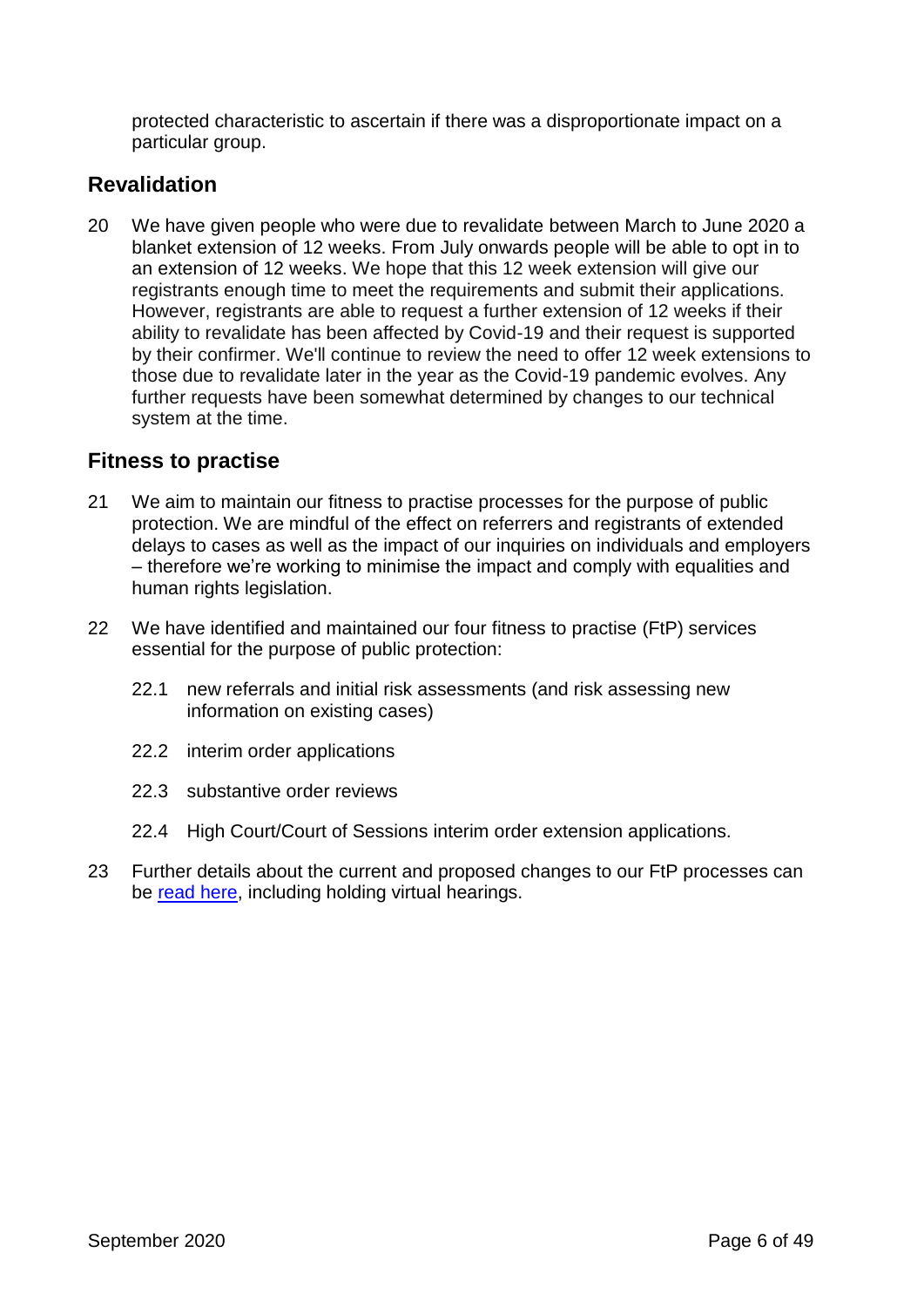# <span id="page-9-0"></span>**Section 2: Evidence**

| Research and reports | See references, links and footnotes in the document.                                                                                                                                                                                                                                                                                                                                                                                                                                                |
|----------------------|-----------------------------------------------------------------------------------------------------------------------------------------------------------------------------------------------------------------------------------------------------------------------------------------------------------------------------------------------------------------------------------------------------------------------------------------------------------------------------------------------------|
|                      | Covid-19 Insights from external research and data; updated<br>15 April 2020; Caroline Kenny, Head of Research and<br>Evidence (Trim: 6828329)                                                                                                                                                                                                                                                                                                                                                       |
|                      | Public Health England's Disparities in the risk and outcomes<br>of COVID-19, published 2 June 2020. The report confirms that<br>the impact of Covid-19 has replicated existing health<br>inequalities and, in some cases, has increased them.                                                                                                                                                                                                                                                       |
|                      | Public Health England's <b>Beyond the data: Understanding the</b><br>impact of COVID-19 on BAME groups, published 16 June<br>2020.                                                                                                                                                                                                                                                                                                                                                                  |
|                      | EDI organisations have produced reports as summarised in<br>EDI Stakeholder responses to Covid-19; updated 7 June<br>2020; Emma Lawrence, Senior EDI Policy Officer. (Trim:<br>6828971)                                                                                                                                                                                                                                                                                                             |
|                      | After 1 May 2020 a separate document monitors Covid-19<br>EDI media commentary and inquiries (Trim:689391)                                                                                                                                                                                                                                                                                                                                                                                          |
| Data                 | <b>Revalidation and retention</b><br>Our diversity data is taken from the register. Our Year four<br>revalidation tables show that the revalidation rates of people<br>on our register with full registration vary slightly between<br>some people who share protected characteristics. Also that<br>there are differences by protected characteristic in setting and<br>scope of practice, for example people employed via an<br>agency are more likely to be from ethnic minority<br>backgrounds. |
|                      | <b>Temporary registration</b><br>EDI data about people with Covid-19 temporary registration is<br>taken from different sources. This includes data we have<br>collected from an EDI survey that is sent to everyone on the<br>temporary register and where this is not available, data we<br>have on our systems. A summary of the analysis of this data<br>show us that:                                                                                                                           |
|                      | people with temporary registration are older than those<br>with permanent registration. Around two-thirds of those<br>with temporary registration are aged over 50 compared to<br>just over a third with permanent registration.                                                                                                                                                                                                                                                                    |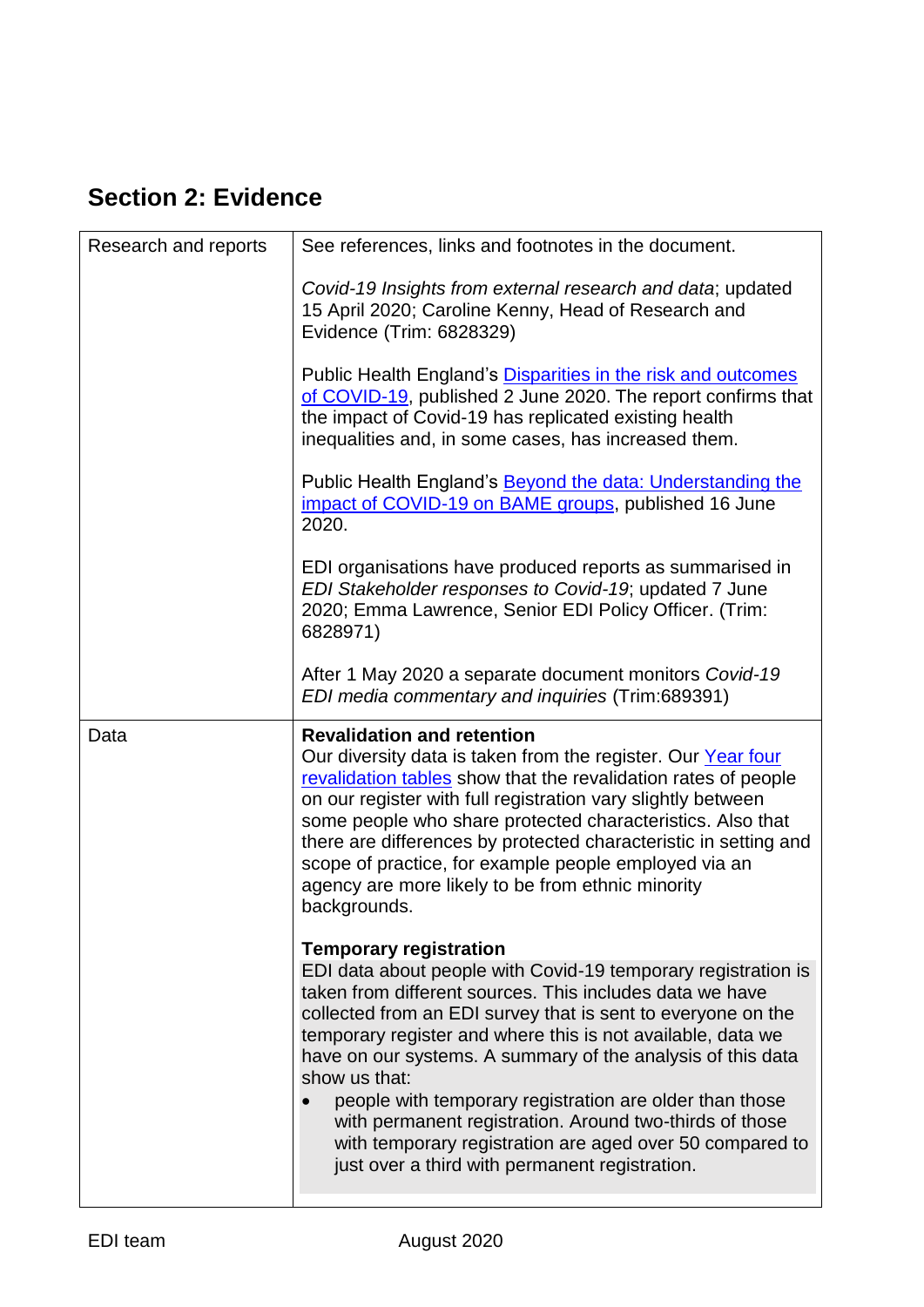|        | compared to our register as a whole, there are fewer<br>females and fewer people identifying as white. The<br>temporary register also has fewer people of black and<br>mixed ethnicity, but more people identifying as Asian.<br>Fewer people on the temporary register declare a<br>disability and a higher proportion identify as bisexual. In<br>comparison to our register as a whole, the temporary<br>register has more people identifying as Jewish and Hindu<br>and fewer people identifying as Muslim and who prefer<br>not to say. Overall, we have less complete data for people<br>in the overseas cohort. Even when supplementing the<br>survey data with the information we hold on our systems,<br>there are around 30 percent of overseas applicants for<br>whom we do not know their diversity characteristics. |
|--------|----------------------------------------------------------------------------------------------------------------------------------------------------------------------------------------------------------------------------------------------------------------------------------------------------------------------------------------------------------------------------------------------------------------------------------------------------------------------------------------------------------------------------------------------------------------------------------------------------------------------------------------------------------------------------------------------------------------------------------------------------------------------------------------------------------------------------------|
|        | Data gaps                                                                                                                                                                                                                                                                                                                                                                                                                                                                                                                                                                                                                                                                                                                                                                                                                        |
|        | On 27 May we emailed the 13,796 people on the temporary<br>register to ask them to complete a survey asking about their<br>EDI characteristics. A link to the EDI survey is now included in<br>all emails sent to confirm that someone is on the temporary<br>register, and we have contacted those people that were<br>confirmed on the temporary register between 27 May and 1<br>July to ask them to complete the survey (Ref 1 in action plan).<br>The survey has now been completed by 9,433 people.                                                                                                                                                                                                                                                                                                                        |
|        | With the new virtual hearings we have an improvement<br>survey that collects diversity data but the numbers responding<br>have been very low.                                                                                                                                                                                                                                                                                                                                                                                                                                                                                                                                                                                                                                                                                    |
| Media: | Social economic factors play part in high proportion of Covid-<br>19 ethnic minority patients, GP says (ITV News, 15 April<br>2020)<br>Inquiry announced into disproportionate impact of coronavirus<br>on BAME communities (The Guardian, 16 April 2020)<br>Q&A - Why don't we know how many BAME people are<br>dying? (The Guardian, 16 April 2020)<br>Racism is the root cause of ethnic inequities in Covid19<br>(Discover Society, 17 April 2020)<br>Failure to record ethnicity of Covid-19 victims a 'scandal',                                                                                                                                                                                                                                                                                                           |
|        | says BMA chief (The Guardian, 18 April 2020)<br>Coronavirus cases to be tracked by ethnicity (BBC News, 18<br>April 2020)<br>Are ethnic minority coronavirus patients more likely to die?<br>(Channel 4 News, 21 April 2020)<br>Black coronavirus patients are dying at double the rate of                                                                                                                                                                                                                                                                                                                                                                                                                                                                                                                                       |
|        | white in hospitals (The Times, 24 April 2020)<br>Doctors urge: We must find out why so many black and Asian<br><b>Britons are dying from coronavirus (The Daily Mail, 25 April</b><br>2020)<br>The toll of coronavirus on NHS staff isn't just physical – it's                                                                                                                                                                                                                                                                                                                                                                                                                                                                                                                                                                   |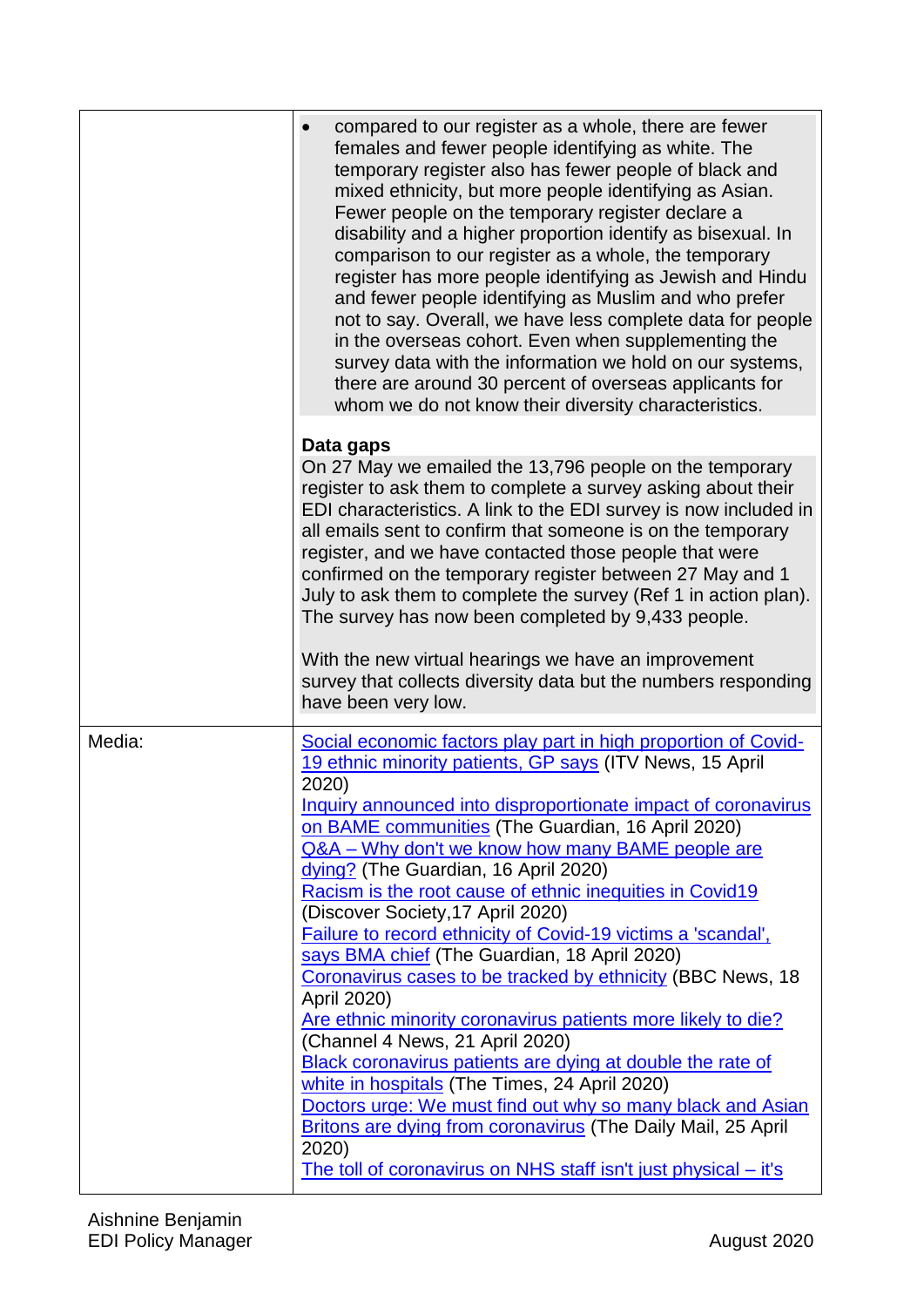|                  | psychological, too (The Guardian, 27 April 2020)<br>Transgender people 'extremely vulnerable' during lockdown<br>(The BBC, 29 April 2020)<br>PPE 'designed for women' needed on frontline (The BBC, 29<br>April 2020)<br>Disproportionate impact of Covid-19 on ethnicity minority and<br>nurses from the Philippines (Newsnight BBC2, 30 April 2020)<br>After 1 May 2020 a separate document monitors Covid-19<br>EDI media commentary and inquiries (Trim:689391)                                                                                                                                                                                                                                                                                 |
|------------------|-----------------------------------------------------------------------------------------------------------------------------------------------------------------------------------------------------------------------------------------------------------------------------------------------------------------------------------------------------------------------------------------------------------------------------------------------------------------------------------------------------------------------------------------------------------------------------------------------------------------------------------------------------------------------------------------------------------------------------------------------------|
| Healthcare media | <b>Nursing times</b><br>Checked on 17 April 2020<br><b>Exclusive: Are we whitewashing coronavirus?</b> 12 April 2020<br>by Jo Stephenson<br>Interview with Yvonne Coghill, Director of the Workforce Race<br>Equality Standard WRES at NHS England. Raising concerns<br>about the disproportionate impact of Covid-19 on ethnic<br>minority healthcare workers and a perceived lack of<br>recognition of their essential role.<br>Exclusive: BME nurses 'feel targeted' to work on Covid-19<br>wards 17 April, 2020 by Megan Ford.<br>This article brings attention to the disproportionate impact of<br>Covid-19 on healthcare workers and anecdotal evidence of<br>ethnic minority nurses feeling they are targeted to work on<br>Covid-19 wards. |
|                  | Checked 29 April 2020<br><b>Exclusive: Survey reveals negative impact of Covid-19 on</b><br>nurse mental health 29 April 2020 by Steve Ford<br>Highlighting that all nursing staff are feeling more stressed<br>and anxious during the Covid-19 crisis. Linked to the Nursing<br>Times 'Are you OK?' campaign to support nurses through the<br>crisis.<br>Checked 5 May 2020<br><b>Suicides among health workforce rising, warns shadow</b><br>minister 04 May, 2020 By Gemma Mitchell                                                                                                                                                                                                                                                              |
|                  | Checked 19 May 2020<br>NHS launches trauma helpline for Filipino health and care<br>staff 18 May 2020 by Gemma Mitchell<br>Checked 27 May 2020<br>Visa fears mean Filipino nurses 'feel unable to say no' during<br>crisis 25 May 2020 by Rebecca Gilroy<br>The King's Fund<br>Checked on 30 April 2020                                                                                                                                                                                                                                                                                                                                                                                                                                             |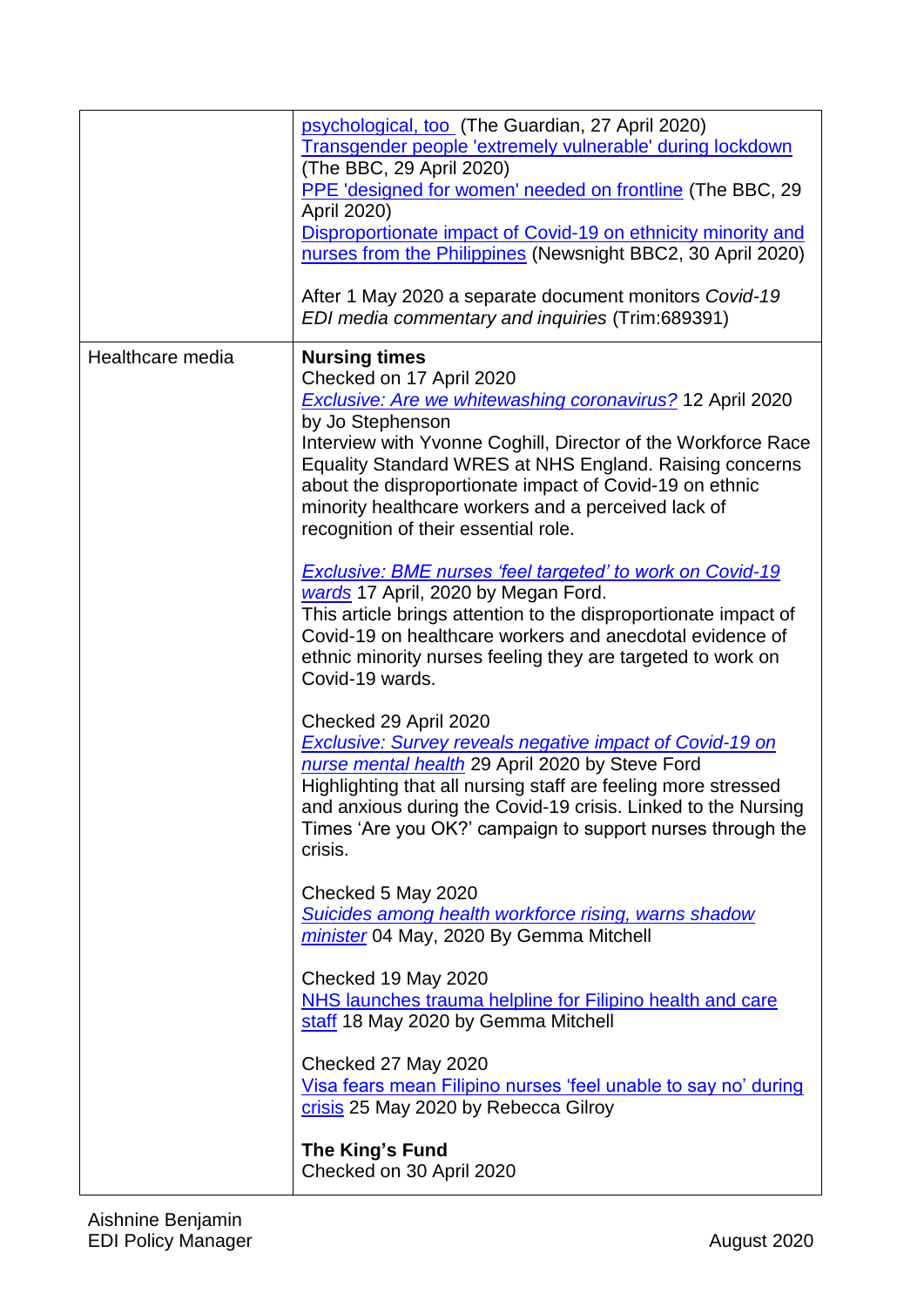|              | Ethnic minority deaths and Covid-19: what are we to do? 30<br>April 2020, Michael West and Suzie Bailey<br>A blog that suggests the inequalities in the impact of Covid-19<br>for the public and healthcare workers is an opportunity to<br>make changes in the long term that will disrupt structural and<br>systemic inequalities on the basis of race.<br>Checked on 26 May 2020                                              |  |  |  |
|--------------|----------------------------------------------------------------------------------------------------------------------------------------------------------------------------------------------------------------------------------------------------------------------------------------------------------------------------------------------------------------------------------------------------------------------------------|--|--|--|
|              | Deaths from Covid-19 (coronavirus): how are they counted                                                                                                                                                                                                                                                                                                                                                                         |  |  |  |
|              | and what do they show? 13 May 2020 by Veena Raleigh                                                                                                                                                                                                                                                                                                                                                                              |  |  |  |
| Social media | Conversations on social media show there is public interest in<br>the disproportionate numbers of ethnic minority health<br>professionals working to combat Covid-19 dying from Covid-<br>19. We are monitoring the social media communications as<br>this is a form of intelligence and we acknowledge that<br>disadvantaged groups may not be able to raise issues that<br>concern them via mainstream communication channels. |  |  |  |

<span id="page-12-0"></span>After 1 June 2020 we continued to monitor the media via a separate document. See separate document *Covid:19 EDI Media Commentary and Enquiries* (Trim: 6895391).

In addition some of the notable reports from other organisations since publication of version 2 on 24 July include:

 **Report: [Disparities in the impact of Covid-19 in Black and Minority Ethnic](https://www.independentsage.org/wp-content/uploads/2020/07/Independent-SAGE-BME-Report_02July_FINAL.pdf)  [populations](https://www.independentsage.org/wp-content/uploads/2020/07/Independent-SAGE-BME-Report_02July_FINAL.pdf)** Independent SAGE's review of the evidence indicates the reasons why some

BME groups are at greater risk of dying with Covid-19 are complex with interplay between socio-economic disadvantage, high prevalence of chronic diseases and the impact of long-standing racial inequalities. Their recommendations include better protection arrangements for frontline workers, culturally appropriate testing programmes, and mandatory ethnicity data collection in health and social care<sup>3</sup>.

 **Research: [Coronavirus and the social impacts of disabled people in Great](https://www.ons.gov.uk/peoplepopulationandcommunity/healthandsocialcare/disability/articles/coronavirusandthesocialimpactsondisabledpeopleingreatbritain/july2020)  [Britain](https://www.ons.gov.uk/peoplepopulationandcommunity/healthandsocialcare/disability/articles/coronavirusandthesocialimpactsondisabledpeopleingreatbritain/july2020)**

The ONS has published findings based on indicators from the Opinions and Lifestyle Survey, in addition to insight from qualitative research commissioned by the Cabinet Office Disability Unit, including that 25 percent of disabled people who were receiving medical care before Covid-19 currently receiving treatment for only some of their conditions<sup>4</sup>.

- **Data: [new data released by the ONS](https://www.ons.gov.uk/peoplepopulationandcommunity/birthsdeathsandmarriages/deaths/articles/coronaviruscovid19relateddeathsbydisabilitystatusenglandandwales/2marchto15may2020)** shows disabled women under 65 are over 11 times more likely to die than non-disabled women, while disabled men aged under 65 with limiting disabilities are 6.5 times more likely to die, and a third of all lives lost to Coronavirus in the UK have been those of disabled people<sup>5</sup>.
- **Report:** Runnymede Trust released '**[Over-Exposed and Under-Protected](https://www.runnymedetrust.org/uploads/Runnymede%20Covid19%20Survey%20report%20v2.pdf?utm_source=The%20King%27s%20Fund%20newsletters%20%28main%20account%29&utm_medium=email&utm_campaign=11728486_NEWSL_HMP%202020-08-07&dm_i=21A8,6ZDRA,V65RC4,S4OWK,1)**', which found BME people face greater barriers in shielding from Covid-19 as a

<sup>3</sup> Independent SAGE; *[Disparities in the impact of Covid-19 in Black and Minority Ethnic populations](https://www.independentsage.org/wp-content/uploads/2020/07/Independent-SAGE-BME-Report_02July_FINAL.pdf)*; 03 July 2020

<sup>4</sup> ONS; *[Coronavirus and the social impacts of disabled people in Great Britain;](https://www.ons.gov.uk/peoplepopulationandcommunity/healthandsocialcare/disability/articles/coronavirusandthesocialimpactsondisabledpeopleingreatbritain/july2020)* 20 August 2020

<sup>5</sup> ONS: *Coronavirus (COVID-19) related deaths by [disability status, England and Wales: 2 March to 15](https://www.ons.gov.uk/peoplepopulationandcommunity/birthsdeathsandmarriages/deaths/articles/coronaviruscovid19relateddeathsbydisabilitystatusenglandandwales/2marchto15may2020)  [May 2020](https://www.ons.gov.uk/peoplepopulationandcommunity/birthsdeathsandmarriages/deaths/articles/coronaviruscovid19relateddeathsbydisabilitystatusenglandandwales/2marchto15may2020)*; 19 June 2020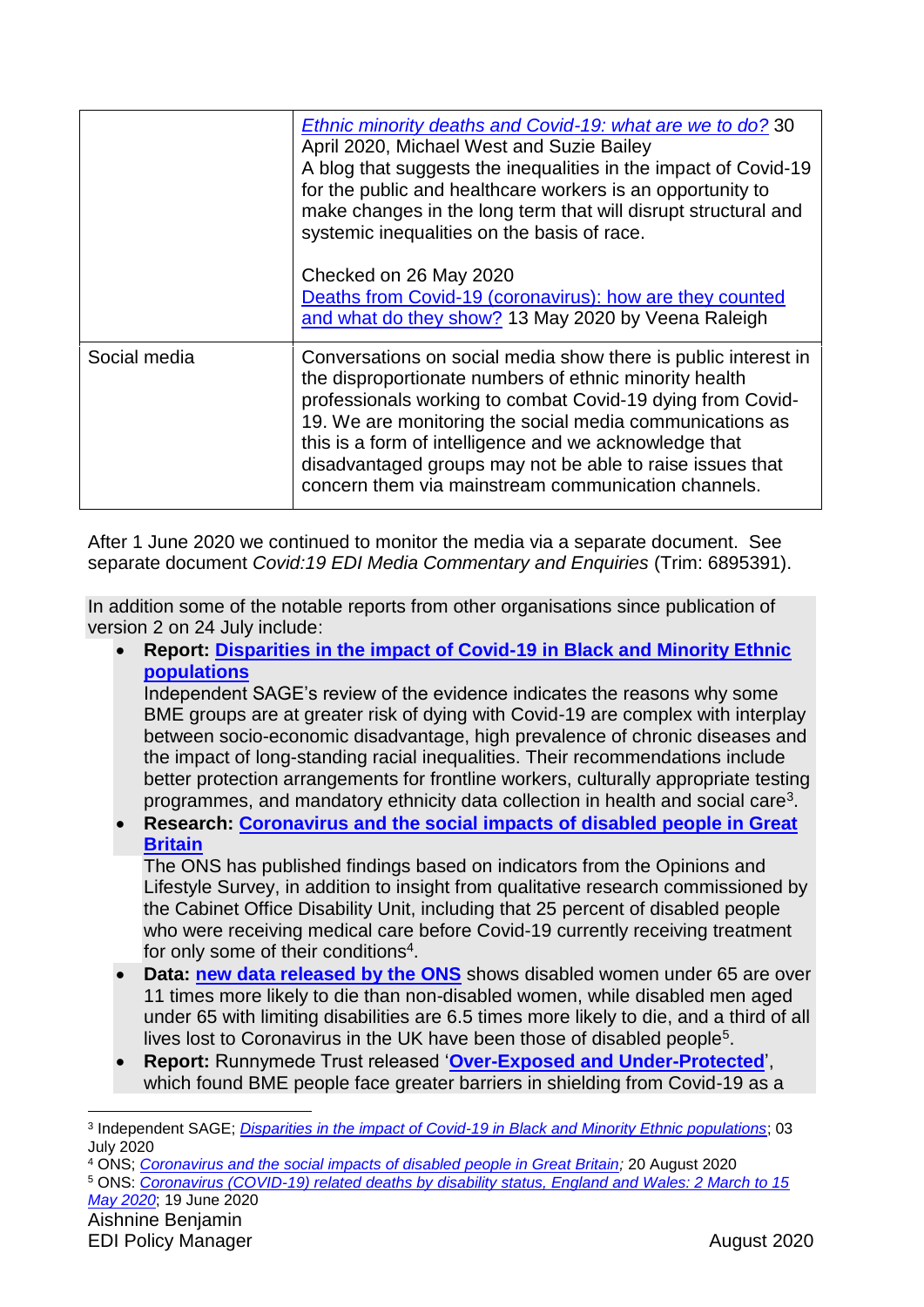result of the types of employment they hold (i.e. key worker roles); having to use public transport more; living in overcrowded and multigenerational households; and not being given appropriate PPE at work. 50 percent of Bangladeshi, 42 percent of Pakistani and 41 percent of Black African key worker respondents reported that they had not been given adequate PPE<sup>6</sup>.

- **Survey: [Mind's survey](https://www.mind.org.uk/news-campaigns/news/existing-inequalities-have-made-mental-health-of-bame-groups-worse-during-pandemic-says-mind/)** of adults in England and Wales revealed existing inequalities in housing, employment, finances and other issues have had a greater impact on the mental health of people from BAME groups than white people during the pandemic. For example, employment worries have negatively affected the mental health of 61 percent of people from BAME backgrounds, compared to 51 per cent of white people. Other issues saw a similar pattern, including getting support for a physical health problem (39 percent vs 29 percent) and being a carer (30 percent vs 23 percent)<sup>7</sup>.
- **Report:** *Abandoned, [forgotten and ignored](https://www.inclusionlondon.org.uk/wp-content/uploads/2020/06/Abandoned-Forgotten-and-Ignored-Final-1.pdf)* Disabled people, and people in high-risk groups have been unable to obtain PPE and had care packages cut and assessments delayed. Some disabled people had been asked to sign DNR notices, while many more feared they would be denied access to treatment if they contracted Covid-198.

#### **Stakeholder engagement log**

After 8 April 2020 the EDI stakeholder responses are monitored in a separate document Equality *Stakeholder Responses to the Covid-19 Pandemic* (Trim: 6895243) and [accompanying blog.](https://www.linkedin.com/pulse/considering-edi-impact-covid-19-pandemic-emma-lawrence/?trackingId=PcBkZSbxWpj7sO7nc1tWxw%3D%3D)

|   | Individual/organis<br>ation                         | <b>Date</b>         | <b>Feedback</b>                                                                                                                                                                                                                                                                                                                                                                                                                                                                                                                                                                                                                                                                                                       |
|---|-----------------------------------------------------|---------------------|-----------------------------------------------------------------------------------------------------------------------------------------------------------------------------------------------------------------------------------------------------------------------------------------------------------------------------------------------------------------------------------------------------------------------------------------------------------------------------------------------------------------------------------------------------------------------------------------------------------------------------------------------------------------------------------------------------------------------|
| 1 | <b>General Medical</b><br>Council (GMC) EDI<br>team | 27<br>March<br>2020 | Discussed the GMC approach to EqIA for their<br>temporary register. They have sent a copy of the<br><b>EHRC</b> letter to the government and to their EDI<br>champions to remind them that 'Human rights<br>provide a clear and practical framework to help our<br>leaders determine what are reasonable restrictions<br>and what are not, ensuring they can navigate the<br>delicate balance between protecting our health and<br>safeguarding our vital freedoms and individual<br>needs' (Ref 7 in the action plan).<br>They will be doing an equality analysis of their<br>Covid-19 temporary register policy.<br>Their communications teams have directed doctors<br>to their ethical guidance on their website. |

<sup>6</sup> Runnymede Trust; *[Over-exposed and under-protected: The Devastating Impact of COVID-19](https://www.runnymedetrust.org/uploads/Runnymede%20Covid19%20Survey%20report%20v2.pdf?utm_source=The%20King%27s%20Fund%20newsletters%20%28main%20account%29&utm_medium=email&utm_campaign=11728486_NEWSL_HMP%202020-08-07&dm_i=21A8,6ZDRA,V65RC4,S4OWK,1) [on Black and Minority Ethnic Communities in Great Britain](https://www.runnymedetrust.org/uploads/Runnymede%20Covid19%20Survey%20report%20v2.pdf?utm_source=The%20King%27s%20Fund%20newsletters%20%28main%20account%29&utm_medium=email&utm_campaign=11728486_NEWSL_HMP%202020-08-07&dm_i=21A8,6ZDRA,V65RC4,S4OWK,1)*; August 2020 <sup>7</sup> Mind; *[Online survey of mental health](https://www.mind.org.uk/news-campaigns/news/existing-inequalities-have-made-mental-health-of-bame-groups-worse-during-pandemic-says-mind/)*; July 2020

<sup>8</sup> Inclusion London; *[Abandoned, forgotten and ignored; the impact of the coronavirus on disabled people](https://www.inclusionlondon.org.uk/wp-content/uploads/2020/06/Abandoned-Forgotten-and-Ignored-Final-1.pdf)*; June 2020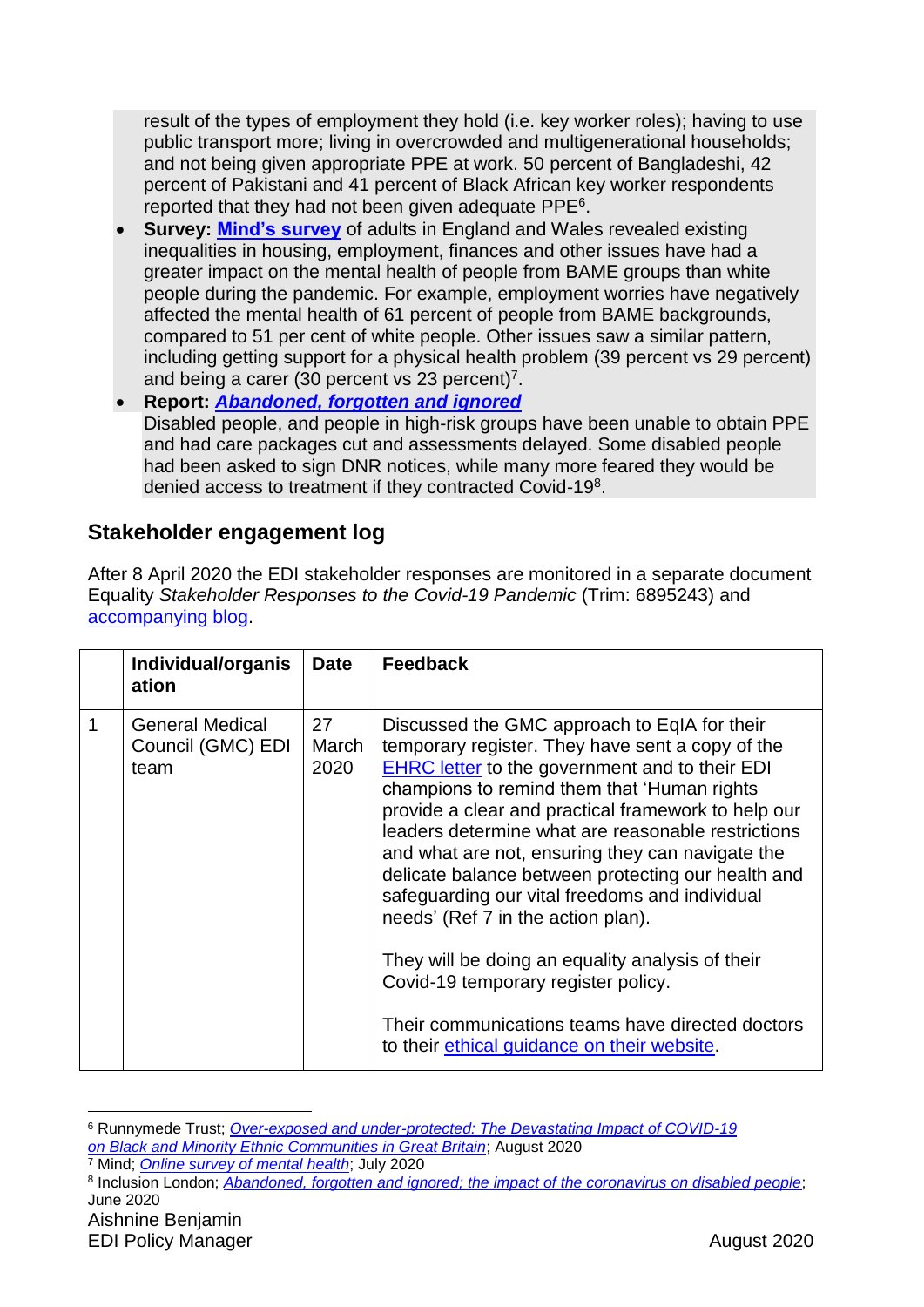|                | Individual/organis<br>ation                                                         | <b>Date</b>         | <b>Feedback</b>                                                                                                                                                                                                                                                                                                                                                                                                                                                                                                                                                                                                                                                                                                                                                                                                                                                                                                                                                                                                                                                                                                                                          |
|----------------|-------------------------------------------------------------------------------------|---------------------|----------------------------------------------------------------------------------------------------------------------------------------------------------------------------------------------------------------------------------------------------------------------------------------------------------------------------------------------------------------------------------------------------------------------------------------------------------------------------------------------------------------------------------------------------------------------------------------------------------------------------------------------------------------------------------------------------------------------------------------------------------------------------------------------------------------------------------------------------------------------------------------------------------------------------------------------------------------------------------------------------------------------------------------------------------------------------------------------------------------------------------------------------------|
| $\overline{2}$ | Joint statement<br>from the health<br>professional bodies<br>on supporting          | 12<br>March<br>2020 | The statement identifies the difficulties in the times<br>of an emergency that may cross over with EDI and<br>human rights considerations.                                                                                                                                                                                                                                                                                                                                                                                                                                                                                                                                                                                                                                                                                                                                                                                                                                                                                                                                                                                                               |
|                | nurses and<br>midwives across<br>the UK and nursing<br>associates<br>(England only) |                     | 'We need to stick to the core principles of nursing<br>and midwifery practice. As registered professionals<br>you are expected to practice in line with the NMC<br>code and use judgement in applying the principles<br>to situations that you may face. However, these also<br>take account of the realities of a very abnormal<br>emergency situation. We want nursing and<br>midwifery professionals in partnership with patients<br>and those individuals that we care for, to use their<br>professional judgement to assess risk and to make<br>sure people receive safe care, informed by the<br>values and principles set out in their professional<br>standards. A rational approach to varying practice in<br>an emergency is part of that professional response.<br>It is the responsibility of the organisations in which<br>you work to ensure that you are supported to do<br>this. They must bear in mind that clinicians may<br>need to depart, possibly significantly, from<br>established procedures in order to care for patients<br>in the unique and highly challenging but time-bound<br>circumstances of the peak of an epidemic.' |
| 3              | <b>Care Quality</b><br>Commission (CQC)<br>EDI team                                 | 7 April<br>2020     | The CQC has published its <b>EQIA</b> into the COVID-19<br>crisis                                                                                                                                                                                                                                                                                                                                                                                                                                                                                                                                                                                                                                                                                                                                                                                                                                                                                                                                                                                                                                                                                        |
|                |                                                                                     |                     | The parts relevant to the NMC are:<br><b>General comment 12:</b><br>Mitigation of potentially negative impact - Consider<br>how we monitor how providers ensure that clinicians<br>make ethical decisions that impact on human rights,<br>including the right to life, when resources to address<br>COVID 19 healthcare needs become limited, as it<br>relates to regulation 12 and 17. Use provider<br>engagement methods and work with system<br>partners to flag good practice and expectations<br>around equality issues in clinical decision-making                                                                                                                                                                                                                                                                                                                                                                                                                                                                                                                                                                                                 |
|                |                                                                                     |                     | Action 2:<br>Produce other communications that give support to<br>the health and adult social sector to promote<br>equality and human rights within existing COVID 19<br>limitations, as required, for example in relation to                                                                                                                                                                                                                                                                                                                                                                                                                                                                                                                                                                                                                                                                                                                                                                                                                                                                                                                            |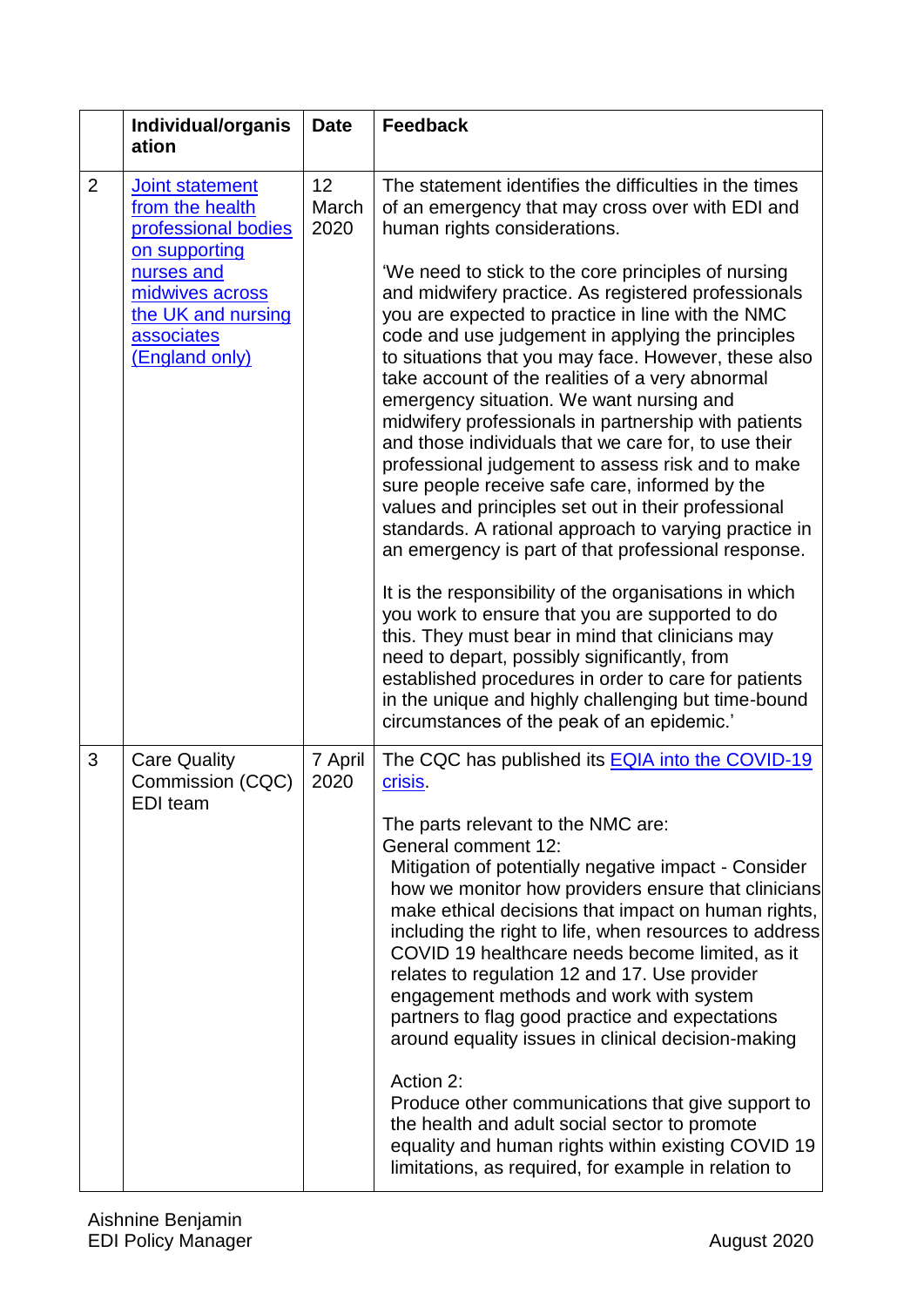|                | Individual/organis<br>ation                                                                  | <b>Date</b>         | <b>Feedback</b>                                                                                                                                                                                                                                                                                                                                                                                                                                              |  |
|----------------|----------------------------------------------------------------------------------------------|---------------------|--------------------------------------------------------------------------------------------------------------------------------------------------------------------------------------------------------------------------------------------------------------------------------------------------------------------------------------------------------------------------------------------------------------------------------------------------------------|--|
|                |                                                                                              |                     | ethical decision making.                                                                                                                                                                                                                                                                                                                                                                                                                                     |  |
| $\overline{4}$ | <b>British Association</b><br>of Physicians of<br>Indian Origin                              | 7 April<br>2020     | Issued and published a letter to the Chief Medical<br>Officer England, NHS England, Public Health<br>England raising concerns about the number of<br>ethnic minority healthcare workers dying from<br>Covid-19 and asking that the numbers are<br>monitored by ethnicity and profession.<br>twitter.com/jsbamrah/status/1247633745278111747                                                                                                                  |  |
| 5              | Business in the<br>Community (BITC)                                                          | 14<br>April<br>2020 | Ethnicity and the Economic Impact of COVID-19 <sup>9</sup><br>factsheet makes recommendations for the Cabinet<br>Office's Race Disparity Unit that are relevant to the<br>NMC:<br>Ensure the cases of those who sadly pass<br>away because of COVID-19 are monitored<br>by ethnicity.<br>Ensure the NHS and social care employees<br>who contract COVID-19 are monitored by<br>ethnicity group, and, those who sadly pass<br>away.<br>(Ref 1 in action plan) |  |
| 6              | <b>Yvonne Coghill</b>                                                                        | 30<br>March<br>2020 | <b>Communities, Colour and the Corona Virus 30</b><br>March 2020 by Yvonne Coghill<br>The blog notes the disproportionate impact of<br>the Coronavirus on ethnic minorities and<br>links to the WRES data that shows ethnic<br>minority healthcare workers are more likely to<br>be in frontline roles.                                                                                                                                                      |  |
| $\overline{7}$ | Roger Kline                                                                                  | 17<br>April<br>2020 | <b>NHS Covid 19 and health care worker deaths:</b><br>questions that need asking 17 April 2020 by Roger<br>Kline.<br>This blog notes the substantial numbers of key<br>workers are being infected by Coronavirus and that<br>a substantial proportion of those dying from it are<br>from black and Minority Ethnic (BME) backgrounds.                                                                                                                        |  |
| 8              | <b>Chief Nursing</b><br>Officer (CNO)<br>(England) BME<br><b>Strategic Advisory</b><br>Group |                     | 23 April 2020<br>The disproportionate impact of the Covid-19 on our<br>nurses, midwives, nursing associates from ethnic<br>minority backgrounds was discussed in a meeting of<br>CNOs BME Strategic Advisory Group. More than                                                                                                                                                                                                                                |  |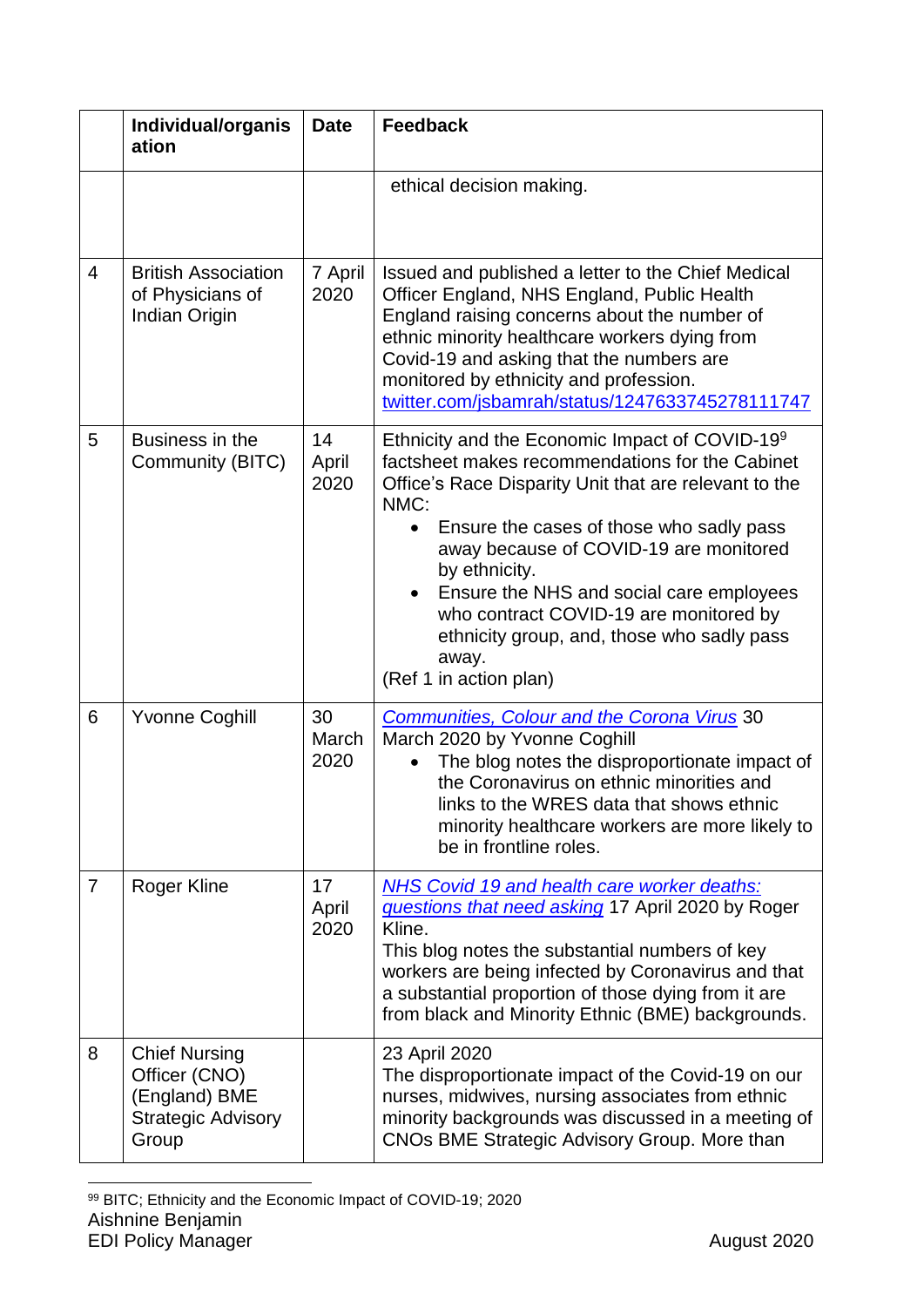|    | Individual/organis<br>ation                                                       | <b>Date</b>                    | <b>Feedback</b>                                                                                                                                                                                                                                                                                                                                                                                                                                                                                                                                                                                                                                            |  |
|----|-----------------------------------------------------------------------------------|--------------------------------|------------------------------------------------------------------------------------------------------------------------------------------------------------------------------------------------------------------------------------------------------------------------------------------------------------------------------------------------------------------------------------------------------------------------------------------------------------------------------------------------------------------------------------------------------------------------------------------------------------------------------------------------------------|--|
|    |                                                                                   |                                | 600 registrants dialled into the meeting, giving their<br>experiences of working on the front-line and the<br>discrimination they feel they are experiencing. A<br>note of this meeting was shared via internal<br>communications.                                                                                                                                                                                                                                                                                                                                                                                                                         |  |
|    |                                                                                   |                                | 4 April 2020<br>Education and Standards team attended a meeting<br>hosted by the CNO BME SAG to discuss Covid-19<br>and its impact on final year BME students deployed<br>as staff, final year BME students opting for theory<br>and BME students at other stages of their<br>programme.                                                                                                                                                                                                                                                                                                                                                                   |  |
| 9  | <b>NHS England</b>                                                                | 29<br>April<br>2020            | Letter from the Chief Executive Sir Simon Stevens<br>& Chief Operating Officer Amanda Pritchard to all<br>NHS trusts and providers of community health<br>services. (Trim: 6847208)<br>"Emerging UK and international data suggest that<br>people from Black, Asian and Minority Ethnic<br>(BAME) backgrounds are also being<br>disproportionately affected by Covid19. Public<br>Health England have been asked by DHSC to<br>investigate this. In advance of their report and<br>guidance, on a precautionary basis we recommend<br>employers should risk-assess staff at potentially<br>greater risk and make appropriate arrangements<br>accordingly." |  |
| 10 | <b>Nigerian Nurses</b><br>Association in the<br><b>UK</b>                         | May<br>2020                    | Hosted a webinar discussing the greater risk of<br>Covid-19 on ethnic minority nurses and midwives.<br>Speakers included Gill Watson, CEO of Royal<br>Collage of Midwives and Dame Donna Kinnair, CEO<br>of Royal Collage of Nursing. The discussion pointed<br>towards the responsibility to provide adequate<br>protection for all staff.                                                                                                                                                                                                                                                                                                                |  |
| 11 | <b>Workplace Race</b><br><b>Equality Standard</b><br>Team (WRES)<br>(NHS England) | 12 <sup>2</sup><br>May<br>2020 | Hosted a webinar Covid-19 BAME: A conversation<br>with the experts featuring presentations from:<br>Prerana Issa, NHS Chief People Officer, NHS<br>England and NHS Improvement; Dr David Williams,<br>Harvard University; Yvonne Coghill, Director -<br><b>WRES Implementation, NHS England and NHS</b><br>Improvement; Professor James Nazroo, The<br>University of Manchester and Dr Omar Khan,<br>Director of The Runnymede Trust.<br>The importance of this discussion was emphasised                                                                                                                                                                  |  |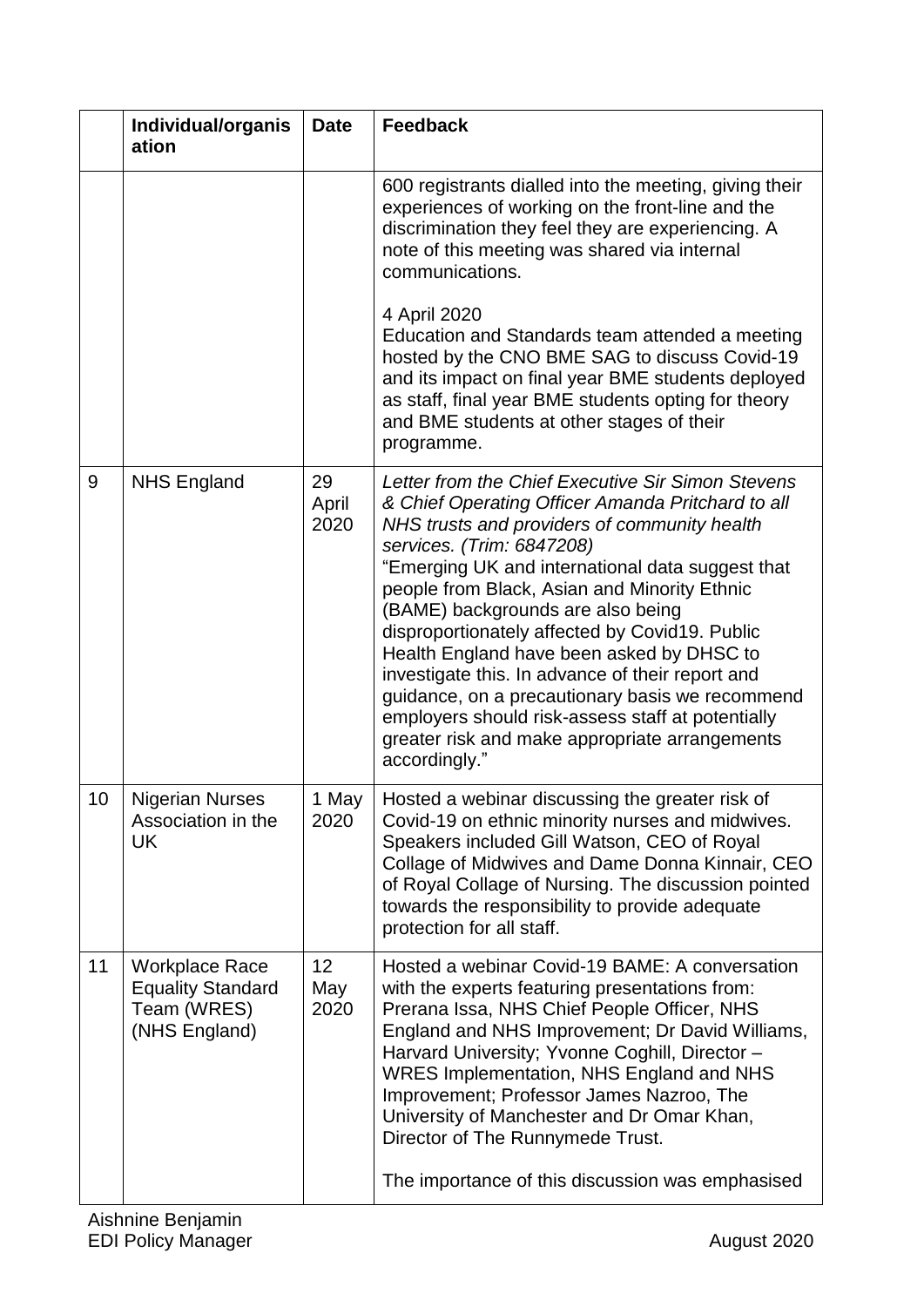|                 | Individual/organis<br>ation                                                                  | <b>Date</b>        | <b>Feedback</b>                                                                                                                                                                                                                                                                                                                      |  |
|-----------------|----------------------------------------------------------------------------------------------|--------------------|--------------------------------------------------------------------------------------------------------------------------------------------------------------------------------------------------------------------------------------------------------------------------------------------------------------------------------------|--|
|                 |                                                                                              |                    | by data that ethnic minority staff make up 20<br>percent of NHS workforce, 40 percent doctors and<br>20 percent nurses, midwives and nursing<br>associates but of the 203 deaths to date 60 percent<br>are from ethnic minority backgrounds.                                                                                         |  |
| 12 <sub>2</sub> | <b>Nigerian Nurse</b><br>Association in the<br><b>UK</b>                                     | 03<br>July<br>2020 | Our Chief Executive, Andrea Sutcliffe was on a<br>panel of speakers at a webinar with the topic of, the<br>role of the regulators and unions during the<br>pandemic. Andrea spoke about our EDI<br>commitments and responded to questions about<br>where EDI features in the curriculum of the nursing<br>and midwifery professions. |  |
| 13              | <b>Chief Nursing</b><br>Officer (CNO)<br>(England) BME<br><b>Strategic Advisory</b><br>Group | 23<br>July<br>2020 | EDI Policy Manager, Aishnine Benjamin spoke at<br>webinar for agency nurses and midwives. To give<br>assurance about the role of the regulator and listen<br>to the discussion about issues for agency nurses<br>and midwives e.g. lack of access to training for<br>PPE.                                                            |  |

# <span id="page-17-0"></span>**Corporate complaints and compliments log**

| Ref | Name/organisation                     | Date             | Feedback                                                                                                                                                                                                                                                                                                                                                                                                                                              |
|-----|---------------------------------------|------------------|-------------------------------------------------------------------------------------------------------------------------------------------------------------------------------------------------------------------------------------------------------------------------------------------------------------------------------------------------------------------------------------------------------------------------------------------------------|
| 1   | A member of Parliament<br>(MP) query. | 27 March<br>2020 | A constituent raised an issue that they<br>were 70 years old and had not been<br>invited to join the temporary register. We<br>responded that people over 70 had not<br>been invited to join the temporary register<br>in accordance with government policy<br>about the people that were in high risk<br>categories, but people over the age of 70<br>could still apply if they chose to and<br>would not be refused on the grounds of<br>age alone. |
| 2   | A nurse                               | 18 May<br>2020   | A complaint regarding news coverage,<br>which was interpreted as suggesting that<br>nurses from ethnic minority backgrounds<br>were being put at risk more so than<br>professionals from white backgrounds.<br>We responded stating our concern for the<br>professionals on our register that may not<br>have adequate protection, where they<br>could raise these concerns and with                                                                  |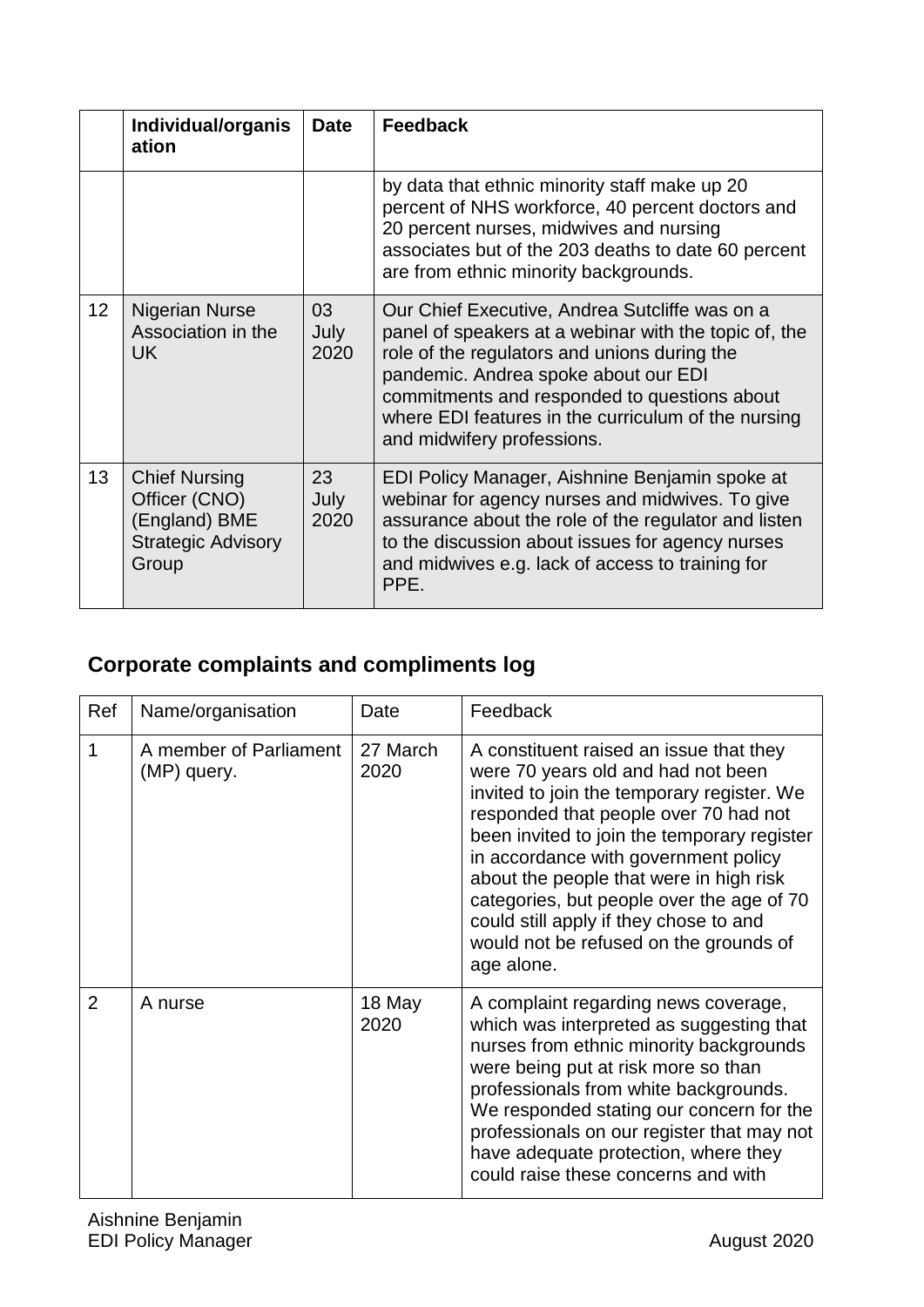|  | information about how to make a<br>complaint to the media company. |
|--|--------------------------------------------------------------------|
|  |                                                                    |

# <span id="page-18-0"></span>**Section 3: Mapping the impact**

| All protected<br>characteristics | Our registrants engaging with the public                                                                                                                                                                                                                                                                                                                                                                                                                                                                                                                         |
|----------------------------------|------------------------------------------------------------------------------------------------------------------------------------------------------------------------------------------------------------------------------------------------------------------------------------------------------------------------------------------------------------------------------------------------------------------------------------------------------------------------------------------------------------------------------------------------------------------|
|                                  | During this emergency situation there may be health<br>professionals who have been out of practice for a long period<br>of time and may discriminate against people (inadvertently)<br>due to them not being fully up to date with the most recent<br>requirements, for example, the requirement to monitor sexual<br>orientation.                                                                                                                                                                                                                               |
|                                  | In a time of emergency the checks and balances to ensure<br>there is no discrimination or bias may not be enforced, for<br>example, mandatory EDI training.                                                                                                                                                                                                                                                                                                                                                                                                      |
|                                  | In addition there is evidence that some groups face<br>discrimination from health care workers on the basis of<br>protected characteristics. This is particularly notable for people<br>who are disabled, lesbian, gay, bisexual, intersex, ethnic<br>minorities and trans. For example, health professionals may<br>lack understanding of wider requirements when interacting with<br>trans people (Ref 2 and 10 in action plan).                                                                                                                               |
|                                  | Nurses, midwives and nursing associates are still required to<br>comply with the Code that states professionals on the register<br>must be aware of and take steps to address health<br>inequalities. Due to being out of practice for a long period of<br>time the health professionals going onto the temporary register<br>may not know that certain groups experience more/particular<br>health inequalities than others and this this is likely to make<br>them more or less susceptible to Covid-19 or other impacts<br>(including mental health impacts). |
|                                  | These health professionals may be unaware of the steps that<br>have to be taken to reduce negative health outcomes due to<br>protected characteristics (Ref 2 and 10 in action plan).                                                                                                                                                                                                                                                                                                                                                                            |
|                                  | This issue did not occur as a result of the people joining a<br>temporary register. However, we are strengthening<br>communication about the relevant parts of the Code including<br>equality and human rights (Ref 2 in action plan).                                                                                                                                                                                                                                                                                                                           |
| Age                              | Our registrants engaging with the public                                                                                                                                                                                                                                                                                                                                                                                                                                                                                                                         |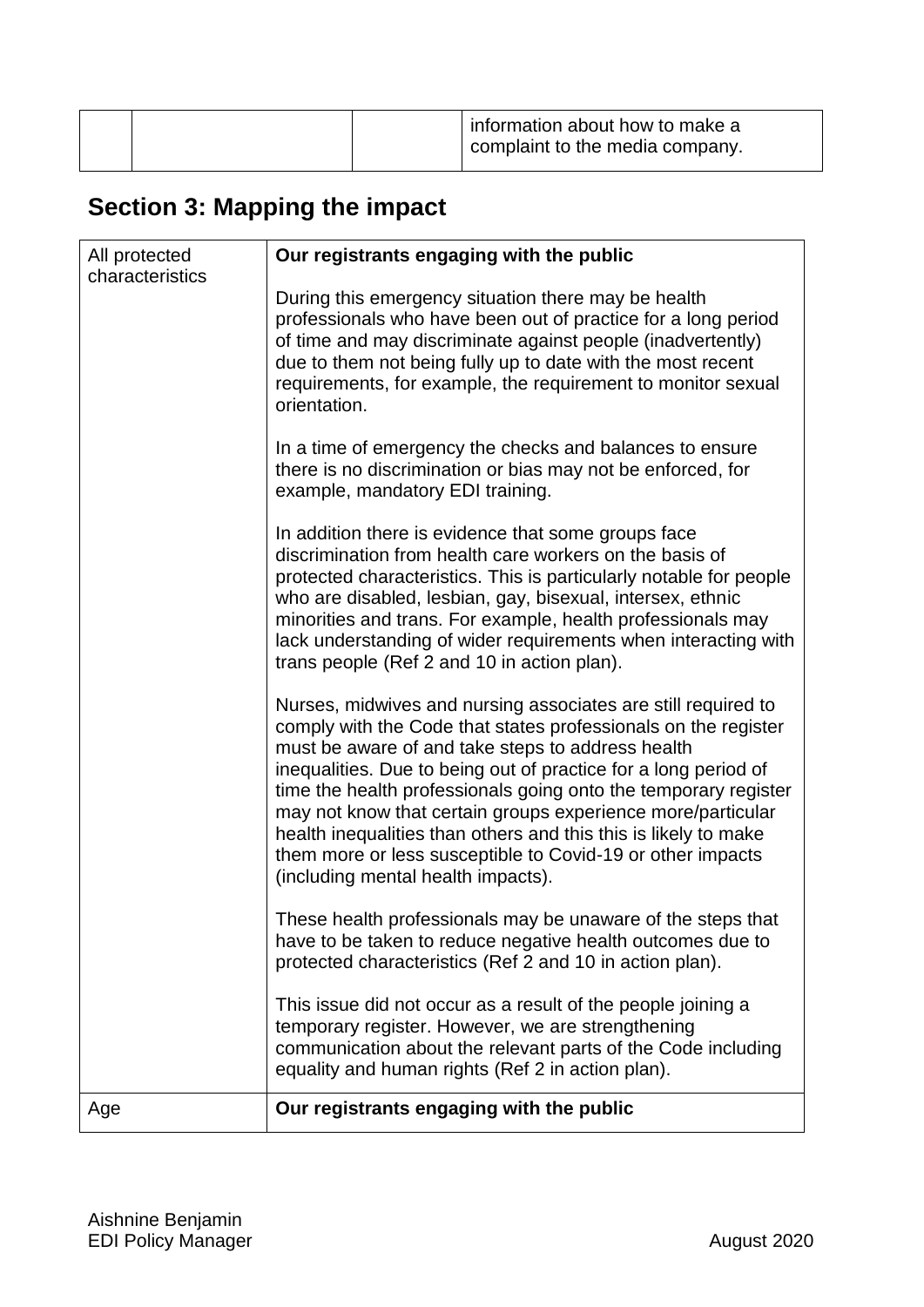| The effects of Covid-19 are more serious for people older than<br>60. <sup>10</sup> The patients being treated for Covid-19 are more likely to<br>be above 60 years of age.                                                                                                                                                                                                                                                                                                                                                                                                              |
|------------------------------------------------------------------------------------------------------------------------------------------------------------------------------------------------------------------------------------------------------------------------------------------------------------------------------------------------------------------------------------------------------------------------------------------------------------------------------------------------------------------------------------------------------------------------------------------|
| Some groups may be more open to being discriminated<br>against in a healthcare setting on the basis of their protected<br>characteristic. And if there are limited resources, health<br>professionals may have to make decisions about which<br>individuals can access those resources. This could raise<br>issues of fairness, human rights and ethics if for those<br>decisions are based on bias. For example, if decisions are<br>based on age.                                                                                                                                      |
| Professionals on our temporary register                                                                                                                                                                                                                                                                                                                                                                                                                                                                                                                                                  |
| Nurses, midwives and nursing associates that are above 60<br>may be less likely to apply to join the temporary register due to<br>the government guidance about greater risk of Covid-19 for<br>older people. Our analysis of the data shows that people with<br>temporary registration are older than those with permanent<br>registration. Around two-thirds of those with temporary<br>registration are aged over 50 compared to just over a third with<br>permanent registration. The diversity data on the make-up of<br>the temporary register is now published here.              |
| We do not have a policy to exclude people aged 70 or over,<br>although we have treated this group differently by not actively<br>inviting this group by email to join the temporary register<br>because we felt it wouldn't be responsible to do so given the<br>government guidance (updated 1 May 2020) that people over<br>the age of 70 are clinically vulnerable. See Section 4: Analysis<br>and outcome (Ref 3 in action plan).                                                                                                                                                    |
| People over the age of 70 are able to join the register. Anyone<br>can apply through the open route available on our website.<br>The information on our website states: 'If you are aged over<br>70: Because of the government's advice that people aged 70<br>or over should take extra care during the Covid-19 emergency,<br>we decided not to proactively invite those aged 70 or over to<br>join the temporary register. However, you can still apply to join<br>our temporary register if you want to.' At 7 April 2020 there<br>were 27 people that are over 70 who have applied. |
| Initially our website provided some conflicting information<br>about this, and we've confirmed that people age 70 or over will                                                                                                                                                                                                                                                                                                                                                                                                                                                           |

Aishnine Benjamin EDI Policy Manager August 2020 1 <sup>10</sup> [Novel coronavirus disease 2019 \(COVID-19\) pandemic: increased transmission in the EU/EEA and the](https://www.ecdc.europa.eu/sites/default/files/documents/RRA-sixth-update-Outbreak-of-novel-coronavirus-disease-2019-COVID-19.pdf)  UK – [sixth update; European Centre for Disease Prevention and Control;](https://www.ecdc.europa.eu/sites/default/files/documents/RRA-sixth-update-Outbreak-of-novel-coronavirus-disease-2019-COVID-19.pdf) 12-03-2020 [accessed 27-30- 2020]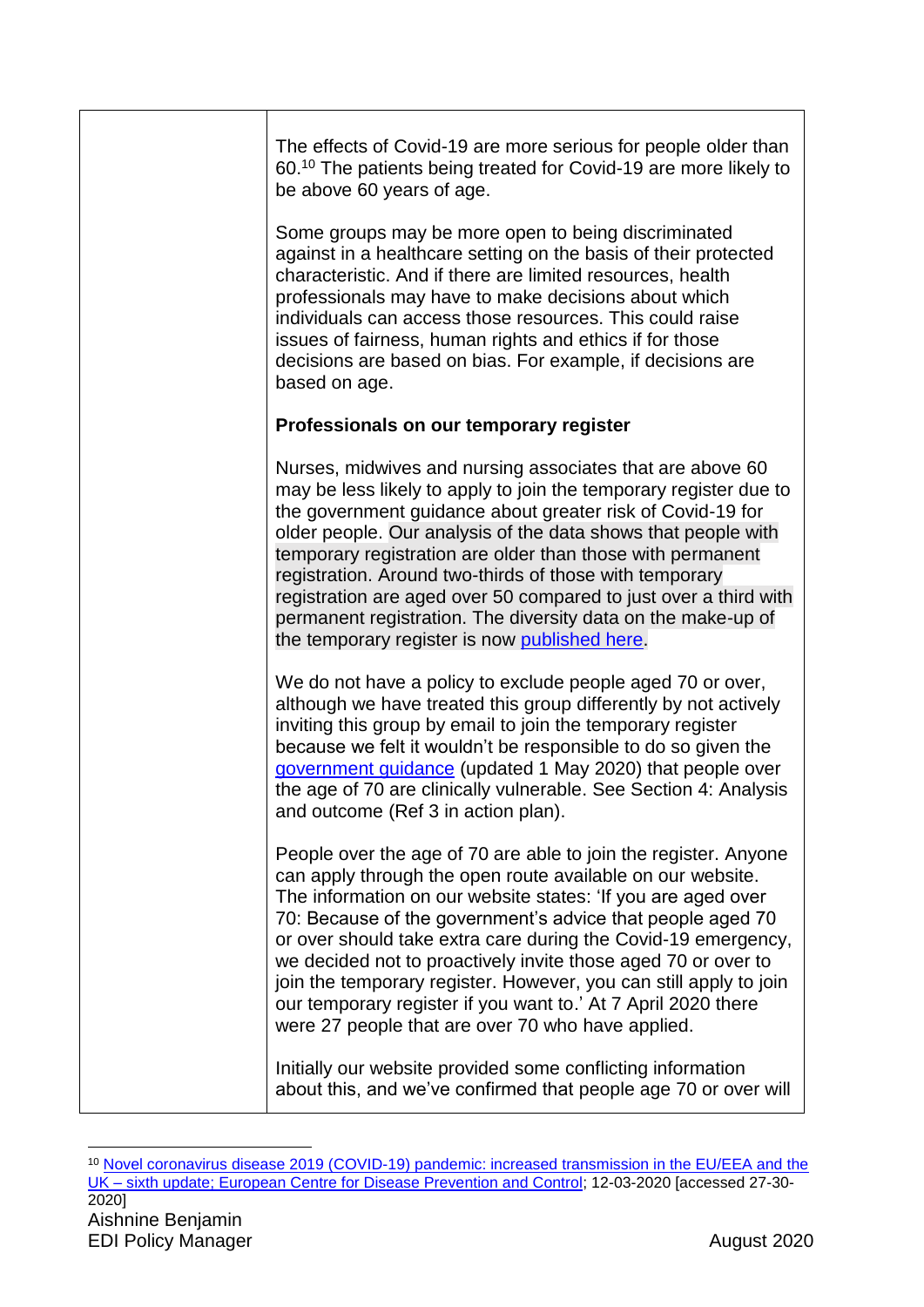|                   | be able to join if they apply and would not be refused on the<br>grounds of age alone. We updated the information on the<br>website to reflect this position (Ref 4 in the action plan).                                                                                                                                                                                                                                                                                                                                                                                                                                             |
|-------------------|--------------------------------------------------------------------------------------------------------------------------------------------------------------------------------------------------------------------------------------------------------------------------------------------------------------------------------------------------------------------------------------------------------------------------------------------------------------------------------------------------------------------------------------------------------------------------------------------------------------------------------------|
|                   | <b>Adapting our operational processes</b>                                                                                                                                                                                                                                                                                                                                                                                                                                                                                                                                                                                            |
|                   | The separate EqIA into virtual hearings identifies that older<br>people may have difficulties in accessing the hearings in its<br>new virtual format (Ref 8 in the action plan).                                                                                                                                                                                                                                                                                                                                                                                                                                                     |
| <b>Disability</b> | Our registrants engaging with the public                                                                                                                                                                                                                                                                                                                                                                                                                                                                                                                                                                                             |
|                   | The effects of Covid-19 are more serious for people with<br>underlying conditions such as hypertension, diabetes,<br>cardiovascular disease, chronic respiratory disease and<br>cancer. <sup>11</sup> The patients being treated for Covid-19 are more<br>likely to have underlying conditions and have complex health<br>needs.                                                                                                                                                                                                                                                                                                     |
|                   | Evidence suggests that the Covid-19 pandemic has significant<br>impacts on disabled people. Research commissioned by the<br>Cabinet Office Disability Unit shows that in July 2020, around<br>three-quarters of disabled people (75 percent) reported they<br>were 'very worried' or 'somewhat worried' about the effect<br>Covid-19 was having on their life compared to 66 percent for<br>non-disabled people. This research also indicates that around<br>a quarter of disabled people were currently receiving treatment<br>for only some of their conditions in comparison to before the<br>coronavirus pandemic. <sup>12</sup> |
|                   | There is evidence people with certain disabilities are more<br>likely to have health inequalities in normal health settings.<br>Nurses, midwives and nursing associates are still required to<br>comply with the Code that states professionals on the register<br>must be aware of and take steps to address health<br>inequalities.                                                                                                                                                                                                                                                                                                |
|                   | When there are limited resources health professionals may<br>have to make decisions about which individuals can access<br>those resources. This could raise issues of fairness, human<br>rights and ethics if for those decisions are based on bias. For<br>example, if decisions are based on complex disabilities or<br>health conditions. Recent guidance from NICE has been<br>amended following criticism from patient groups and<br>representatives who state that using the Clinical Frailty Scale<br>(CFS) to determine hospital admissions would lead to                                                                    |

<sup>1</sup>  $11$  Ibid.

<sup>12</sup> Office for National Statistics (2020) Coronavirus and the social impacts on disabled people in Great [Britain: July 2020](https://www.ons.gov.uk/peoplepopulationandcommunity/healthandsocialcare/disability/articles/coronavirusandthesocialimpactsondisabledpeopleingreatbritain/july2020)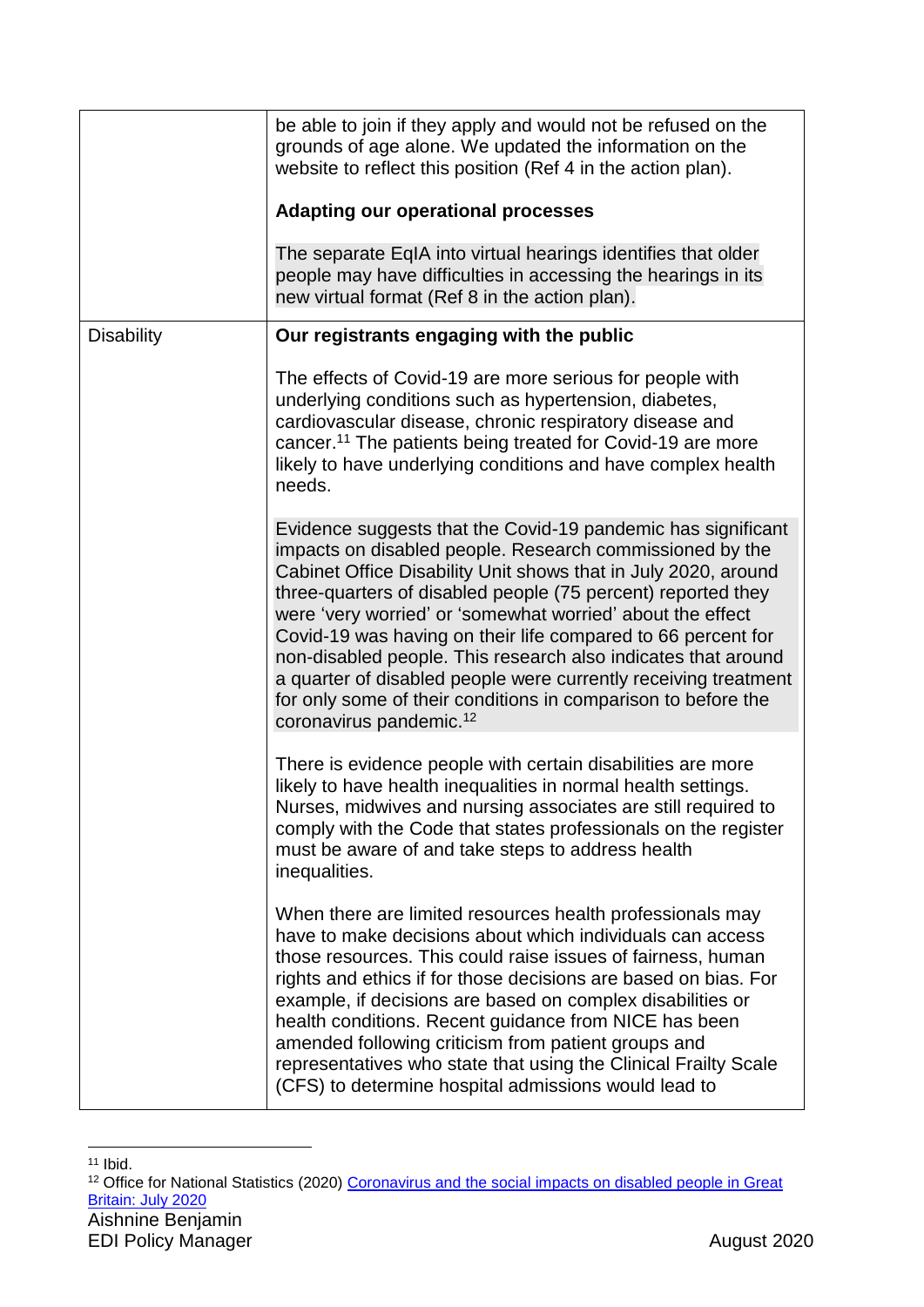| detrimental outcomes for those with learning disabilities or<br>long-term disabilities such as cerebral palsy. <sup>13</sup> This guidance<br>has been amended but professionals making day to day<br>decisions in emergency situations may perpetuate these<br>inequalities (Ref 10 and 13 in the action plan).                                                                                                                                                                                                                                                                                                                          |
|-------------------------------------------------------------------------------------------------------------------------------------------------------------------------------------------------------------------------------------------------------------------------------------------------------------------------------------------------------------------------------------------------------------------------------------------------------------------------------------------------------------------------------------------------------------------------------------------------------------------------------------------|
| Professionals on our temporary register                                                                                                                                                                                                                                                                                                                                                                                                                                                                                                                                                                                                   |
| Nurses, midwives and nursing associates who have underlying<br>conditions are less likely to be in a position to apply to join the<br>temporary register.                                                                                                                                                                                                                                                                                                                                                                                                                                                                                 |
| The temporary register policy states that 'In line with the latest<br>government health advice, we have not contacted former<br>registrants with known health conditions'. This was an active<br>decision we made to not proactively invite people who we<br>know have health conditions to join the temporary register in<br>line with government guidance to mitigate against the<br>potentially negative impact of our actions on disabled people<br>(Ref 3 in the action plan).                                                                                                                                                       |
| The temporary register policy states that 'we will not be<br>applying our normal health, character or language<br>requirements' and that 'potential registrants will be asked to<br>assess their own suitability for temporary registration based on<br>their own health conditions and personal situations' in light of<br>the latest Government guidance. Therefore in joining the<br>temporary register we ask people to think of the same issues<br>as when making the registration health and character<br>declaration (Ref 3 and 4 in the action plan).                                                                             |
| <b>Adapting our operational processes</b><br>The prevalence of mental health concerns in the UK is<br>increasing <sup>14</sup> , particularly among those with severe symptoms.<br>Women are more likely to be diagnosed with a common mental<br>illness <sup>15</sup> , but men are more likely to take their own lives. The<br>professionals on our register are more likely be under stress<br>and their mental health concerns may be higher than for the<br>general population. This could have an impact on their<br>behaviours and could raise situations where their conduct is<br>not compatible with their fitness to practise. |
| A study of 1,257 health care workers in 34 hospitals in China<br>showed that a considerable proportion of health care workers<br>reported experiencing symptoms of depression, anxiety,<br>insomnia, and distress, especially women, nurses, those in                                                                                                                                                                                                                                                                                                                                                                                     |

Aishnine Benjamin EDI Policy Manager August 2020 1 <sup>13</sup> NICE (2020) [NICE updated rapid COVID-19](https://www.nice.org.uk/news/article/nice-updates-rapid-covid-19-guideline-on-critical-care) quideline on critical care. [accessed 25-03-2020] <sup>14</sup> [Fundamental facts about mental health;](https://www.mentalhealth.org.uk/publications/fundamental-facts-about-mental-health-2016) 2016; Mental health Foundation; accessed 30-03-20 <sup>15</sup> NHS Digital, Mental Health & Wellbeing in England, Adult Psychiatric Morbidity Survey 2014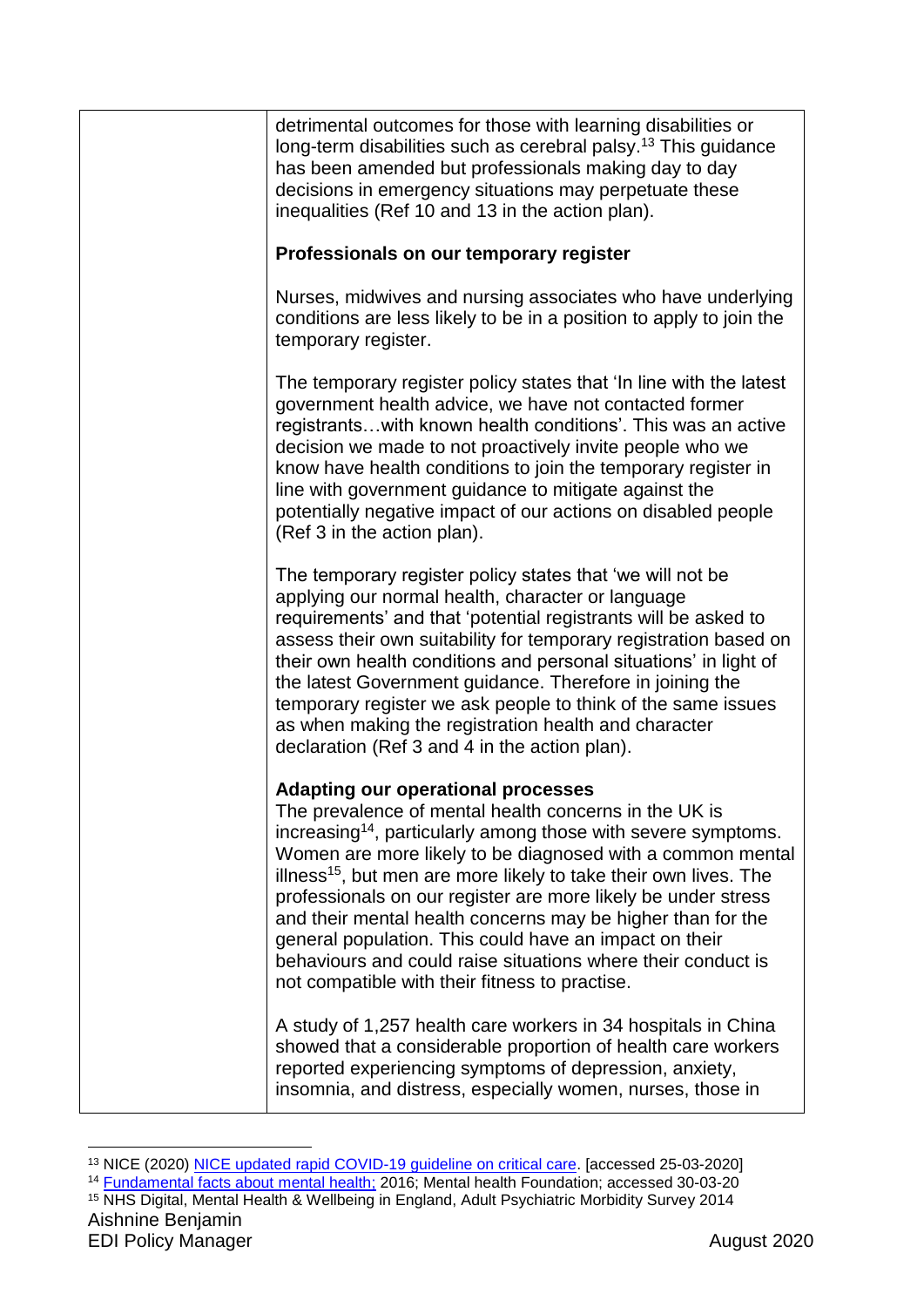|        | Wuhan, and front-line health care workers directly engaged in<br>diagnosing, treating, or providing nursing care to patients with<br>suspected or confirmed Covid-19 <sup>16</sup> (Ref 5, 6, 11, 14 and 15 in<br>the action plan).                                                                                                                                                                                                                                                                                  |
|--------|----------------------------------------------------------------------------------------------------------------------------------------------------------------------------------------------------------------------------------------------------------------------------------------------------------------------------------------------------------------------------------------------------------------------------------------------------------------------------------------------------------------------|
|        | The separate EqIA into virtual hearings identifies that disabled<br>people may have difficulties in accessing the hearings in its<br>new virtual format (Ref 8 in the action plan). Access to virtual<br>hearings may impact individuals with different disabilities both<br>positively or negatively. We seek to provide opportunities for<br>hearing participants, particularly registrants, witnesses and<br>members of the public, to indicate if they require a reasonable<br>adjustment or additional support. |
|        | <b>Supporting students</b>                                                                                                                                                                                                                                                                                                                                                                                                                                                                                           |
|        | For students with health conditions who are shielding either<br>personally, or by association with a family member, they may<br>have to suspend their studies and complete later than they<br>normally would (Ref 17 in the action plan).                                                                                                                                                                                                                                                                            |
| Gender | Our registrants engaging with the public                                                                                                                                                                                                                                                                                                                                                                                                                                                                             |
|        | The effects of Covid-19 are more serious for men <sup>17</sup> . The<br>government guidance about vulnerable groups does not<br>specify that men should be taking different steps.                                                                                                                                                                                                                                                                                                                                   |
|        | Professionals on our temporary register<br>Covid-19 has increased inequalities in mental health in the UK,<br>particularly for women who already had lower levels of mental<br>health before Covid-19. <sup>18</sup> Our latest registration data report<br>shows that as of 31 March 2020, 89 percent of the people on<br>our register were female and so at increased risk of<br>experiencing poorer mental health as a result of Covid-19. <sup>19</sup>                                                          |
|        | The identification of the groups to be invited to join the<br>temporary register did not consider gender. Our analysis<br>shows that compared to the numbers on our permanent                                                                                                                                                                                                                                                                                                                                        |
|        | register, there is a lower proportion of women on the temporary<br>register (78.9 percent on the temporary register, compared to<br>89.3 percent on the permanent register) but a similar<br>proportion of men (10.9 percent and 10.7 percent                                                                                                                                                                                                                                                                        |
|        |                                                                                                                                                                                                                                                                                                                                                                                                                                                                                                                      |

<sup>16</sup> Lai J; Ma S; Wang Y (2020) [Factors associated with mental health outcomes among health care](https://jamanetwork.com/journals/jamanetworkopen/fullarticle/2763229)  [workers exposed to Coronavirus Disease 2019.](https://jamanetwork.com/journals/jamanetworkopen/fullarticle/2763229) Jama Network Open. 3(3):e203976. <sup>17</sup> [Novel coronavirus disease 2019 \(COVID-19\) pandemic: increased transmission in the EU/EEA and the](https://www.ecdc.europa.eu/sites/default/files/documents/RRA-sixth-update-Outbreak-of-novel-coronavirus-disease-2019-COVID-19.pdf)  UK – [sixth update; European Centre for Disease Prevention and Control;](https://www.ecdc.europa.eu/sites/default/files/documents/RRA-sixth-update-Outbreak-of-novel-coronavirus-disease-2019-COVID-19.pdf) 12-03-2020 [accessed 27-30-

<sup>2020.</sup>

<sup>18</sup> Banks J & Xu X (2020) [The mental health effects of the first two months of lockdown and social](https://www.ifs.org.uk/uploads/WP202016-Covid-and-mental-health.pdf)  [distancing during the Covid-19 pandemic in the UK.](https://www.ifs.org.uk/uploads/WP202016-Covid-and-mental-health.pdf) Institute for Fiscal Studies

<sup>&</sup>lt;sup>19</sup> House of Commons Library (2020) Mental Health Awareness Week: The impact of coronavirus on [health and social care workers.](https://commonslibrary.parliament.uk/insights/mental-health-awareness-week-the-impact-of-coronavirus-on-health-and-social-care-workers/) UK Parliament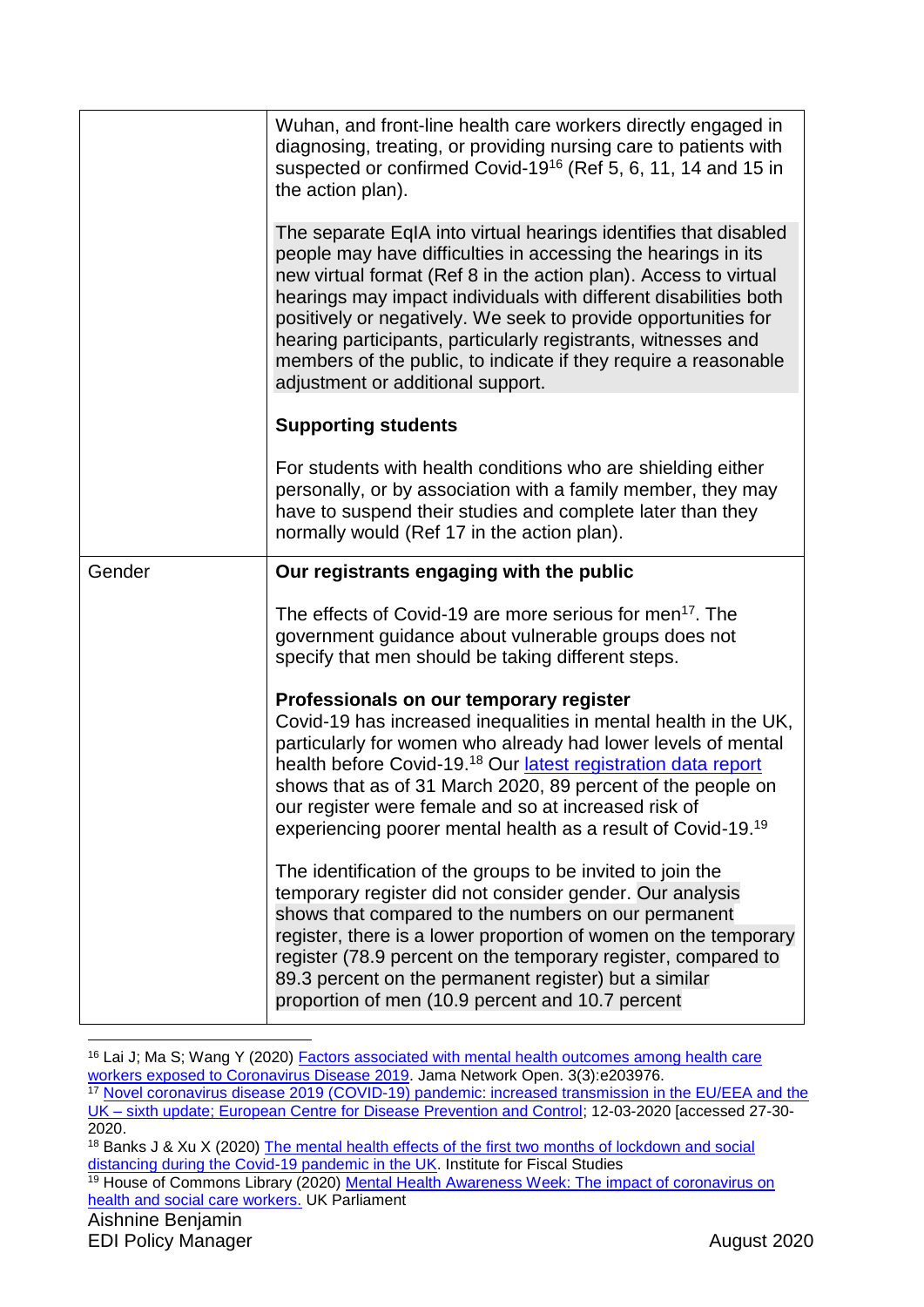|                            | respectively). The lower proportion of women is most likely<br>due, at least in part, to the higher proportion of people on the<br>temporary register for which this information is unknown (10.2)<br>percent on the temporary register, compared to <0.1 percent<br>on the permanent register). In particular, a large proportion of<br>the overseas cohort (730 people or 28 percent) are missing<br>information on gender. (Ref 4 in the action plan).                                                                                                                                                                         |
|----------------------------|-----------------------------------------------------------------------------------------------------------------------------------------------------------------------------------------------------------------------------------------------------------------------------------------------------------------------------------------------------------------------------------------------------------------------------------------------------------------------------------------------------------------------------------------------------------------------------------------------------------------------------------|
| Gender                     | Our registrants engaging with the public                                                                                                                                                                                                                                                                                                                                                                                                                                                                                                                                                                                          |
| reassignment <sup>20</sup> | In the UK there are increasing numbers of people who are<br>openly identifying as trans, non-binary and other gender<br>identities. The best estimate at the moment is that around 1<br>percent of the population might identify as trans, including<br>people who identify as non-binary $21$ , which would equate to<br>about 600,000 trans and non-binary people in the UK.                                                                                                                                                                                                                                                    |
|                            | There is evidence that people who are gender diverse are<br>more likely to have health inequalities in normal health<br>settings <sup>22</sup> . In addition there is evidence that some groups of<br>patients face discrimination from health care workers, also that<br>trans health professionals face discrimination from other<br>healthcare professionals. In a time of emergency the checks<br>and balances to ensure there is no discrimination or bias may<br>not be enforced. Some groups may be more open to being<br>discriminated against in a healthcare setting on the basis of<br>their protected characteristic. |
|                            | Professionals with temporary registration                                                                                                                                                                                                                                                                                                                                                                                                                                                                                                                                                                                         |
|                            | People who have left our register and identify as other than<br>male or female did not have the options on our registration<br>systems to reflect them. The diversity data we hold about these<br>people does not record non-binary people. The information we<br>collect via the optional survey may not provide a significant<br>percentage of data to analyse. However, we have received a<br>66.2 percent response rate to date and links to the survey will<br>now be sent out at the point in which people are confirmed as<br>on the temporary register (Ref 1 in the action plan).                                        |
|                            | Our analysis of gender identity shows that compared to the<br>permanent register, the temporary register has a lower<br>proportion of people who say their gender identity matches the<br>sex assigned at birth (88.1% compared to 93.3% on the<br>permanent register). Again, this is likely due to the higher                                                                                                                                                                                                                                                                                                                   |

<sup>1</sup> <sup>20</sup> Include trans and non-binary

Aishnine Benjamin EDI Policy Manager August 2020 <sup>21</sup> The truth about trans: a Q&A for people who are hungry for real info; Stonewall; 2019; <https://www.stonewall.org.uk/truth-about-trans#trans-people-britain> [accessed 23-05-19] <sup>22</sup> *[LGBT Action Plan 2018: Improving the lives of Lesbian, Gay, Bisexual and Transgender people](https://www.gov.uk/government/publications/lgbt-action-plan-2018-improving-the-lives-of-lesbian-gay-bisexual-and-transgender-people)*; Government Equalities Office; 2018.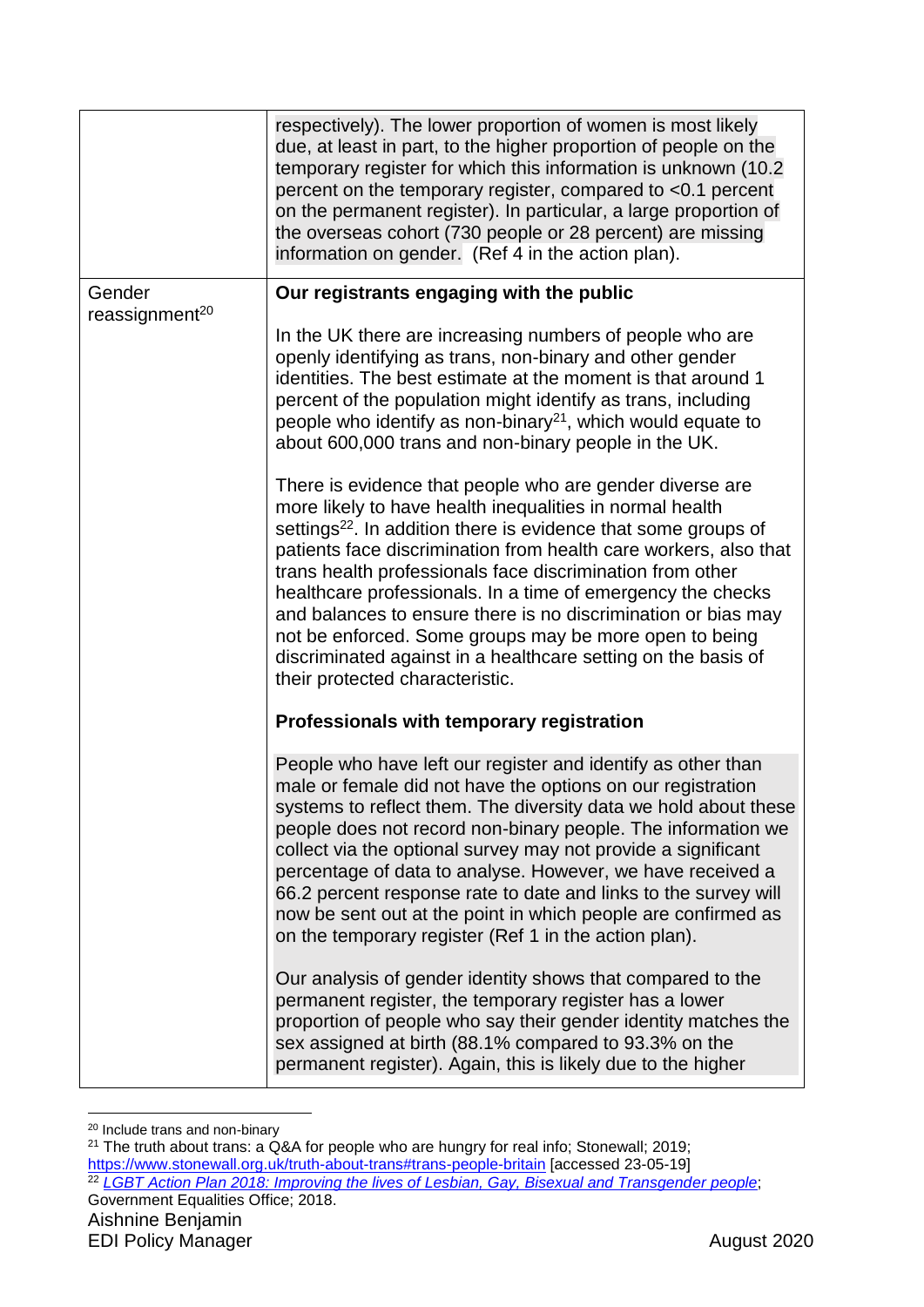|                                   | proportion of people for whom this information is unknown.                                                                                                                                                                                                                                                                                                                                              |
|-----------------------------------|---------------------------------------------------------------------------------------------------------------------------------------------------------------------------------------------------------------------------------------------------------------------------------------------------------------------------------------------------------------------------------------------------------|
|                                   | There is evidence <sup>23</sup> that gender identity clinics were closed for<br>at least six months and the employees being redeployed. This<br>could have a detrimental impact on people on our register who<br>might be trying to access treatment or health care services<br>(and consequently the care they can provide) (Ref 3 in the<br>action plan).                                             |
| Marriage and civil<br>partnership | There is no evidence that people will be affected differently on<br>the basis of being in a marriage or civil partnership, or not.                                                                                                                                                                                                                                                                      |
| Pregnancy/maternity               | Our registrants engaging with the public                                                                                                                                                                                                                                                                                                                                                                |
|                                   | There is limited scientific evidence on the severity of illness<br>among pregnant people with Covid-19. Pregnant people<br>appear to experience similar clinical manifestations as non-<br>pregnant adult patients with Covid-19. However- the<br>government policy is to treat pregnant people as a vulnerable<br>group in light of the lack of information about the long term<br>impact of Covid-19. |
|                                   | A recent study has shown that pregnant Black and minority<br>ethnicity women are significantly more likely to be admitted to<br>hospital with Covid-19 which cannot easily be explained by<br>factors such as where they live, how old they are, their body<br>mass index (BMI) and whether they have any underlying<br>health conditions. <sup>24</sup>                                                |
|                                   | Professionals with temporary registration                                                                                                                                                                                                                                                                                                                                                               |
|                                   | Our invitations to join the register ask that individuals should<br>consider their personal circumstances in line with latest<br>government guidance. We neither encourage nor discourage<br>particular groups within the cohort (Ref 3 in the action plan).                                                                                                                                            |
|                                   | Nurses, midwives and nursing associates who are pregnant or<br>on maternity leave are less likely to apply to join the temporary<br>register.                                                                                                                                                                                                                                                           |
|                                   | <b>Adapting our operational processes</b>                                                                                                                                                                                                                                                                                                                                                               |
|                                   | People who are pregnant may be impacted by the OSCE<br>centres closing due to the timelines available that they would<br>complete their assessments. We will considered factors related<br>pregnancy and maternity in how we re-introduced the OSCE                                                                                                                                                     |

<sup>1</sup> <sup>23</sup> Links to information about closures of the **Leeds** and **Charing Cross clinics**.

Aishnine Benjamin EDI Policy Manager August 2020 <sup>24</sup> The UK Obstretric Surveillance System SARS-CoV-2 Infection in Pregnancy Collaborative Group (2020) Characteristics and outcomes of pregnant women hospitalised with confirmed SARS-CoV-2 infection in the UK: a national cohort study using the UK Obstretric Surveillance System (UKOSS)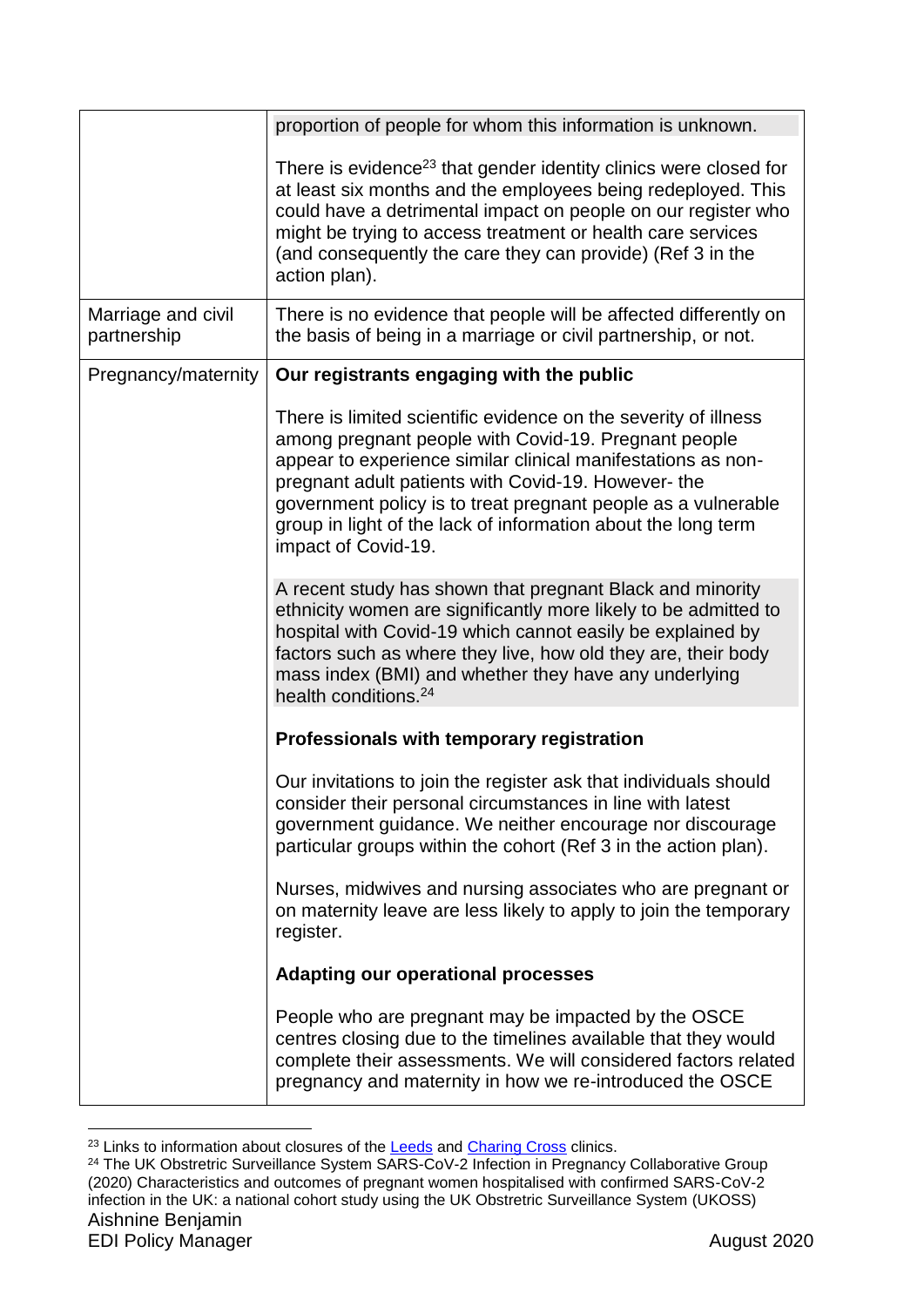|      | tests (Ref 9 in the action plan).                                                                                                                                                                                                                                                                                                                                                                                                                                                                                                                                                                                                                                                                                                                                                                                                                                                                                                                       |
|------|---------------------------------------------------------------------------------------------------------------------------------------------------------------------------------------------------------------------------------------------------------------------------------------------------------------------------------------------------------------------------------------------------------------------------------------------------------------------------------------------------------------------------------------------------------------------------------------------------------------------------------------------------------------------------------------------------------------------------------------------------------------------------------------------------------------------------------------------------------------------------------------------------------------------------------------------------------|
|      | Pregnant people or those on maternity, may benefit from the<br>roll out of virtual hearings as this can minimise their travel, time<br>and other stressors with physical hearings.                                                                                                                                                                                                                                                                                                                                                                                                                                                                                                                                                                                                                                                                                                                                                                      |
|      | <b>Supporting students</b>                                                                                                                                                                                                                                                                                                                                                                                                                                                                                                                                                                                                                                                                                                                                                                                                                                                                                                                              |
|      | As there is potentially increased vulnerability for students who<br>are pregnant, we encouraged AEIs and practice learning<br>partners consider the particular needs of this group (Ref 17 in<br>the action plan).                                                                                                                                                                                                                                                                                                                                                                                                                                                                                                                                                                                                                                                                                                                                      |
| Race | Professionals with temporary registration<br>Data from NHS England shows that ethnic minority staff are<br>more likely to be in lower bands <sup>25</sup> . The nurses, midwives and<br>nursing associates who are dealing directly with patients are<br>more likely to be in frontline and potentially lower bands.<br>Therefore this may be a factor leading to ethnic minority<br>professionals being more likely to be exposed to Covid-19 (Ref<br>3 in the action plan).<br>We invited some overseas qualified nurses and midwives to<br>join the temporary register to increase the numbers of health<br>professionals available to fight the Covid-19 pandemic.<br>Overseas nurses are more likely to be from ethnic minority<br>backgrounds.                                                                                                                                                                                                    |
|      | We monitored the ethnicity of the people with temporary<br>registration to see if it has disproportionately high numbers of<br>overseas and ethnic minorities that are more likely to be at risk<br>of being at the front line of the pandemic. Our analysis shows<br>that compared to the numbers on the register in general, the<br>temporary register has a lower proportion of people of white<br>ethnicity (71.3% compared to 75.5% on the permanent<br>register), a lower proportion of Black ethnicity (3.7% compared<br>to 8.5% on the permanent register), and a lower proportion of<br>Mixed ethnicity people (1% compared to 2.1% on the<br>permanent register). However, it has a higher proportion of<br>people of Asian ethnicity (11.4% compared to 8.6%). There are<br>also a higher proportion of people whose ethnicity is unknown<br>(9.8% compared to 2.5%), which again may account for at<br>least some of the differences noted. |
|      | Influencing and supporting professionals on our register<br>(with temporary and permanent registration)                                                                                                                                                                                                                                                                                                                                                                                                                                                                                                                                                                                                                                                                                                                                                                                                                                                 |
|      | Black and other minority ethnic individuals make up a large                                                                                                                                                                                                                                                                                                                                                                                                                                                                                                                                                                                                                                                                                                                                                                                                                                                                                             |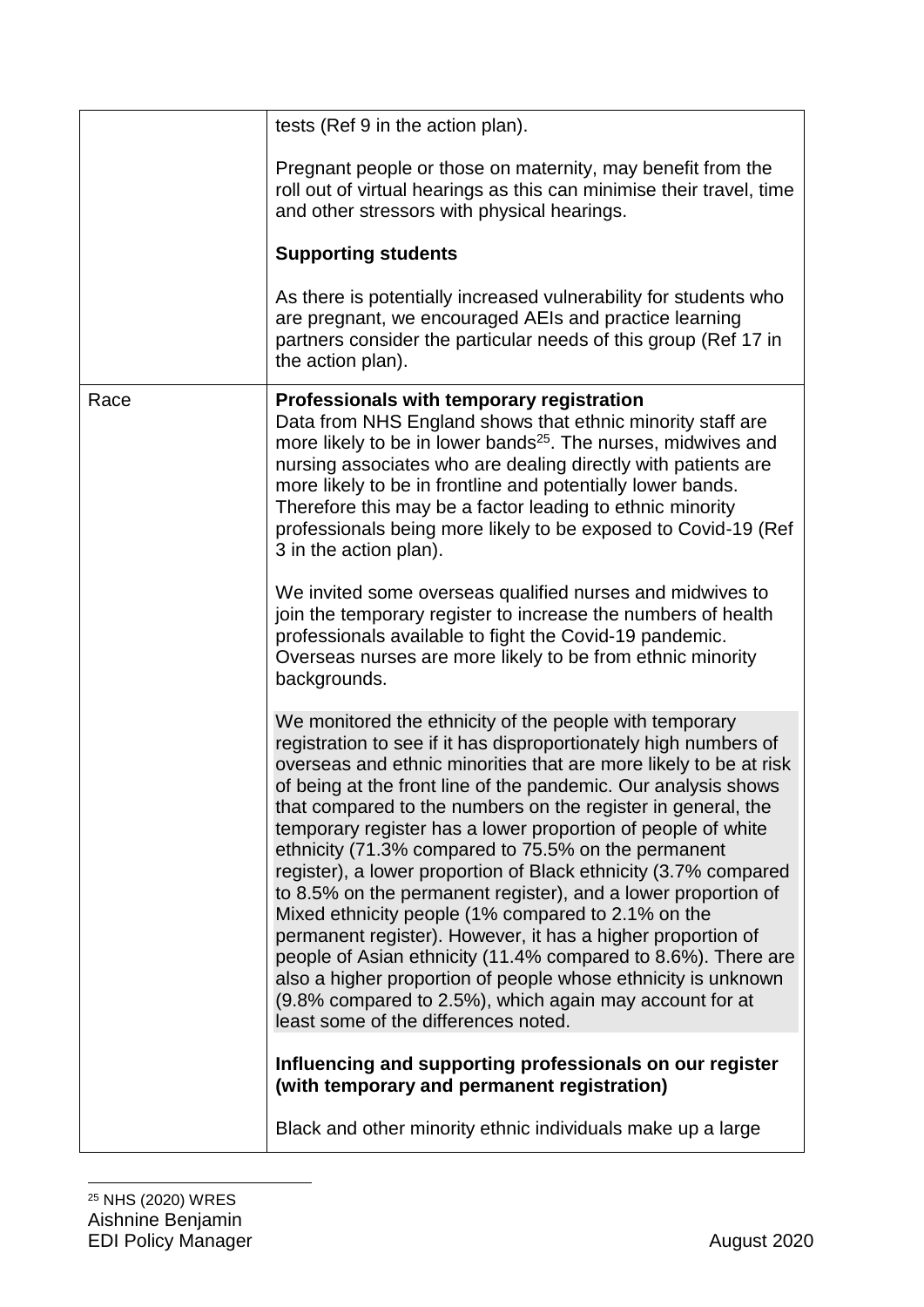| share of jobs considered essential in tackling the virus and so<br>at increased risk of infection. In 2018, nurses and health<br>visitors from black, Asian and minority ethnic groups comprised<br>18.8 percent of this workforce in all care settings in England. <sup>26</sup>                                                                                                                                                                                                                                                                                                                                                                                                                                                                                                                                                                                                                                                                                                                        |
|----------------------------------------------------------------------------------------------------------------------------------------------------------------------------------------------------------------------------------------------------------------------------------------------------------------------------------------------------------------------------------------------------------------------------------------------------------------------------------------------------------------------------------------------------------------------------------------------------------------------------------------------------------------------------------------------------------------------------------------------------------------------------------------------------------------------------------------------------------------------------------------------------------------------------------------------------------------------------------------------------------|
| We are monitoring conversations in the media and social<br>media and from ethnic minority professional representative<br>bodies about the health professionals (and wider population)<br>who are dying from Covid-19 being more likely to be ethnic<br>minorities. <sup>27</sup> In April In April a HSJ report shows that 71<br>percent of the 35 nurses and midwives who had died were<br>from ethnic minority backgrounds and a minimum of 56 (53<br>percent) of healthcare workers who had died were not born in<br>this country. The researchers call for the government's inquiry<br>into the deaths of ethnic minority healthcare workers and staff<br>who had migrated to the UK. <sup>28</sup> Since then the evidence of the<br>disproportionate impact on ethnic minorities has grown, a<br>Public Health England Report in June clarifying that individuals<br>from ethnic minority groups are more likely to work in<br>occupations with a higher risk of Covid-19 exposure <sup>29</sup> . |
| Our data shows us that people employed via an agency are<br>more likely to be from ethnic minority backgrounds than people<br>employed directly. <sup>30</sup> 72 percent of jobs done through direct<br>employment are by people of white British ethnicity, with 5<br>percent by people of black/black British African ethnicity. In<br>comparison, 35 percent of jobs done via an agency are by<br>people of black African ethnicity, and 34 percent are by people<br>of white British ethnicity. The information we have gleaned<br>through our intelligence and stakeholder engagement suggests<br>that some agency employed professionals feel they are more<br>likely to be deployed to care for Covid-19 patients without<br>adequate PPE (Ref 12 in the action plan). The frequent use of<br>bank or agency nurses or carers has been associated with<br>higher levels of infections amongst residents in care homes in<br>England. <sup>31</sup>                                               |
| Our latest revalidation data shows that a significant proportion<br>of Black African nurses and midwives work in care homes. A<br>recent study of care homes in Scotland has shown an                                                                                                                                                                                                                                                                                                                                                                                                                                                                                                                                                                                                                                                                                                                                                                                                                    |

<sup>&</sup>lt;sup>26</sup> NHS Digital (2019) NHS Hospital and Community Health Services (HCHS): Nurses & health visitors by [care setting and ethnic group, in NHS Trusts and CCGs in England,](https://digital.nhs.uk/data-and-information/find-data-and-publications/supplementary-information/2019-supplementary-information-files/staff-ethnicity/nurses--health-visitors-by-care-setting-and-ethnic-group-november-2018) as at 30 November 2018, headcount. 8 March 2019.

<sup>&</sup>lt;sup>27</sup> Tweets accessed 08-04-20<https://twitter.com/jsbamrah/status/1247633745278111747>

<sup>28</sup> Cook T, Kursumovic E, Lennane S; *[Exclusive: deaths of NHS staff from Covid-19 analysed](https://www.hsj.co.uk/exclusive-deaths-of-nhs-staff-from-covid-19-analysed/7027471.article)*; HSJ; 22 April 2020 [accessed 28-04-20]

<sup>&</sup>lt;sup>29</sup> *[Beyond the data: Understanding the impact of Covid-19 on BAME groups](https://assets.publishing.service.gov.uk/government/uploads/system/uploads/attachment_data/file/892376/COVID_stakeholder_engagement_synthesis_beyond_the_data.pdf)*; Public Health England; June 2020

<sup>30</sup> NMC (2019) [Revalidation: Annual data report. Year 3: April 2018 to March 2019.](https://www.nmc.org.uk/globalassets/sitedocuments/annual_reports_and_accounts/revalidationreports/revalidation-annual-report-year-3.pdf)

<sup>&</sup>lt;sup>31</sup> Office for National Statistics (2020) Impact of coronavirus in care homes in England: 26 May to 19 June [2020](https://www.ons.gov.uk/peoplepopulationandcommunity/healthandsocialcare/conditionsanddiseases/articles/impactofcoronavirusincarehomesinenglandvivaldi/26mayto19june2020)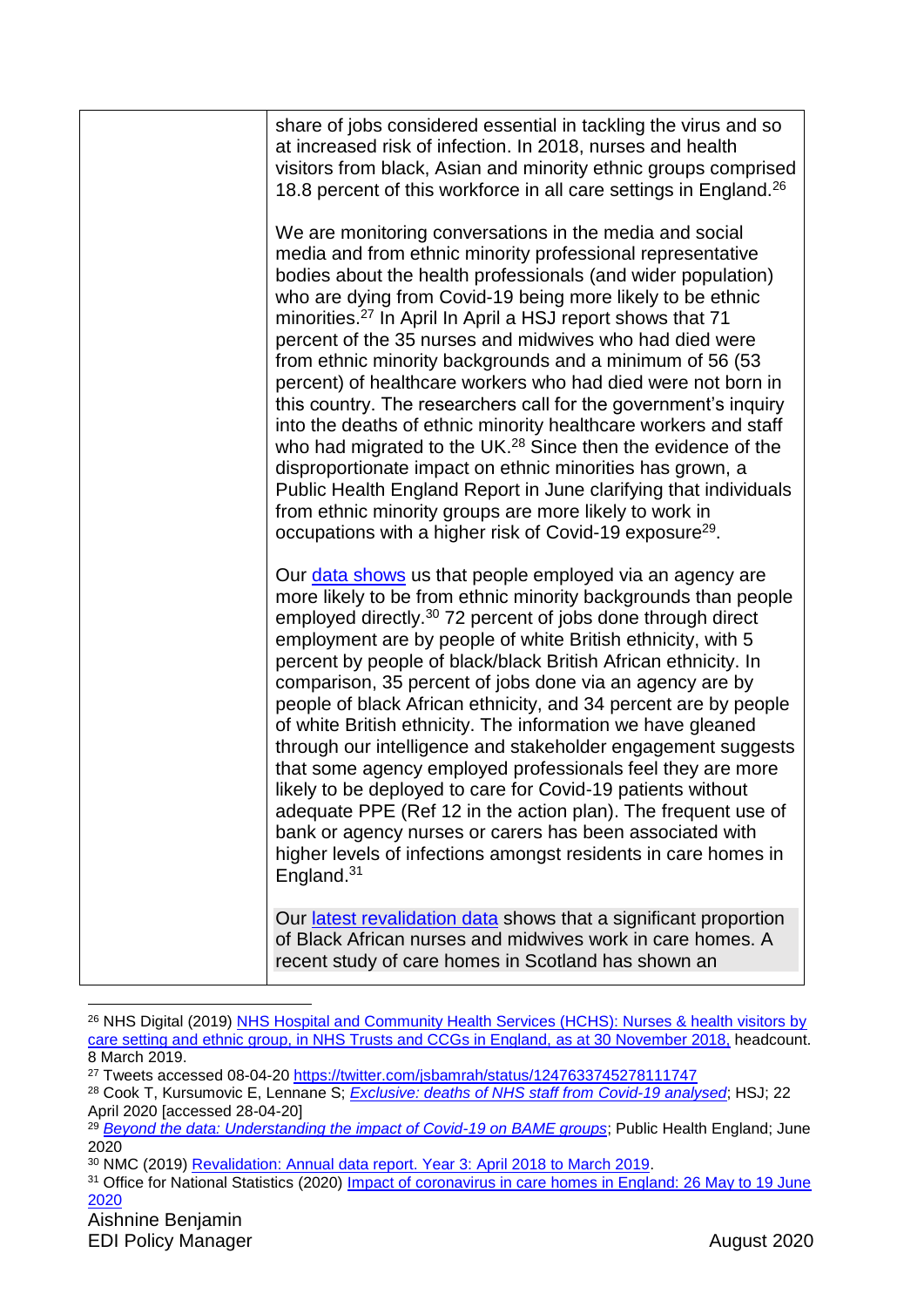| association between larger care homes and outbreaks of<br>Covid-19.32                                                                                                                                                                                                                                                                                                                                                                                                                                                                                                                                                                                                                          |
|------------------------------------------------------------------------------------------------------------------------------------------------------------------------------------------------------------------------------------------------------------------------------------------------------------------------------------------------------------------------------------------------------------------------------------------------------------------------------------------------------------------------------------------------------------------------------------------------------------------------------------------------------------------------------------------------|
| Adapting our fitness to practise and removals processes                                                                                                                                                                                                                                                                                                                                                                                                                                                                                                                                                                                                                                        |
| We know that black and ethnic minority registrants are more<br>likely to be referred to us for matters that do not, after<br>investigation, require a regulatory sanction. <sup>33</sup> Ethnic minority<br>registrants are more likely to be referred to us by employers<br>and more likely to end up with a serious outcome. Our<br>decisions to adapt our processes, for example decisions about<br>which cases to progress with limited resources, may<br>inadvertently increase the likelihood of ethnic minority people<br>have their temporary registration removed and those with<br>permanent registration going through fitness to practise<br>processes (Ref 4 in the action plan). |
| <b>Adapting our operational processes</b>                                                                                                                                                                                                                                                                                                                                                                                                                                                                                                                                                                                                                                                      |
| The separate EqIA into virtual hearings identifies that people<br>with English as a second language may have difficulties in<br>accessing the hearings in its new virtual format (Ref 8 in the<br>action plan). We have insufficient evidence of whether this is<br>actually the case, we will monitor complaints and feedback to<br>ascertain if there is a particular barrier.                                                                                                                                                                                                                                                                                                               |
| Our registrants engaging with the public                                                                                                                                                                                                                                                                                                                                                                                                                                                                                                                                                                                                                                                       |
| There is evidence that people from certain ethnic groups are<br>more likely to have health inequalities in normal health<br>settings. As explained in the 'all protected characteristics' at<br>the start of this section health professionals may not be up to<br>date about how to prevent these inequalities, as they are<br>required to by the Code (Ref 13 in the action plan).                                                                                                                                                                                                                                                                                                           |
| We know that ethnic minorities in the UK are at greater risk of<br>being affected by Covid-19. Ethnic inequalities are likely to<br>manifest from the Covid-19 crisis in two main ways: through<br>exposure to infection and health risks, including mortality, and<br>through exposure to loss of income. A report by the Institute of<br>Fiscal Studies show that per-capita, Covid-19 hospital deaths<br>are highest among the black Caribbean population and three<br>times those of the white British majority. Some minority groups                                                                                                                                                      |

Aishnine Benjamin EDI Policy Manager **August 2020 Page 2020 August 2020** <sup>32</sup> Burton J, Bayne G, Evans C, Garbe F, Gorman D, Honhold N, McCormick D, Othieno R, Stevenson J, Swietlik S, Templeton K, Tranter M, Willocks L & Guthrie B (2020) Evolution and impact of COVID-19 [outbreaks in care homes: population analysis in 189 care homes in one geographic region.](https://www.medrxiv.org/content/10.1101/2020.07.09.20149583v1) Medrxiv. doi: https://doi.org/10.1101/2020.07.09.20149583 <sup>33</sup> West, Nayar, Taskila and Al-Haboubi. (2017). The Progress and Outcomes of BME Nurses and Midwives through the NMCs FtP process. University of Greenwich and London School of Hygiene and Tropical Medicine.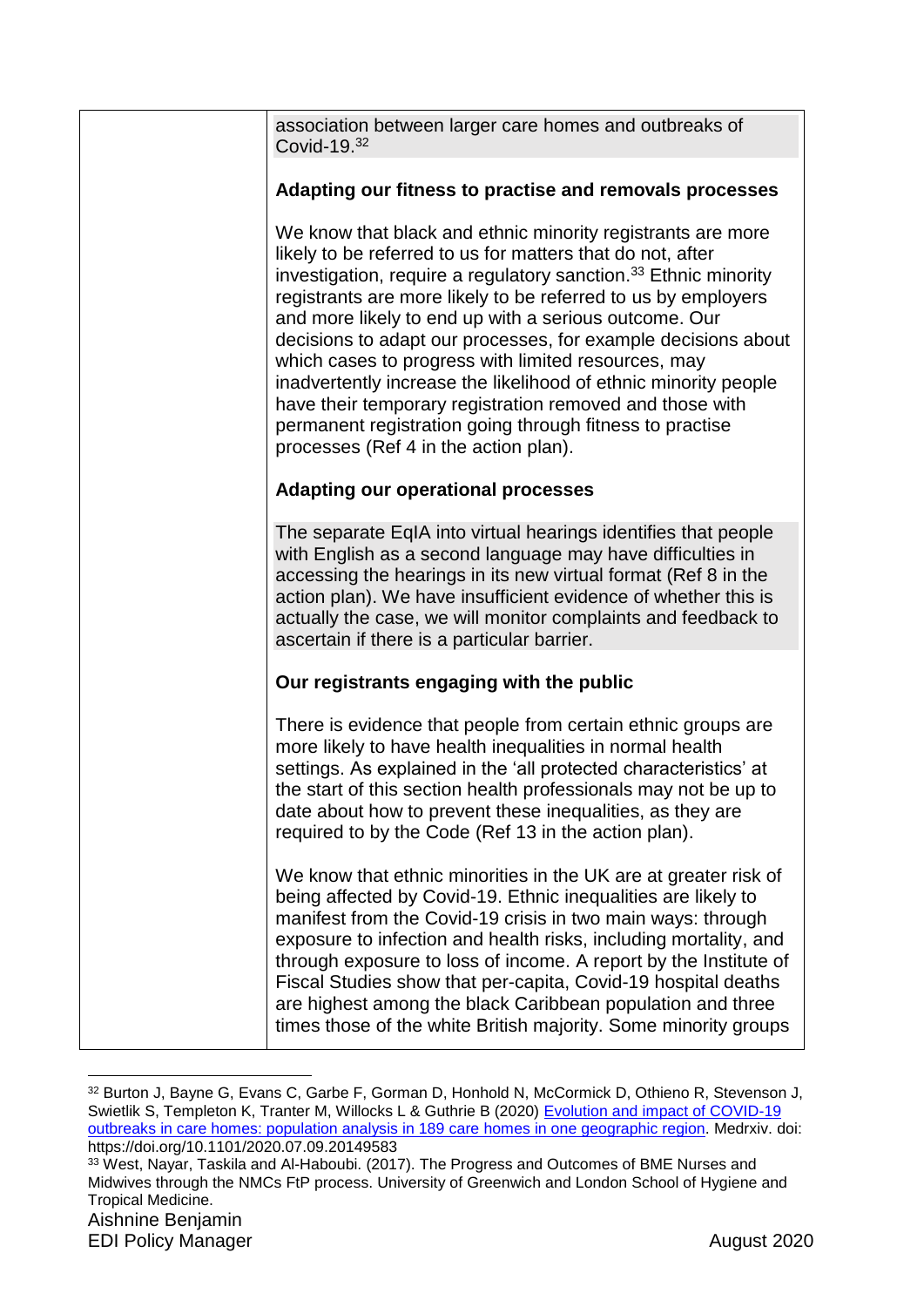|                 | - including Pakistanis and black Africans - have seen similar<br>numbers of hospital deaths per capita to the population<br>average, while Bangladeshi fatalities are lower <sup>34</sup> (Ref 13 in the<br>action plan).                                                                                                                                                                                                                                                                                                                                                             |
|-----------------|---------------------------------------------------------------------------------------------------------------------------------------------------------------------------------------------------------------------------------------------------------------------------------------------------------------------------------------------------------------------------------------------------------------------------------------------------------------------------------------------------------------------------------------------------------------------------------------|
|                 | People from Gypsy, Roma and Traveller (GRT) communities<br>will be less likely to have access to healthcare and could be<br>more likely to be discriminated against due to a lack of<br>understanding of their needs (Ref 13 in the action plan).                                                                                                                                                                                                                                                                                                                                     |
|                 | <b>Supporting students</b>                                                                                                                                                                                                                                                                                                                                                                                                                                                                                                                                                            |
|                 | The data and research shows that people from ethnic minority<br>backgrounds have been impacted more by Covid-19 infection<br>and mortality rates. This has led to recommendations for NHS<br>trusts to risk assess their ethnic minority employees before<br>deployment to care for Covid-19 patients. This indicates that<br>there is a potential for increased vulnerability for students who<br>are from ethnic minority backgrounds in placements. AEIs and<br>practice learning partners will need to consider the particular<br>need of this group (Ref 17 in the action plan). |
| Religion/belief | Adapting our fitness to practise processes and supporting                                                                                                                                                                                                                                                                                                                                                                                                                                                                                                                             |
|                 | professionals<br>Nurses, midwives and nursing associates may have religious<br>beliefs and practices that may become more prevalent or<br>relevant in an emergency situation. For example:<br>religious dress that may not comply with temporary<br>emergency measures<br>beliefs that dictate praying for those in distress or<br>critically ill                                                                                                                                                                                                                                     |
|                 | Our consideration of contextual factors may need to take these<br>issues into account.                                                                                                                                                                                                                                                                                                                                                                                                                                                                                                |
|                 | Our registrants engaging with the public                                                                                                                                                                                                                                                                                                                                                                                                                                                                                                                                              |
|                 | Patients also have beliefs that may be contrary to measures<br>that are deemed to be best practice in this emergency<br>situation. For example when the Coronavirus Act states that<br>disposal of bodies must be consistent with the person's religion<br>or beliefs. For some groups <sup>35</sup> the practices in relation to death<br>and bereavement are very important and the healthcare<br>professionals on our register must endeavour to respect these,<br>in line with the Code.                                                                                          |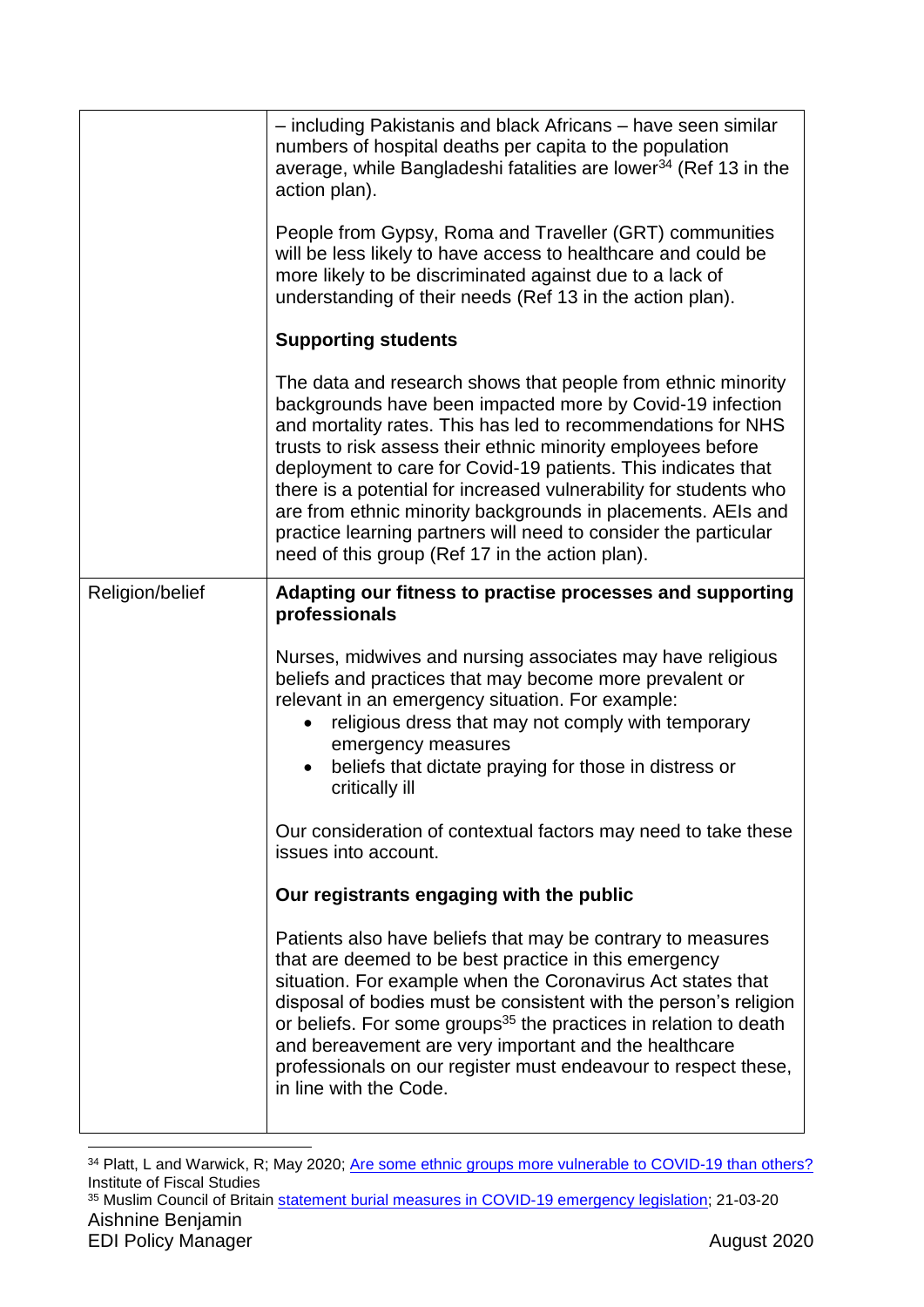|                    | There could also be geographical hotspots that link to religious<br>and cultural beliefs. For example London and the Midlands<br>were noted to have higher numbers of cases and deaths from<br>Covid-19 possibly linked to religious/cultural practices and<br>beliefs. <sup>36</sup><br><b>Adapting our operational processes</b>                                                                                                                                                                                                                                                                                                                                                                                   |  |
|--------------------|----------------------------------------------------------------------------------------------------------------------------------------------------------------------------------------------------------------------------------------------------------------------------------------------------------------------------------------------------------------------------------------------------------------------------------------------------------------------------------------------------------------------------------------------------------------------------------------------------------------------------------------------------------------------------------------------------------------------|--|
|                    | The separate EqIA into virtual hearings identifies that people<br>from certain religious groups may have difficulties in accessing<br>the hearings in its new virtual format. For example, if the<br>person's religion requires them to use a holy book to take the<br>oath and we are unable to accommodate that virtually, this<br>could pose a barrier. (Ref 8 in the action plan). This will be<br>dealt with on a case by case basis with adaptations.                                                                                                                                                                                                                                                          |  |
| Sexual orientation | Our registrants engaging with the public                                                                                                                                                                                                                                                                                                                                                                                                                                                                                                                                                                                                                                                                             |  |
|                    | There is evidence that lesbian, gay and bisexual groups find it<br>harder to access care, and receive poorer care <sup>3738</sup> in normal<br>health settings. In addition there is evidence that some groups<br>of patients face discrimination from health care workers, also<br>that lesbian, gay and bisexual health professionals can face<br>discrimination on the basis of their sexual orientation from<br>other healthcare professionals. In a time of emergency the<br>checks and balances to ensure there is no discrimination or<br>bias may not be enforced. Some groups may be more open to<br>being discriminated against in a healthcare setting on the basis<br>of their protected characteristic. |  |
|                    | The LGBT Foundation have produced a briefing that sets out<br>the direct and indirect impact on people who identify as LGBT.<br>Issues relevant to our Covid-19 response include exacerbation<br>of already poor health outcomes, reduced access to<br>medication and increased fear of discrimination from<br>healthcare providers. <sup>39</sup>                                                                                                                                                                                                                                                                                                                                                                   |  |
| Other groups $40$  | <b>Caring responsibilities</b>                                                                                                                                                                                                                                                                                                                                                                                                                                                                                                                                                                                                                                                                                       |  |
|                    | Women over 50 are more likely to be carers. <sup>41</sup> Our register is<br>made up of 89 percent people who identify as women and                                                                                                                                                                                                                                                                                                                                                                                                                                                                                                                                                                                  |  |

<sup>36</sup> Parveen N (2020) [Officials investigate coronavirus hotspot in West Midlands.](https://www.theguardian.com/world/2020/mar/20/sharp-rise-in-number-of-coronavirus-cases-in-west-midlands) Guardian. Friday 20 March 2020

<u>.</u>

<sup>37</sup> Health4LGBTI EU funded project - TASK 1: State-of-the-art study focusing on the health inequalities faced by LGBTI people D1.1 State-of-the-Art Synthesis Report (SSR)

<sup>38</sup> Public Health England (2018) Improving the health and wellbeing of lesbian and bisexual women and other women who have sex with women.

<sup>39</sup> LGBT Foundation; April 2020; *[The Essential Briefing on the Impact of COVID-19 on](file://///idc01nmcmfpsv01/Gdrive$/AishnineB/Documents/Offline%20Records%20(TL)/Equality%20~%20Strategy%20-%20Equality%20-%20Policy%20and%20Compliance(2)/The%20Essential%20Briefing%20on%20the%20Impact%20of%20COVID-19%20on) [LGBT Communities in the UK;](file://///idc01nmcmfpsv01/Gdrive$/AishnineB/Documents/Offline%20Records%20(TL)/Equality%20~%20Strategy%20-%20Equality%20-%20Policy%20and%20Compliance(2)/The%20Essential%20Briefing%20on%20the%20Impact%20of%20COVID-19%20on)* [accessed 27-04-20]

<sup>&</sup>lt;sup>40</sup> Examples include carers and people from different socio-economic groups

<sup>41</sup> Carers UK; 10 [facts about women and caring;](https://www.carersuk.org/news-and-campaigns/features/10-facts-about-women-and-caring-in-the-uk-on-international-women-s-day) [accessed 30-03-20]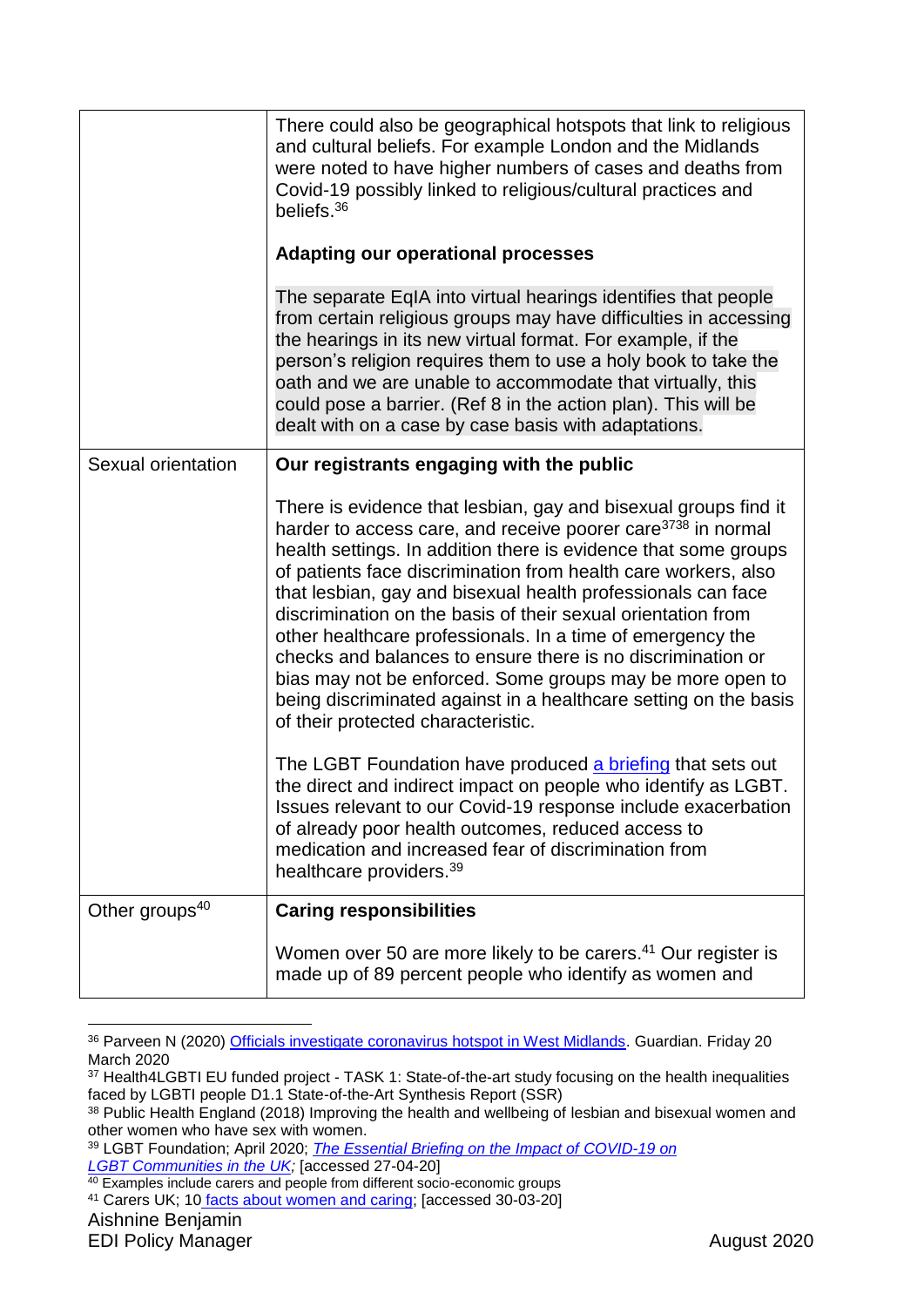| older women are a greater proportion of the register. In this<br>emergency situation there will be more pressure on carers, in<br>particular carers of people who are in the vulnerable groups<br>identified. Professionals with families/children may be less<br>likely to apply to join the temporary register. In addition<br>students who are carers in a household with someone who is<br>shielding, may have to suspend their studies and complete<br>later than they normally would (Ref 3, 5 and 6 in the action<br>plan).                                                                                                                                                                                                                                                   |
|--------------------------------------------------------------------------------------------------------------------------------------------------------------------------------------------------------------------------------------------------------------------------------------------------------------------------------------------------------------------------------------------------------------------------------------------------------------------------------------------------------------------------------------------------------------------------------------------------------------------------------------------------------------------------------------------------------------------------------------------------------------------------------------|
| Those with caring responsibilities were potentially impacted by<br>the OSCE centres closing and revalidation requirements due<br>to shielding or restricted times they can engage or practice<br>(Ref 9 in the action plan).                                                                                                                                                                                                                                                                                                                                                                                                                                                                                                                                                         |
| Covid-19 has also had an impact by creating additional<br>childcare and housework which has fallen more on mothers<br>than fathers, especially among working parents. One report<br>argues that this may inhibit work and career progression for<br>mothers (Blundell R, Joyce R, Costa Dias M & Xu X (2020)<br>Covid-19: the impacts of the pandemic on inequality. Institute<br>for Fiscal Studies.                                                                                                                                                                                                                                                                                                                                                                                |
| Socio-economic status                                                                                                                                                                                                                                                                                                                                                                                                                                                                                                                                                                                                                                                                                                                                                                |
| Those living in the most deprived areas of the UK have poorer<br>health outcomes. People living in the most deprived areas<br>have seen their healthy life expectancy decline over the last 10<br>years. <sup>42</sup> Those in deprived areas have higher exposure to<br>Covid-19 and face worse health outcomes from emergency. <sup>43</sup><br>Some of the professionals on our register may fit into this<br>group and be at greater risk or work with people at greater risk.<br>Socio-economic status may be a relevant factor when looking<br>at the impact of Covid-19 on healthcare professionals. We do<br>not monitor socio-economic status of the professionals on our<br>register and will be unable to inform wider calls for evidence<br>that may require this data. |
| The separate EqIA into virtual hearings identifies that people<br>from deprived areas with less access to technology may have<br>difficulties in accessing the hearings in its new virtual format.<br>Similarly if the assessments for overseas nurses are changed<br>to be held online (Ref 8 and 9 in the action plan). If an<br>individual indicates they have a difficulty accessing the<br>technology to participate in our virtual hearings, we would                                                                                                                                                                                                                                                                                                                          |
|                                                                                                                                                                                                                                                                                                                                                                                                                                                                                                                                                                                                                                                                                                                                                                                      |

<sup>42</sup> Marmot et al (2020) *Health Equity in England: The Marmot Review 10 Years On, Health Foundation* [https://www.health.org.uk/funding-and-partnerships/our-partnerships/health-equity-in-england-the](https://www.health.org.uk/funding-and-partnerships/our-partnerships/health-equity-in-england-the-marmotreview-10-years-on)[marmotreview-10-years-on](https://www.health.org.uk/funding-and-partnerships/our-partnerships/health-equity-in-england-the-marmotreview-10-years-on)

Aishnine Benjamin <sup>43</sup> Bibby, J. Everest, G. Abbs, I; 07-05-20; *[Will Covid-19 be a Watershed Moment for Health Inequalities?;](https://www.health.org.uk/publications/long-reads/will-covid-19-be-a-watershed-moment-for-health-inequalities)* The Health Foundation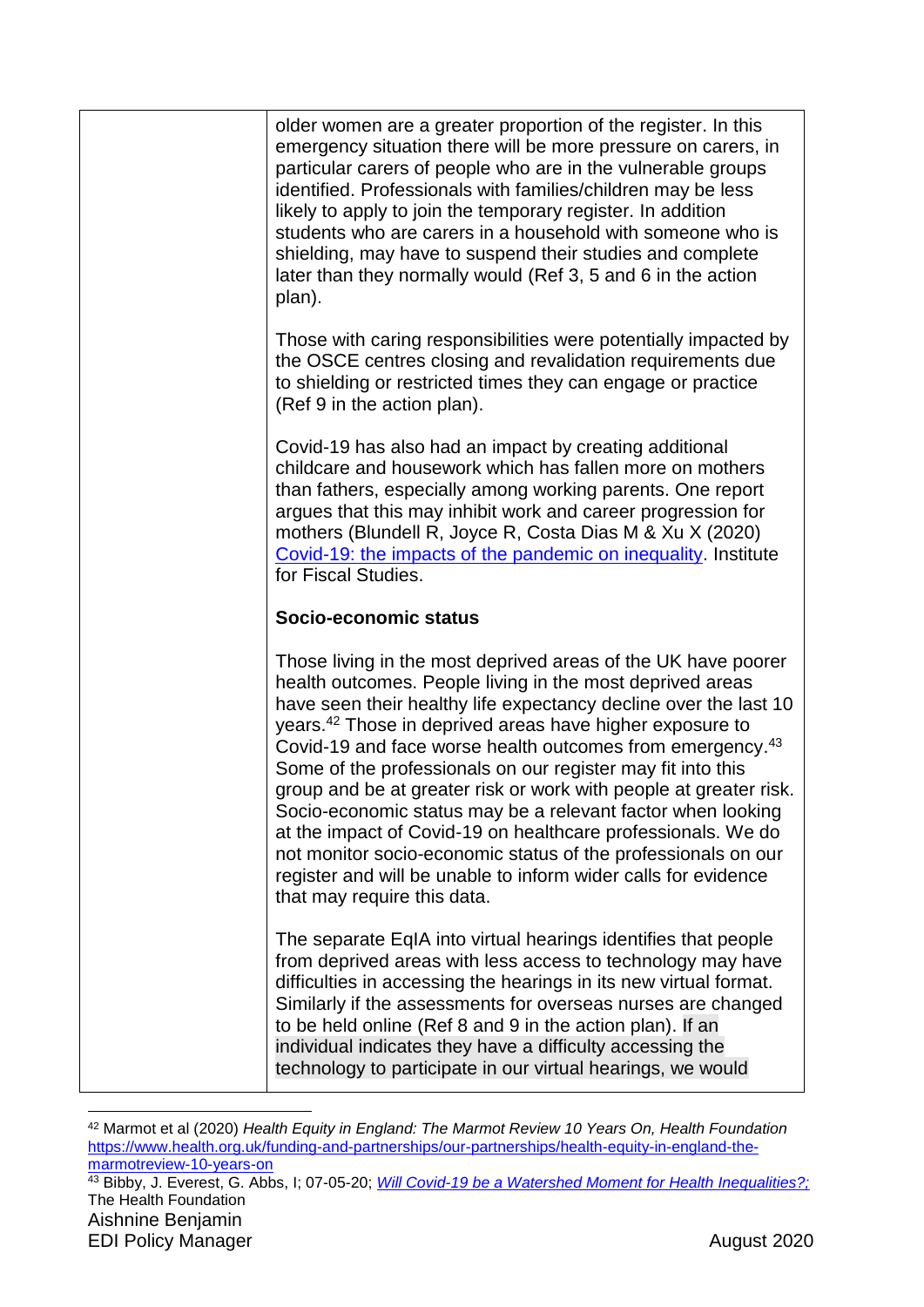| make adjustments on a case by case basis. For example,<br>inviting them to a hearing centre to participate from there.                                                                                                                                                                                                                                                                                                                                      |
|-------------------------------------------------------------------------------------------------------------------------------------------------------------------------------------------------------------------------------------------------------------------------------------------------------------------------------------------------------------------------------------------------------------------------------------------------------------|
| The financial impact of Covid-19 is more likely to impact on<br>those people from lower socio-economic backgrounds and the<br>intersection of women <sup>44</sup> and ethnic minority groups <sup>45</sup> . These<br>groups may have less access to income during the emergency<br>and unable to pay annual fees at this moment in time. We will<br>adapt our processes to reduce disproportionate impacts on<br>these groups (Ref 16 in the action plan). |

### <span id="page-31-0"></span>**Section 4: Analysis and outcome**

The actions taken in response to Covid-19 are unprecedented and in the context of extreme circumstances and we think they are proportionate **in these circumstances**.

This section provides an analysis of where there may be potential unlawful discrimination in the action we have taken in response to the emergency. The action plan in section 5 details how we will mitigate against these areas and where we will take further action to advance equality of opportunity and foster good relations as required by the public sector equality duty.

### **Temporary registration**

Decisions to include groups with temporary registration were risk-based and taken by the Registrar in line with the temporary registration policy approved by the Council on 25 March 2020. The basis for the decisions was an assessment as to whether the group – not the individuals within the group – were considered to be 'fit, proper and suitably experienced'. Information considered in this decision included length of time away from the register, the information assessed as part of the overseas registration process and stage of training. None of these considerations favoured or disadvantaged any individual or group over another in relation to any protected characteristic.

As identified in the evidence section above there were differences on the basis of age and disability of the people who were invited to have temporary registration. Under s.13 (2) Equality Act 2010, it is not discriminatory to treat someone differently on the grounds of a protected characteristic if the treatment is a proportionate way of achieving a legitimate aim. In this case the aim being not to encourage people to act in breach of government guidance in place to protect more vulnerable groups, but allowing them to join if they contacted us.

We identified that there could be potential unlawful discrimination by protected characteristic in our actions. These include:

45 Khan, Omar (2020); [The colour of money: How racial inequalities obstruct a fair and resilient economy;](https://www.runnymedetrust.org/projects-and-publications/employment-3/the-colour-of-money.html) Runnymede Trust

<sup>44</sup> UK Women's Budget Group; 19-03-20; *[Covid-19: Gender and other Equality Issues](https://wbg.org.uk/wp-content/uploads/2020/03/FINAL-Covid-19-briefing.pdf)*; Women's Budget Group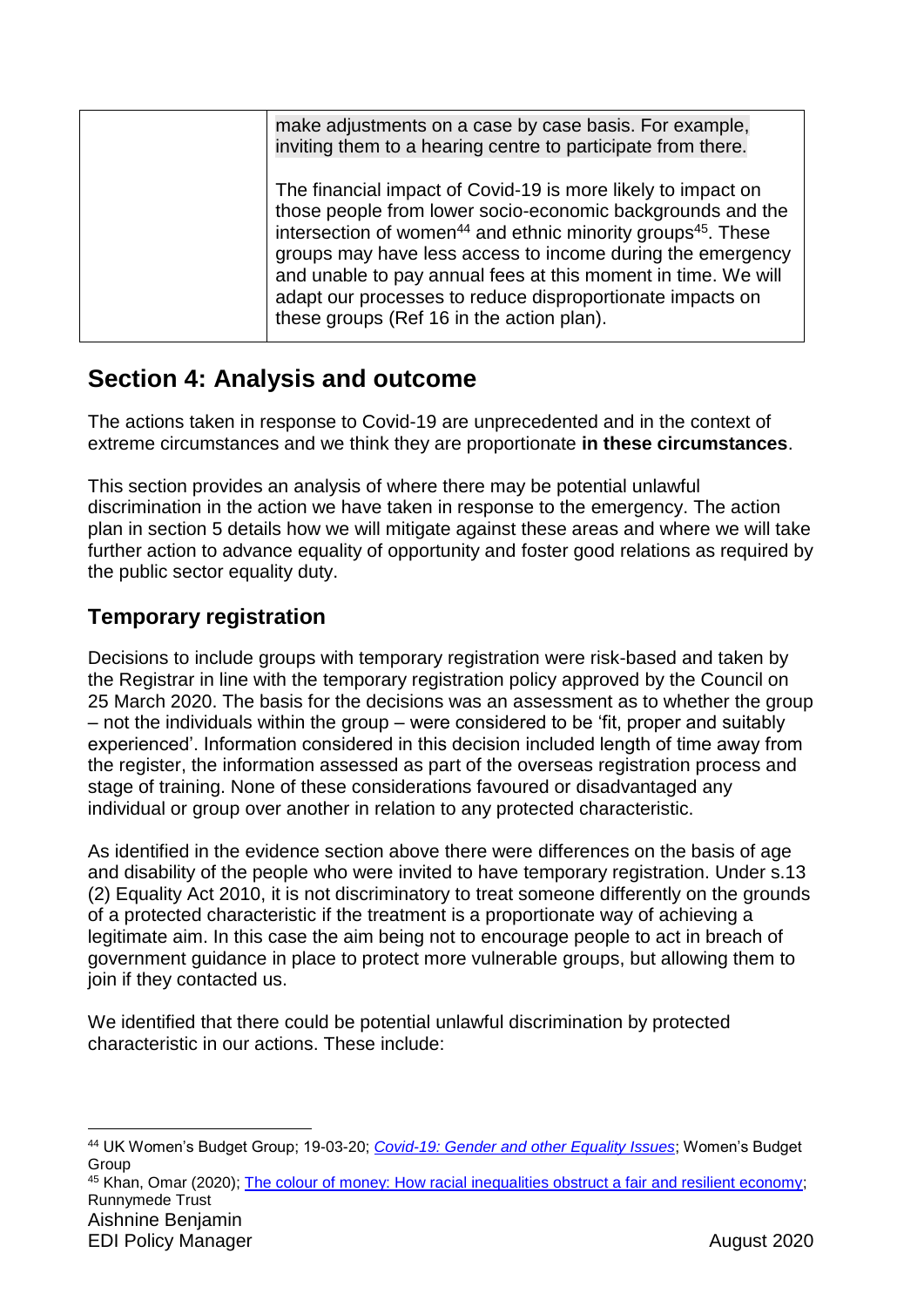- 1 Bias in the decisions being made about who can be on or will be removed from the temporary register on the basis of protected characteristic.
- 2 Potentially exacerbating current biases in the referral processes, for example, referrals from employers being more likely to refer people from certain ethnic groups because of discrimination and bias in their own processes and from individuals.
- 3 People with temporary registration behaving in a way that is contrary to the Code by discriminating against colleagues or people using services on the basis of their protected characteristic – particularly if they have been out of practice for a time period where they were unable to update their continuing professional development or had not been revalidated.
- 4 The criteria to determine who is given temporary registration being biased towards certain groups (for example, age).
- 5 The criteria for removal from the temporary register not taking account of the context of the practise of registrants in an emergency situation (for example, the mental health of nurses, midwives and nursing associates).

We ensured that we could monitor and report on removals from the temporary register and complaints raised against those with temporary registration from an EDI perspective.

#### **Emergency standards for nursing and midwifery education**

Some students will be at a disadvantage if their study and assessment are unable to be met due to shielding from Covid-19. People who are pregnant, carers or have disability or health issues may not be able to meet their study requirements. Where this occurs AEIs were expected to assess if the requirements are competence standards or whether adjustments can be made.

### **Revalidation and retention**

The financial impact of Covid-19 is more likely to impact on women and ethnic minority groups. Inflexibility of our processes could have had a disproportionate impact on women, minority groups and those from lower socio-economic groups.

#### **Communications and support**

In addition we should take action to advance equality of opportunity and foster good relations. For example using our influence through our external communications channels. Developing guidance for our stakeholders on changes to our processes and working with partners to provide clarity on the importance of maintaining EDI and human rights principles during the emergency.

#### **Fitness to practise**

We identified that there is some risk in our activities that could be exacerbated by the Covid-19 emergency, for example not taking account of context of how the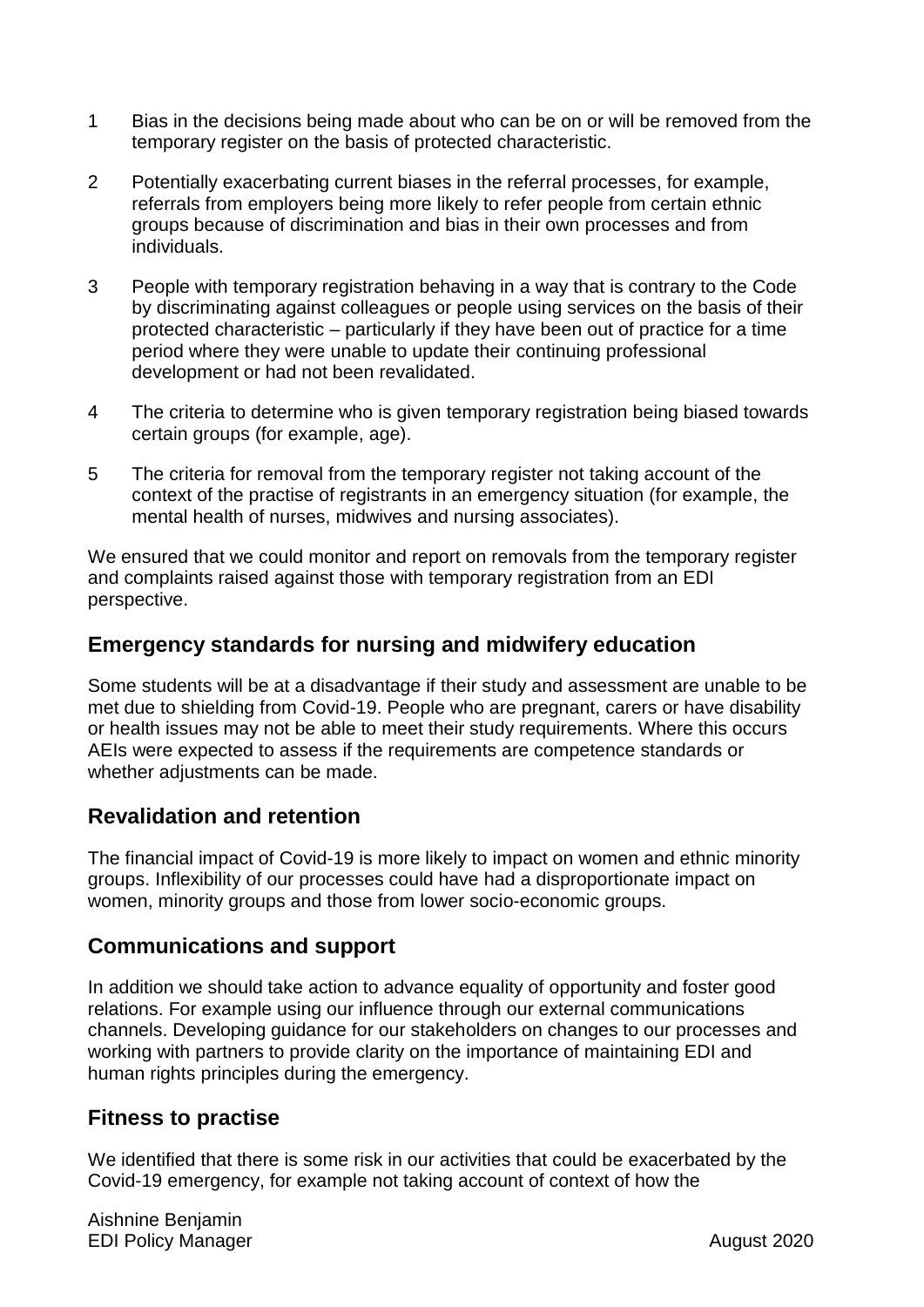professionals are practicing in an emergency situation. In addition there could be potential unlawful discrimination in the actions we have taken to adapt our processes in response to Covid-19. These include:

- 1 The decision to hold essential hearings activity virtually, which could have an adverse impact on people with a range of protected characteristics, such as people with health conditions who may not be able to participate as effectively in a fully virtual hearing.
- 2 The decision not to contact employers on cases unless there is an immediate risk. Delays could have an adverse impact on people with protected characteristics, such as registrants and members of the public with health conditions. Since the last version of the EqIA case work has now recommenced so this is much less of a risk.
- 3 The decision to cancel non-essential hearings. The delay could have an adverse impact on people with protected characteristics, such as registrants and members of the public with health conditions. Since the last version of the EqIA nonessential hearings are being relisted so this is much less of a risk.
- 4 Changes to the way we hold hearings leading to inaccessibility of the complaints process and engagement of the Human Rights Act, article 6 right to a fair trial for registrants and referrers. Since the last version of the EqIA the accessibility of the channels to raise concerns have been constantly reviewed via a new referrals working group.

| Does the activity relate to 'our public<br>business in Wales'?                                            | Yes                                                                                                                                                                                      |
|-----------------------------------------------------------------------------------------------------------|------------------------------------------------------------------------------------------------------------------------------------------------------------------------------------------|
| How could Welsh language speakers<br>in Wales be impacted by the activity?                                | Welsh language speaking patients may need<br>to be communicated to in Welsh (Ref 14 in<br>the action plan).                                                                              |
| Have Welsh language speakers been<br>consulted?                                                           | Not directly in relation to this policy.                                                                                                                                                 |
| How have/will communications and<br>publications be translated to Welsh?                                  | The emergency education standards have<br>been translated into Welsh. This was<br>published on 31 March 2020.<br>The 'How to revalidate during C-19' guidance<br>was published in Welsh. |
| Does the activity comply with our<br>Welsh language scheme?                                               | Yes                                                                                                                                                                                      |
| How will the activity be altered to<br>ensure equal treatment of English<br>and Welsh languages for Welsh | The Welsh Language Commissioner wrote a<br>letter to the NMC Registrar and Chief<br>Executive, Andrea Sutcliffe (dated 17 March                                                          |

# <span id="page-33-0"></span>**Section 5: Welsh language assessment**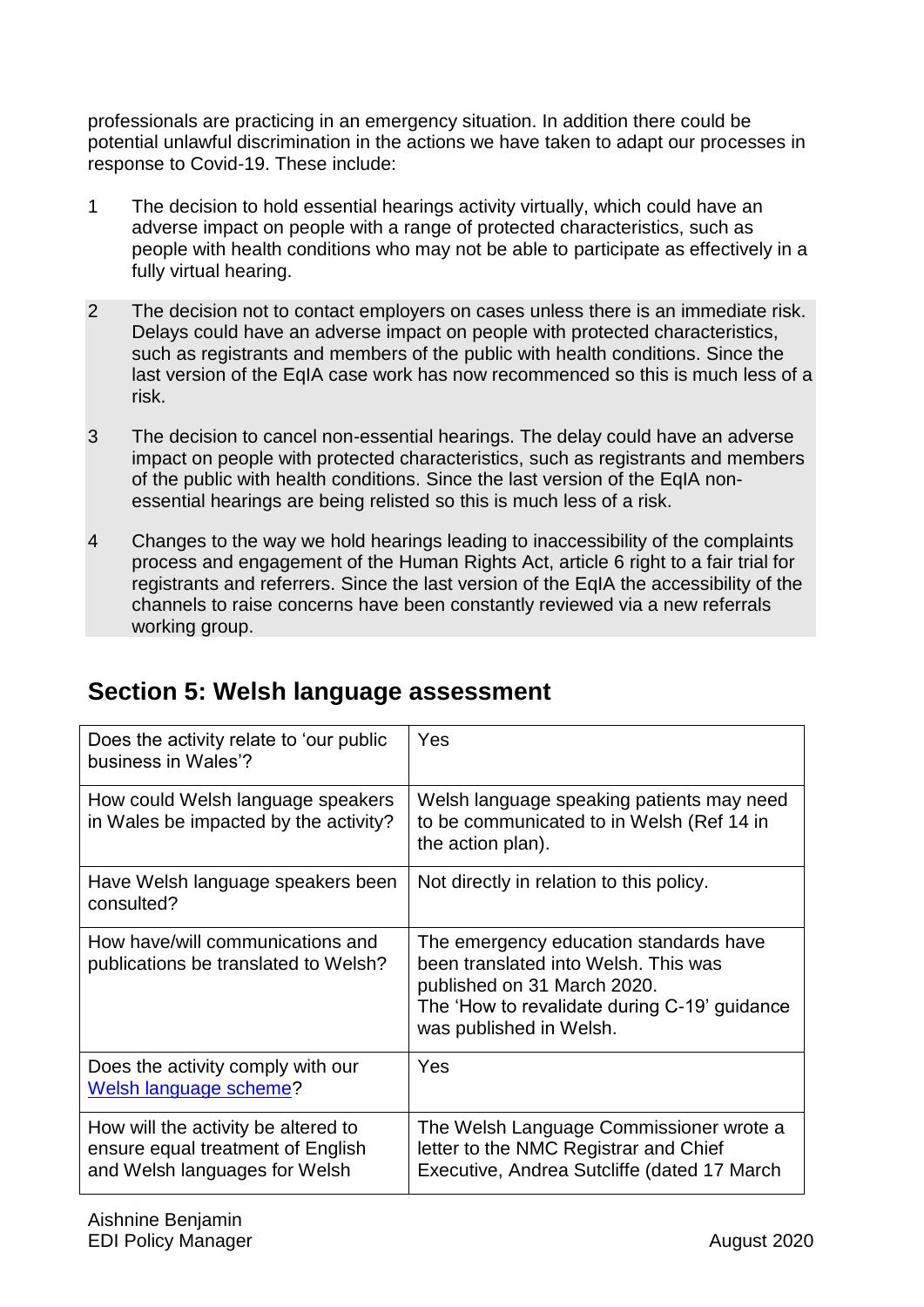| speakers in Wales? | 2020) to set out the legal duties under the<br>Welsh standards and schemes during the<br>Covid-19 emergency.                                                                                                                                                                                                                                                                                                                                                                                                                                    |
|--------------------|-------------------------------------------------------------------------------------------------------------------------------------------------------------------------------------------------------------------------------------------------------------------------------------------------------------------------------------------------------------------------------------------------------------------------------------------------------------------------------------------------------------------------------------------------|
|                    | 'Welsh language standards and schemes<br>continue to apply, as do my regulatory<br>functions under the Welsh Language<br>Measure. Standards and schemes create<br>important rights for Welsh speakers, and I am<br>keen to see opportunities to use the Welsh<br>language maintained.                                                                                                                                                                                                                                                           |
|                    | I accept that normal processes may not<br>always be followed and that there will be<br>significant time and resource constraints. I<br>ask organisations to do their best to continue<br>to use the Welsh language when dealing with<br>the public as far as possible, including with<br>patients in the health sector. But I recognise<br>that many practitioners will work under<br>intense pressure, and I do not want anyone to<br>feel any stress arising from this aspiration<br>while demands are significant.                           |
|                    | Sharing general information and advice with<br>the public and customers will be important,<br>and will sometimes have to happen quickly. It<br>will be up to you to make decisions about<br>using the Welsh language when sharing<br>emergency information, taking into account<br>the circumstances and the nature of the<br>situation. I encourage you to put in place<br>adequate translation arrangements as part of<br>your preparations, considering the<br>importance of using the Welsh language<br>when communicating with the public' |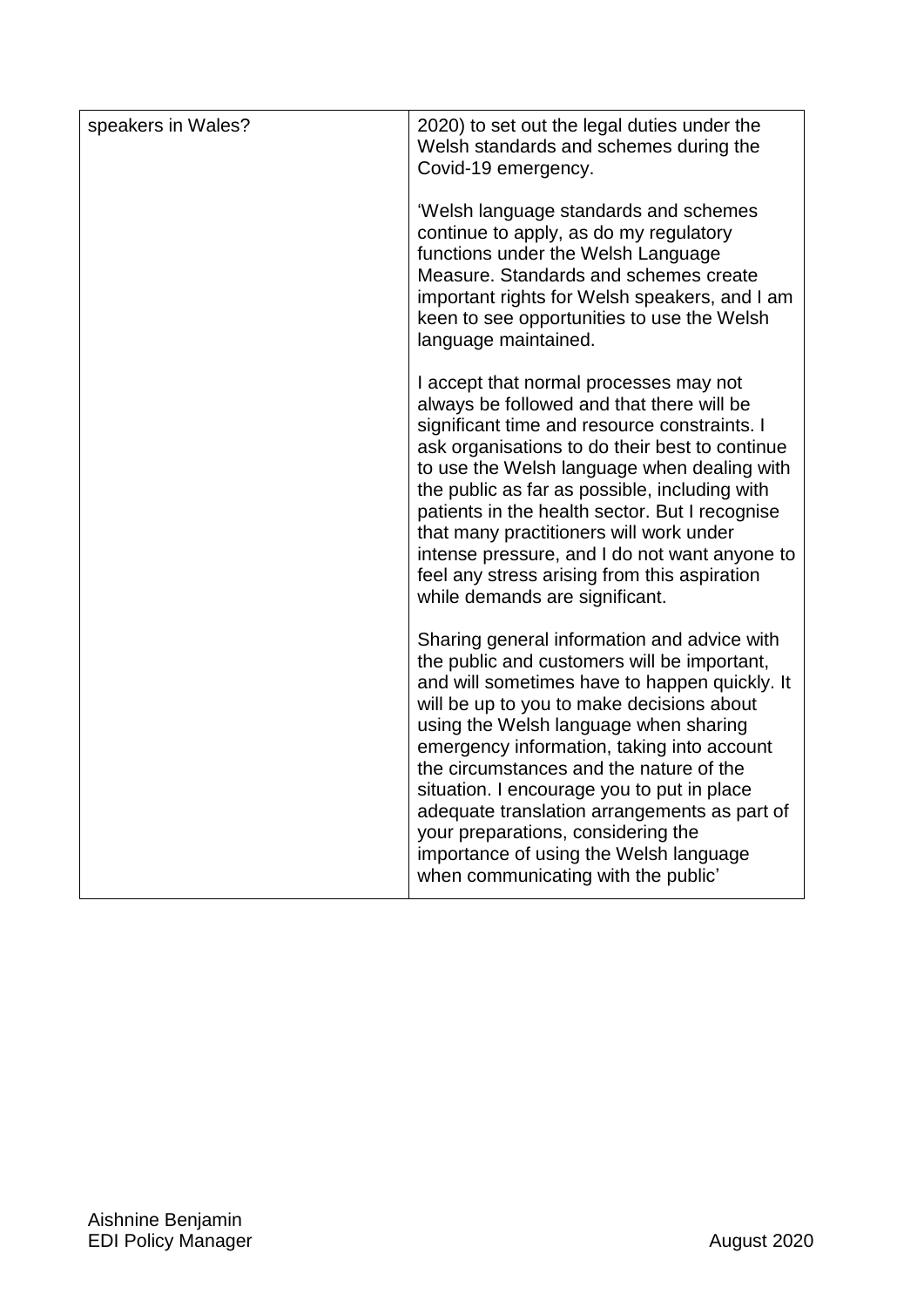### **Section 6: Action Plan**

The actions have been separated into five themes under our three key roles of regulate, influence and support.

- A. Regulate diversity data
- B. Regulate managing the register (including those with temporary and permanent registration)
- C. Influence providing insight
- D. Support professionals on our register
- E. Support students in placements.

<span id="page-35-0"></span>

| <b>Issue/opportunity</b>                                                                                                                                                                                                                          | Implications/groups impacted and plans to<br>address the issues raised                                                          | <b>Action</b>                                                                                                                                                                                                                                                                                                                                                                                                                             |
|---------------------------------------------------------------------------------------------------------------------------------------------------------------------------------------------------------------------------------------------------|---------------------------------------------------------------------------------------------------------------------------------|-------------------------------------------------------------------------------------------------------------------------------------------------------------------------------------------------------------------------------------------------------------------------------------------------------------------------------------------------------------------------------------------------------------------------------------------|
| A Regulate - diversity data                                                                                                                                                                                                                       |                                                                                                                                 |                                                                                                                                                                                                                                                                                                                                                                                                                                           |
| We must be able to have<br>diversity data about the<br>people on our register<br>involved in the Covid-19<br>emergency by protected<br>characteristic to inform our<br>understanding of the<br>equality and human rights<br>implications (Ref 1). | All groups<br>Clarify reasons for collecting the data and put<br>in place systems to do so where possible and<br>proportionate. | A1. Define legitimate reasons (regulatory and<br>legal) for collecting diversity data.<br><b>COMPLETED</b><br>A2. Update DPIA with the reasons above in<br>A1. COMPLETED<br>A3. Use the data from the EDI research to<br>review the demographic characteristics of<br>leavers and overseas cohort to have a picture<br>of the wider group of registrants who may have<br>been invited to join the temporary register.<br><b>COMPLETED</b> |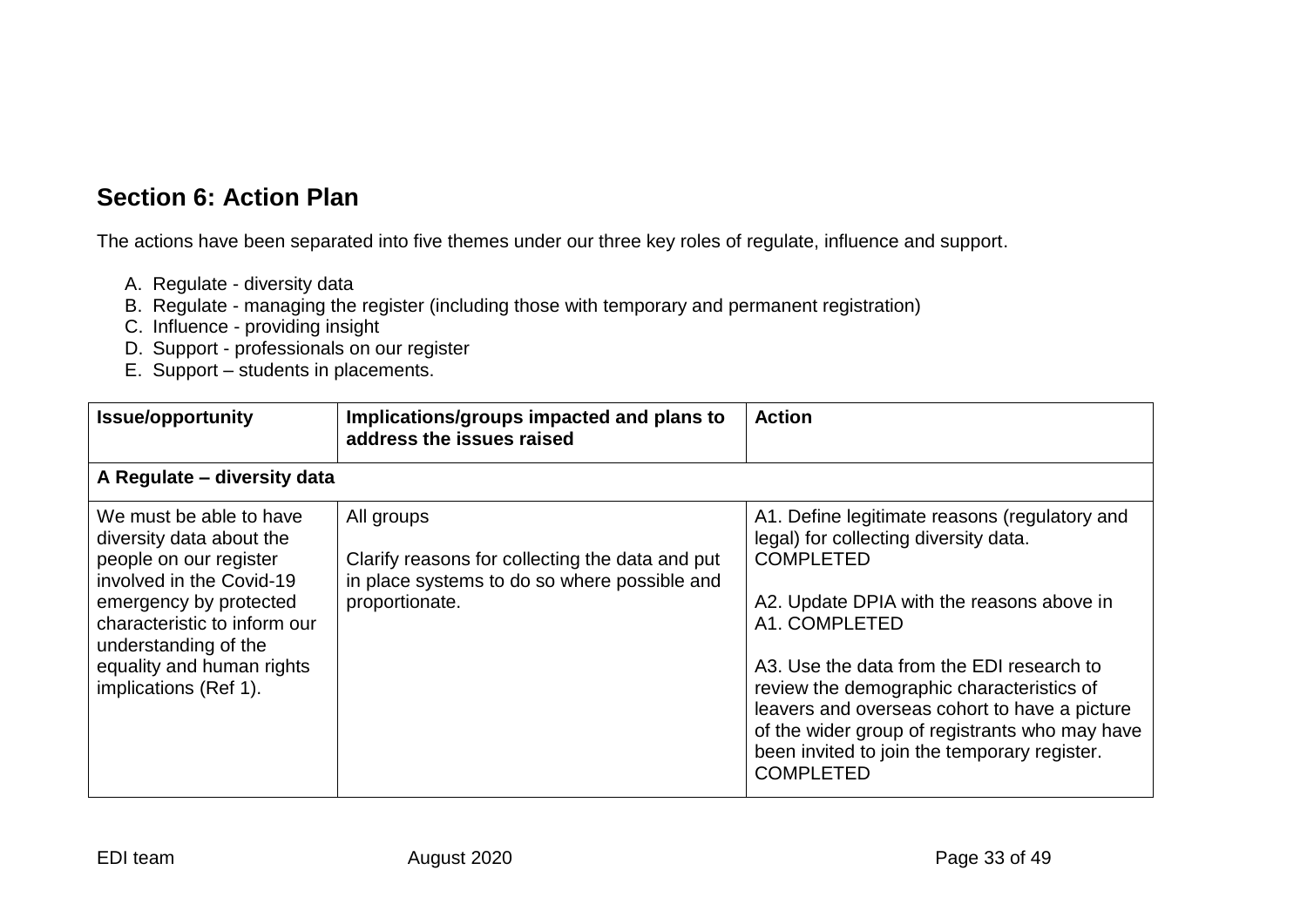| <b>Issue/opportunity</b>                                                                                                                                                                                                                                     | Implications/groups impacted and plans to<br>address the issues raised                                                                            | <b>Action</b>                                                                                                                                                                                                                                                                                                                                                                                                                                                                                                                                                                                                                                                              |
|--------------------------------------------------------------------------------------------------------------------------------------------------------------------------------------------------------------------------------------------------------------|---------------------------------------------------------------------------------------------------------------------------------------------------|----------------------------------------------------------------------------------------------------------------------------------------------------------------------------------------------------------------------------------------------------------------------------------------------------------------------------------------------------------------------------------------------------------------------------------------------------------------------------------------------------------------------------------------------------------------------------------------------------------------------------------------------------------------------------|
|                                                                                                                                                                                                                                                              |                                                                                                                                                   | A4. Review diversity data of the people with<br>temporary registration based on data we<br>already hold. COMPLETED<br>A5. Determine if we will report with temporary<br>registration data. There will be very high level<br>report (not the diversity data) of the temporary<br>register as at the 31 March. COMPLETED<br>A6. Decide if we need to retrospectively ask<br>people with temporary registration for their<br>diversity data dependent on the completeness<br>of the data we already have. COMPLETED<br>A7. Continue to analyse the full set of diversity<br>data of the people with temporary registration<br>and compare it to those with full registration. |
|                                                                                                                                                                                                                                                              | B Regulate – managing the register (including those with temporary and permanent registration)                                                    |                                                                                                                                                                                                                                                                                                                                                                                                                                                                                                                                                                                                                                                                            |
| People who are granted<br>temporary registration<br>behaving in a way that is<br>contrary to the Code by<br>discriminating against<br>colleagues or patients on<br>the basis of their protected<br>characteristic - particularly<br>if they have been out of | People using healthcare services who are:<br>Lesbian, gay bisexual<br>Trans and non-binary<br>Religious groups<br>Older people<br>Disabled people | B1. Identify the parts of the Code relevant to<br>ethics, human rights and equality to be<br>communicated internally and externally.<br><b>COMPLETED</b><br>B2. Include EDI and human rights messages in<br>policies, processes, FAQs and external<br>communications where appropriate.                                                                                                                                                                                                                                                                                                                                                                                    |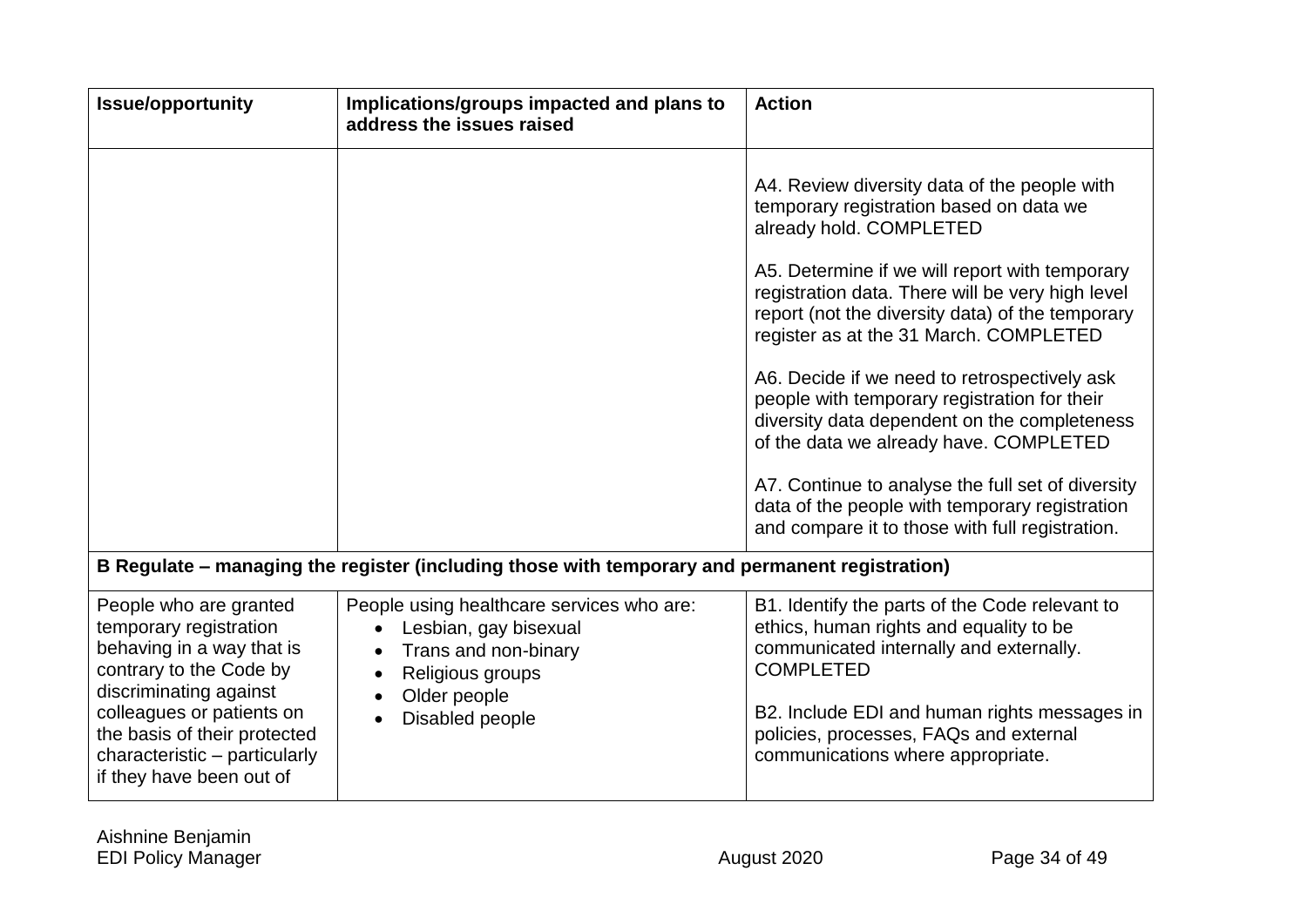| <b>Issue/opportunity</b>                                                                                                                                                                               | Implications/groups impacted and plans to<br>address the issues raised                                                                                                                                                                                                                                                                                                                                                                                          | <b>Action</b>                                                                                                                                                                                                                                                                                                                                                                                                                                                                                                                                                                                                       |
|--------------------------------------------------------------------------------------------------------------------------------------------------------------------------------------------------------|-----------------------------------------------------------------------------------------------------------------------------------------------------------------------------------------------------------------------------------------------------------------------------------------------------------------------------------------------------------------------------------------------------------------------------------------------------------------|---------------------------------------------------------------------------------------------------------------------------------------------------------------------------------------------------------------------------------------------------------------------------------------------------------------------------------------------------------------------------------------------------------------------------------------------------------------------------------------------------------------------------------------------------------------------------------------------------------------------|
| practice for a time period<br>where they were unable to<br>update their CPD or had not<br>been revalidated (Ref 2)                                                                                     |                                                                                                                                                                                                                                                                                                                                                                                                                                                                 | B3. Create conditions to mitigate against<br>negative impact of time out of practice for<br>example, the 4-5 year group who are less likely<br>to have done CPD or revalidation are subject<br>to COP to mitigate risk of less recent practice.<br><b>COMPLETED</b><br>B4. Monitor complaints raised about temporary<br>registrants on issues that relate to<br>discrimination.<br>B5. Monitor temporary registration removals<br>decisions made by Assistant Registrars for<br>issues related to discrimination.                                                                                                   |
| The criteria for those who<br>are 1 eligible to join, and<br>those who 2 have been<br>actively invited to join the<br>temporary register being<br>biased towards certain<br>groups (like age) (Ref 3). | Age - older or younger people<br>Disabled people<br>People from some ethnic minority backgrounds<br>Pregnant people<br>People with caring responsibilities<br>Gender reassignment<br>The criteria can currently be justified and do<br>not place a disproportionate barrier in any<br>individual's way but will need to be reviewed<br>regularly to ensure they are fair and legitimate.<br>There should be no barriers that can't be<br>objectively justified. | B6. One mitigating action to reduce the impact<br>on disabled people is stated in the policy that<br>'In line with the latest government health<br>advice, we have not contacted former<br>registrantswith known health conditions'. All<br>those invited to join are expressly asked to<br>consider their own health and directed to latest<br>guidance including possible increased risk to<br>ethnic minority groups. COMPLETED<br>B7. Keep the criteria for joining the temporary<br>register under regular review as government<br>advice is updated. COMPLETED<br>B8. Continue to monitor government guidance |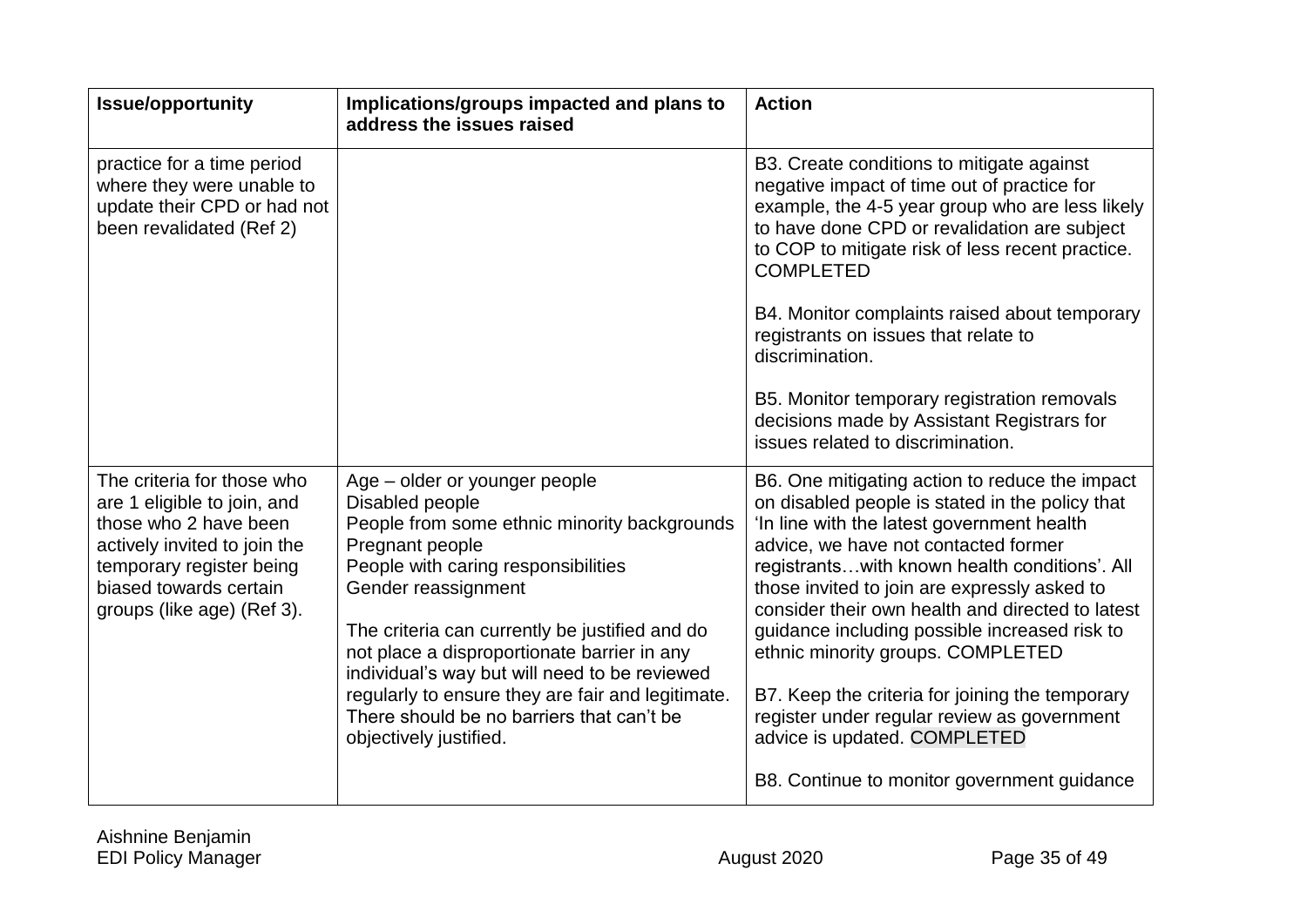| <b>Issue/opportunity</b>                                                                                                                                                                                | Implications/groups impacted and plans to<br>address the issues raised                                                                                                                                                                                                  | <b>Action</b>                                                                                                                                                                                                                                                                                                                                                                                                                                                                                                                                                                                               |
|---------------------------------------------------------------------------------------------------------------------------------------------------------------------------------------------------------|-------------------------------------------------------------------------------------------------------------------------------------------------------------------------------------------------------------------------------------------------------------------------|-------------------------------------------------------------------------------------------------------------------------------------------------------------------------------------------------------------------------------------------------------------------------------------------------------------------------------------------------------------------------------------------------------------------------------------------------------------------------------------------------------------------------------------------------------------------------------------------------------------|
|                                                                                                                                                                                                         |                                                                                                                                                                                                                                                                         | for risk factors for the professionals who may<br>be exposed to Covid-19 and raise awareness<br>of the risks related to protected characteristics<br>to the professionals with temporary and<br>permanent registration.                                                                                                                                                                                                                                                                                                                                                                                     |
| Potential bias in the<br>decisions being made about<br>the people who are<br>removed from the<br>temporary register on the<br>basis of protected<br>characteristic (Ref 4).                             | Some ethnic minorities<br>Disabled people<br>Men<br>People over 70<br>We are keen to ensure that we can monitor<br>and report on removals from the temporary<br>register and complaints raised against those<br>with temporary registration from an EDI<br>perspective. | B9. Identify the points in the temporary<br>registration process where bias could occur<br>and put in place mitigating actions.<br>B10. Brief individuals and teams involved in<br>decision-making about the potential EDI and<br>human rights issues of bias that could arise in<br>this emergency situation. COMPLETED<br>B11. Collect diversity data at the point of opt-in<br>for those who are eligible to join the temporary<br>register. In line with data protection<br>requirements. COMPLETED<br>B12. Monitor complaints about discrimination<br>or bias in the temporary registration processes. |
| The criteria for removing<br>temporary registration not<br>taking account of the<br>context of the practice of<br>registrants in an emergency<br>situation (for example the<br>mental health of nurses, | Disabled people (potentially all working<br>professionals) will have increased mental<br>health concerns<br>Carers                                                                                                                                                      | As B8.<br>B13. Review criteria to determine if it is fair and<br>legitimate. There should be no barriers that<br>can't be objectively justified. COMPLETED<br>B14. Monitor removals from the temporary                                                                                                                                                                                                                                                                                                                                                                                                      |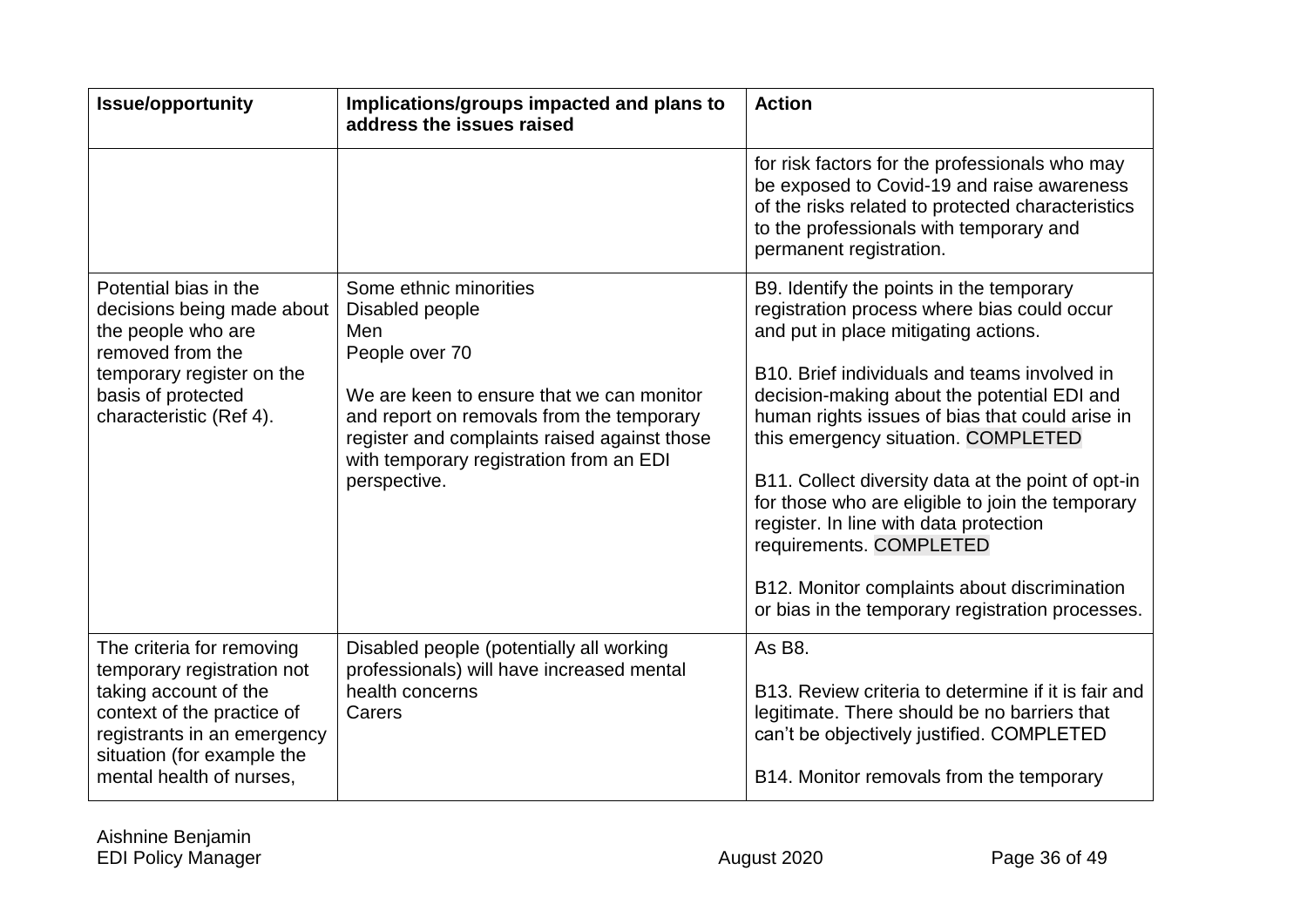| <b>Issue/opportunity</b>                                                                                                                                                                                                                                     | Implications/groups impacted and plans to<br>address the issues raised                                             | <b>Action</b>                                                                                                                                                                                                                                                                                                                                                                                                        |
|--------------------------------------------------------------------------------------------------------------------------------------------------------------------------------------------------------------------------------------------------------------|--------------------------------------------------------------------------------------------------------------------|----------------------------------------------------------------------------------------------------------------------------------------------------------------------------------------------------------------------------------------------------------------------------------------------------------------------------------------------------------------------------------------------------------------------|
| midwives and nursing<br>associates)(Ref 5).                                                                                                                                                                                                                  |                                                                                                                    | register that cite context relating to mental<br>health and other EDI factors as a contextual<br>factor.                                                                                                                                                                                                                                                                                                             |
| The risk of FtP<br>investigations not taking<br>account of the context of<br>the practice of registrants<br>(for example the mental<br>health of nurses, midwives<br>and nursing associates)<br>may be exacerbated by the<br>emergency situation. (Ref<br>6) | Disabled people (potentially all working<br>professionals) will have increased mental<br>health concerns<br>Carers | As B8.<br>B15. Explore the possibility of monitoring FtP<br>referrals linked to Covid-19 that cite context<br>relating to mental health and other EDI factors<br>as part of wider programme of work on a<br>contextual factors.                                                                                                                                                                                      |
| When we close the<br>temporary register - having<br>regard to equitable<br>opportunities for people<br>who wish to apply to for full<br>registration or readmission.                                                                                         | Unknown which groups are affected.<br>Consider EDI issues arising in horizon<br>scanning work.                     | We don't have a standard operating procedure<br>for closing the temporary register yet and this<br>is not likely to be needed for some time.<br>B16. Consider EDI and bias in determining the<br>mechanisms for individuals to move from<br>temporary to permanent registration including if<br>there is an issue with the different health and<br>character requirements. To be monitored<br>during implementation. |
| Our actions in response to<br>Covid-19 breaching<br>equalities or human rights<br>legislation due to acting at                                                                                                                                               | All groups.<br>Raise awareness for internal decision-makers<br>about the responsibilities under equalities and     | As B8.<br>B17. Ensure any changes to access to remote<br>hearings for the public are compliant with the                                                                                                                                                                                                                                                                                                              |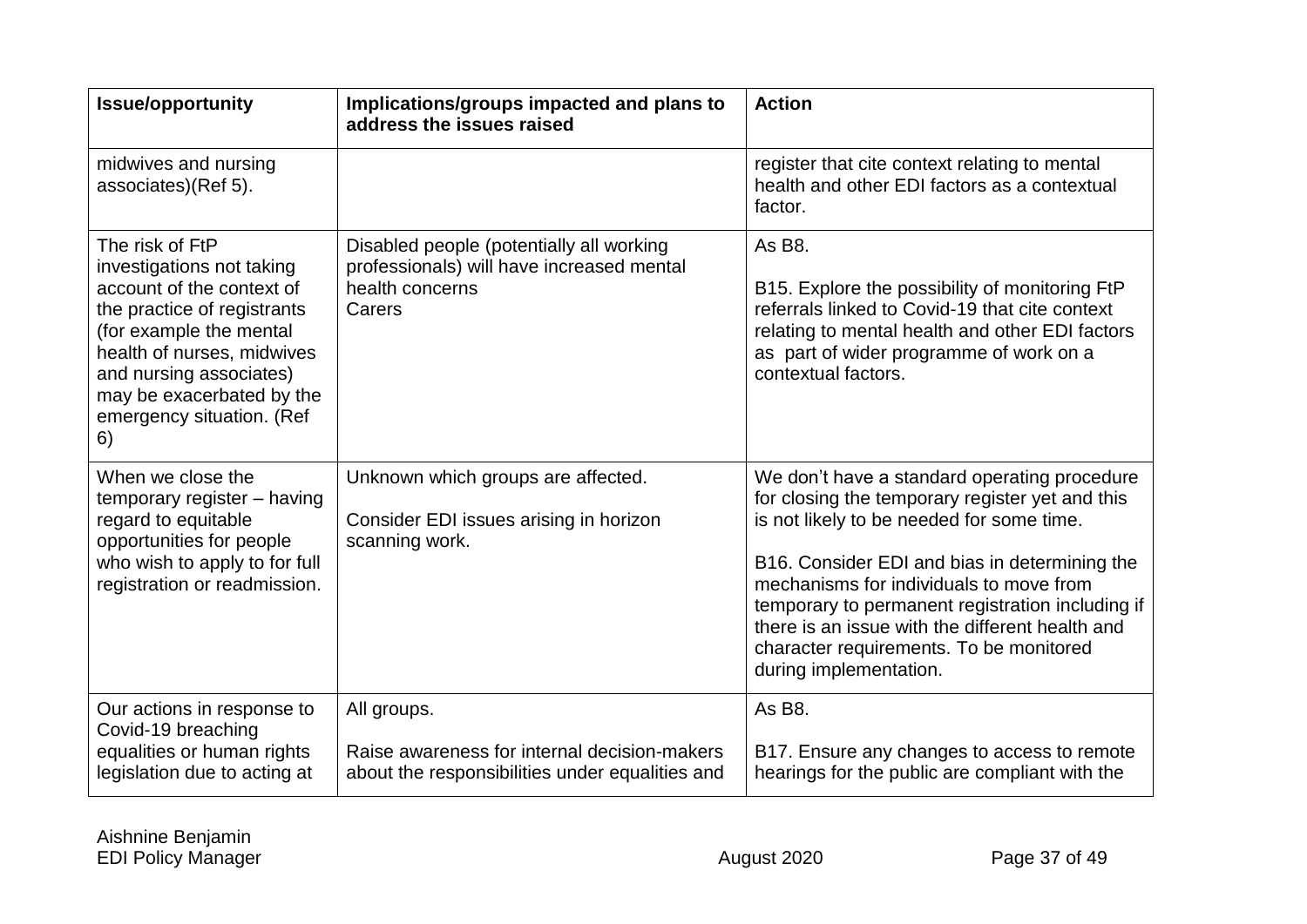| <b>Issue/opportunity</b>                                                                                                                                                                                                                                                                     | Implications/groups impacted and plans to<br>address the issues raised                                                                                                                                                                                                                                                                                                           | <b>Action</b>                                                                                                                                                                                                                                                                                                                                                                                                                                                                                                                                                                                                                                                                                                                                                                                                                                                                                                                                                                               |
|----------------------------------------------------------------------------------------------------------------------------------------------------------------------------------------------------------------------------------------------------------------------------------------------|----------------------------------------------------------------------------------------------------------------------------------------------------------------------------------------------------------------------------------------------------------------------------------------------------------------------------------------------------------------------------------|---------------------------------------------------------------------------------------------------------------------------------------------------------------------------------------------------------------------------------------------------------------------------------------------------------------------------------------------------------------------------------------------------------------------------------------------------------------------------------------------------------------------------------------------------------------------------------------------------------------------------------------------------------------------------------------------------------------------------------------------------------------------------------------------------------------------------------------------------------------------------------------------------------------------------------------------------------------------------------------------|
| speed and missing checks<br>and balances (Ref 7).                                                                                                                                                                                                                                            | human rights legislation.                                                                                                                                                                                                                                                                                                                                                        | Human Rights Act 1998.                                                                                                                                                                                                                                                                                                                                                                                                                                                                                                                                                                                                                                                                                                                                                                                                                                                                                                                                                                      |
| The adaptions to our FtP<br>and registration appeals<br>processes due to the<br>emergency having a<br>negative impact on people<br>who share protected<br>characteristics. For<br>example requiring everyone<br>to attend virtual hearings<br>and delays causing mental<br>distress (Ref 8). | Disabled people<br>Carers<br>Older people<br>Socio-economic status<br>People with communication barriers e.g.<br>needing interpreters<br>Some religious groups<br>Identify where our temporary actions may have<br>a negative impact on certain groups and put in<br>place mitigating actions.<br>Complete more detailed equality impact<br>assessments for longer term changes. | B18. Case teams are corresponding with case<br>parties electronically/over the telephone where<br>possible due to the office being closed.<br><b>COMPLETED</b><br>B19. We have created guides for parties to<br>assist them with responding electronically, and<br>pdf documents that can only be amended in<br>the sections that we require a response.<br><b>COMPLETED</b><br>B20. The Public Support Service team is<br>providing ongoing specialist support to<br>screening teams in making reasonable<br>adjustments for disabled customers.<br><b>COMPLETED</b><br>B21. Facilities colleagues are coming into the<br>office weekly to pick up and scan post that is<br>still coming in to ensure that we are still<br>receiving correspondence that is being sent in.<br><b>COMPLETED</b><br>B22. Taking action to progress cases where<br>possible, including reviewing caseloads,<br>communicating potential delays to parties for<br>cases involving frontline workers and listing |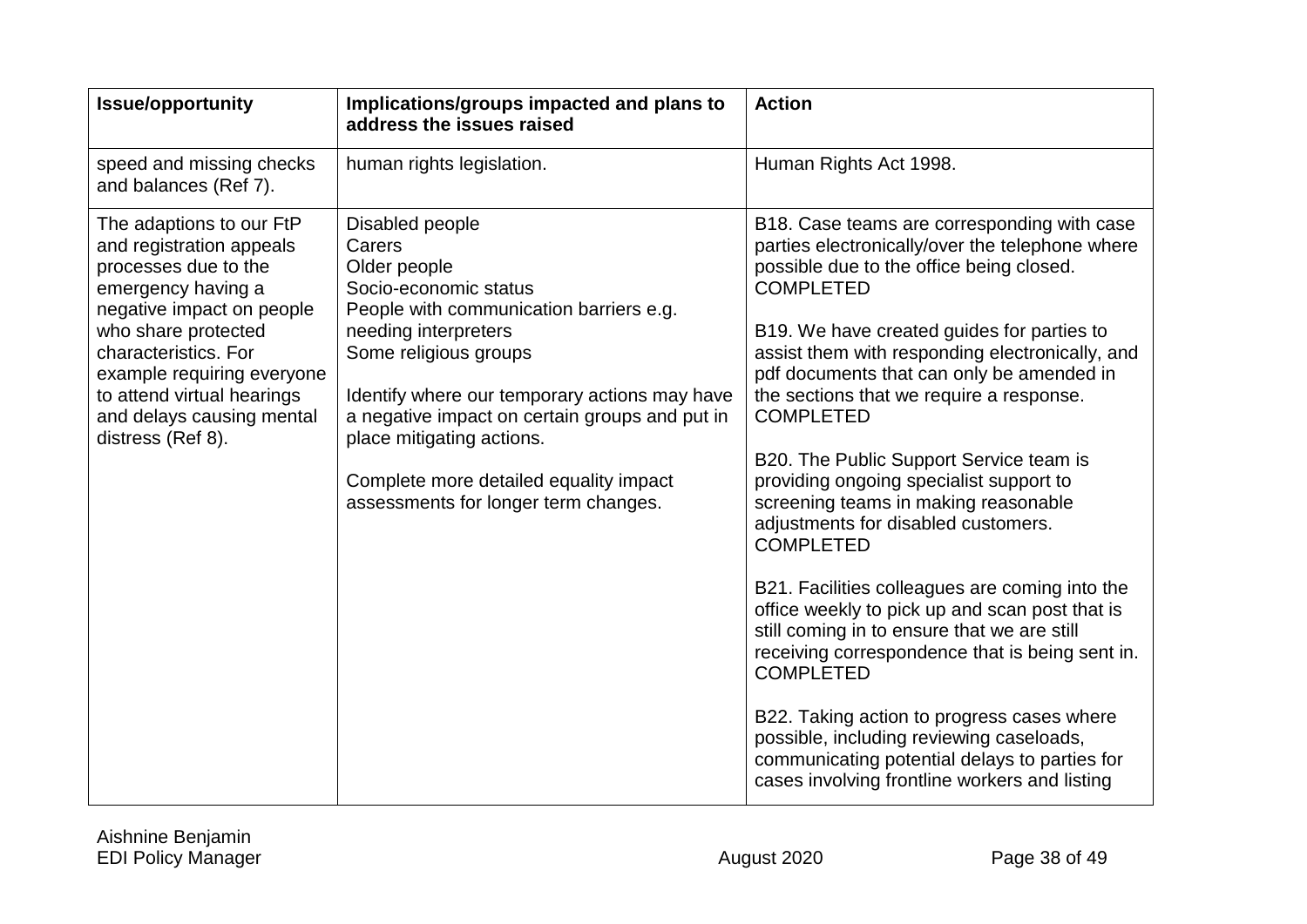| <b>Issue/opportunity</b>                                                                                                                                                                                                         | Implications/groups impacted and plans to<br>address the issues raised                                                                                                                                                                                                                                                | <b>Action</b>                                                                                                                                                                                                                                                                                                                                                                                                                                                                                                                                                     |
|----------------------------------------------------------------------------------------------------------------------------------------------------------------------------------------------------------------------------------|-----------------------------------------------------------------------------------------------------------------------------------------------------------------------------------------------------------------------------------------------------------------------------------------------------------------------|-------------------------------------------------------------------------------------------------------------------------------------------------------------------------------------------------------------------------------------------------------------------------------------------------------------------------------------------------------------------------------------------------------------------------------------------------------------------------------------------------------------------------------------------------------------------|
|                                                                                                                                                                                                                                  |                                                                                                                                                                                                                                                                                                                       | straightforward hearings. COMPLETED<br>B23. We have had a care line in place for<br>registrants with active FtP cases since October<br>2019. We will expand the service to other<br>registrants to assist them whilst dealing with<br>this crisis. COMPLETED<br>B24. Put together a working group to look at<br>expanding our FtP and Registration appeals<br>hearings activity and take forward the actions<br>from the EqIA for virtual hearings.<br><b>COMPLETED</b><br>B25. Conduct a separate EqIA for public<br>access to virtual hearings (also related to |
| The adaptations to our<br>overseas registration<br>processes due to the due to<br>the emergency having a<br>negative impact on people<br>who share protected<br>characteristics. For<br>example closing OCSE<br>centres (Ref 9). | Ethnic minority groups and non-UK nationals<br>Disabled people<br>Carers<br>People who are pregnant<br>Identify where our temporary actions may have<br>a negative impact on certain groups and put in<br>place mitigating actions.<br>Complete more detailed equality impact<br>assessments for longer term changes. | physical hearings).<br>As B17.<br>B26. Clear communications with overseas<br>candidates. For example by providing<br>information on our Covid-19 hub on the<br>website. COMPLETE<br>B27. All overseas nurses and midwives who<br>met the eligibility criteria were offered to<br>become temporarily registered. COMPLETED<br>B28. Working closely with our OSCE delivery                                                                                                                                                                                          |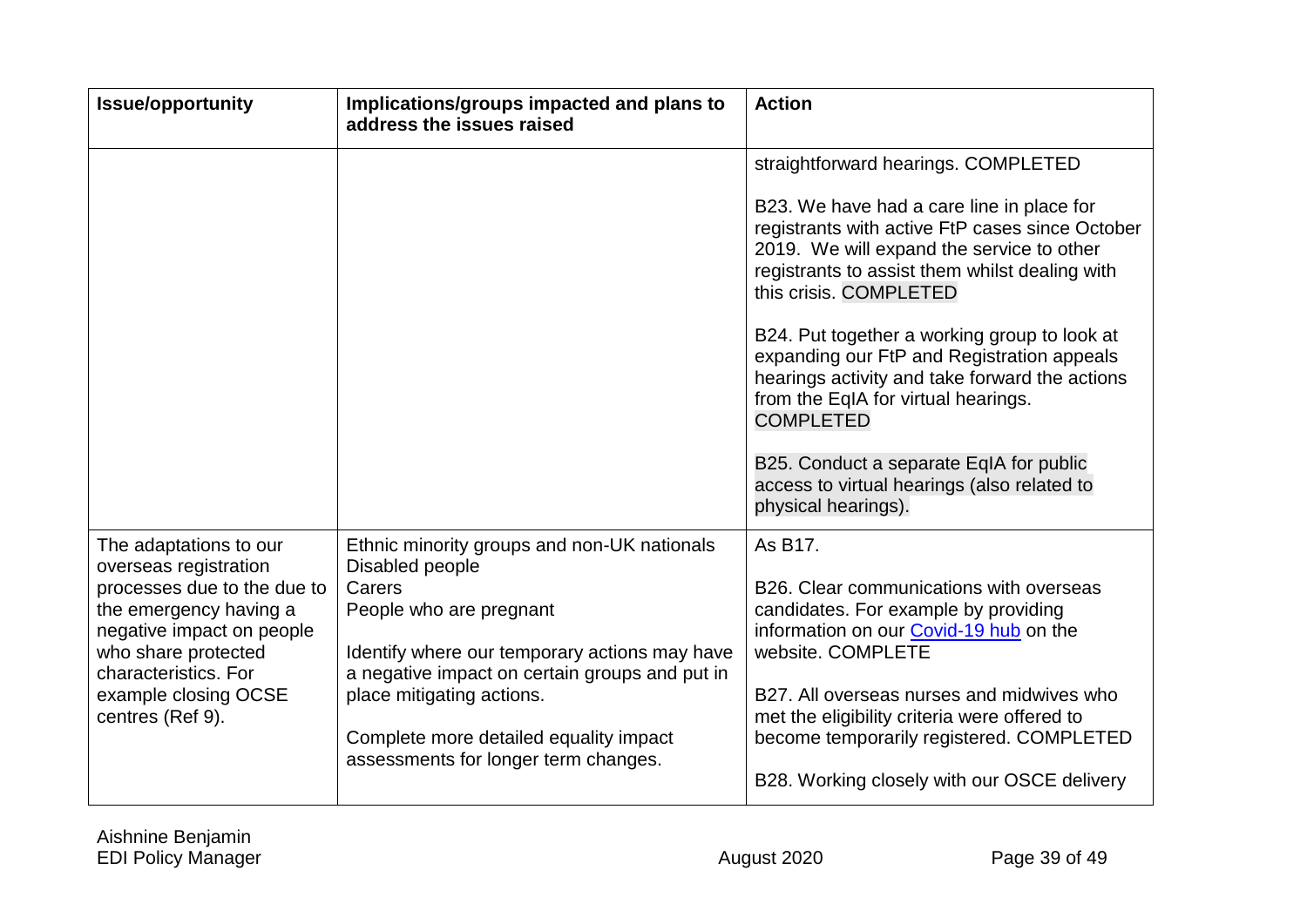| <b>Issue/opportunity</b>                                                                                                                                                                                                                                                                    | Implications/groups impacted and plans to<br>address the issues raised                                                                                                                                       | <b>Action</b>                                                                                                                                                                                                                                                                                                                                                                                                                                                                      |
|---------------------------------------------------------------------------------------------------------------------------------------------------------------------------------------------------------------------------------------------------------------------------------------------|--------------------------------------------------------------------------------------------------------------------------------------------------------------------------------------------------------------|------------------------------------------------------------------------------------------------------------------------------------------------------------------------------------------------------------------------------------------------------------------------------------------------------------------------------------------------------------------------------------------------------------------------------------------------------------------------------------|
|                                                                                                                                                                                                                                                                                             |                                                                                                                                                                                                              | partners and development partner on<br>reopening OSCE centres safely and<br>accessibility. COMPLETED                                                                                                                                                                                                                                                                                                                                                                               |
|                                                                                                                                                                                                                                                                                             |                                                                                                                                                                                                              | B29. We are piloting online computer based<br>tests which, if successful, will allow candidates<br>to take the test at home rather than travelling.                                                                                                                                                                                                                                                                                                                                |
| C Influence - providing insight                                                                                                                                                                                                                                                             |                                                                                                                                                                                                              |                                                                                                                                                                                                                                                                                                                                                                                                                                                                                    |
| Health inequalities and<br>discrimination already exist<br>in the wider healthcare<br>environment. These should<br>not be exacerbated in this<br>crisis. We have a<br>responsibility under the<br>PSED to use our influence<br>to tackle prejudice and<br>promote understanding (Ref<br>10) | All groups<br>We will act to eliminate discrimination and<br>promote equality, diversity and inclusion.<br>Cognisant of how the NMC can add value to<br>the insights in the wider healthcare<br>environment. | C1. Monitoring external publications on the<br>topic of health inequalities and impacts on the<br>basis of protected characteristic to inform our<br>decisions.<br>C2. Monitor the intelligence we gather about<br>Covid-19 related issues for EDI themes.<br>C3. Review external research and work with<br>other bodies to ensure there is a sufficiently<br>detailed picture of the impact of the emergency<br>on professionals on our registers by protected<br>characteristic. |
| Potentially exacerbating<br>current biases in the FtP<br>referral processes for<br>professionals with<br>temporary or permanent                                                                                                                                                             | Some ethnic minorities<br>Disabled people<br>Men<br>Monitor referrals by protected characteristic to                                                                                                         | C4. Monitor and analyse FtP referrals about<br>professionals on the registers related to Covid-<br>19 by protected characteristic and patterns in<br>source, allegation and outcome.                                                                                                                                                                                                                                                                                               |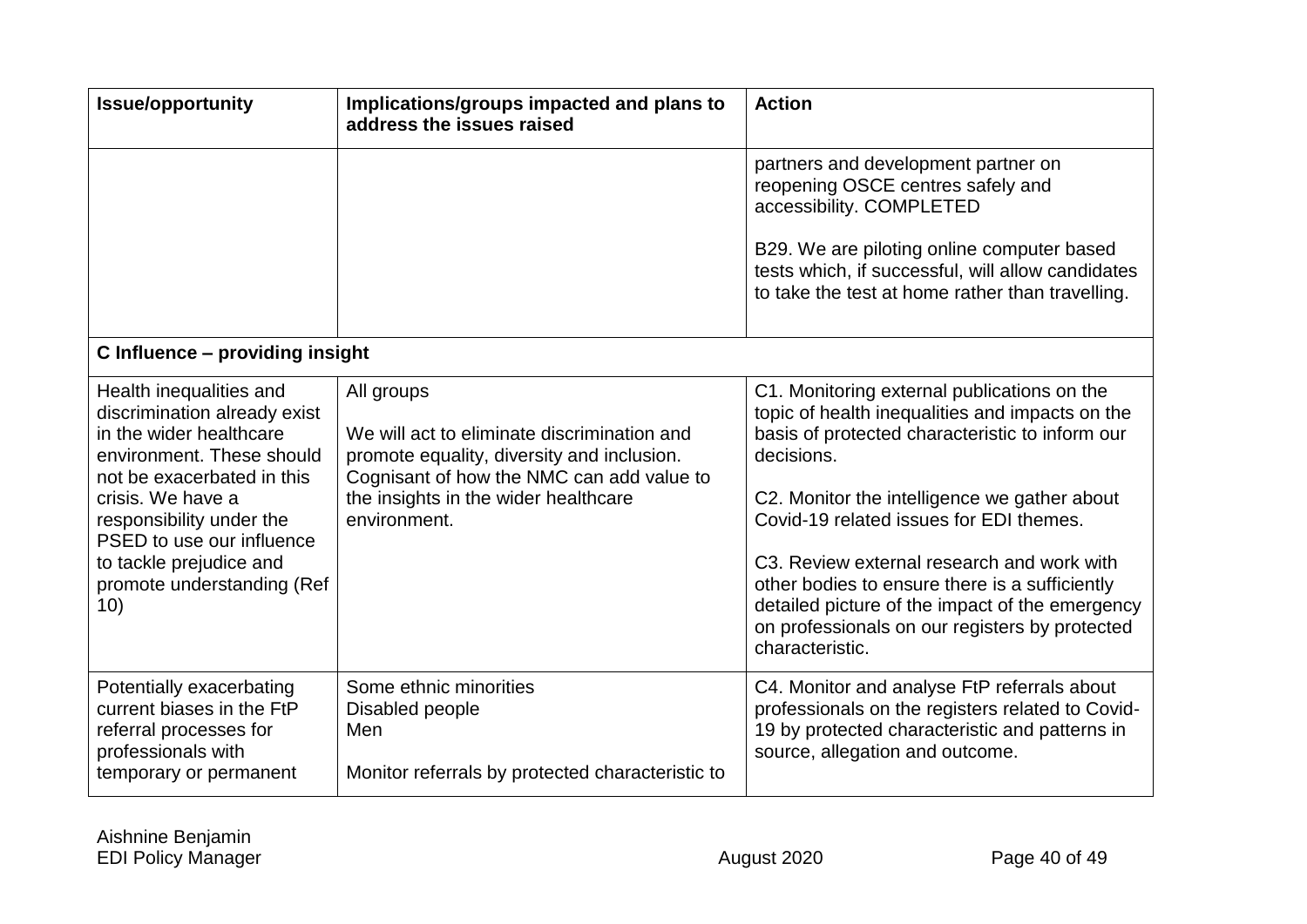| <b>Issue/opportunity</b>                                                                                                                                                                                                                                                                                                                       | Implications/groups impacted and plans to<br>address the issues raised                                                                                                                                                                                                                                                                                                                                           | <b>Action</b>                                                                                                                                                                                                                                                                                                                                                                                                                                                                                                                                                                                                                                                                                            |
|------------------------------------------------------------------------------------------------------------------------------------------------------------------------------------------------------------------------------------------------------------------------------------------------------------------------------------------------|------------------------------------------------------------------------------------------------------------------------------------------------------------------------------------------------------------------------------------------------------------------------------------------------------------------------------------------------------------------------------------------------------------------|----------------------------------------------------------------------------------------------------------------------------------------------------------------------------------------------------------------------------------------------------------------------------------------------------------------------------------------------------------------------------------------------------------------------------------------------------------------------------------------------------------------------------------------------------------------------------------------------------------------------------------------------------------------------------------------------------------|
| registration (for example<br>referrals from employers<br>being more likely to refer<br>people from certain ethnic<br>groups because of<br>discrimination and bias in<br>their own processes and<br>from individuals) (Ref 11)                                                                                                                  | identify patterns and bias.<br>Communicate with employers if concerns are<br>raised that appear to be based on bias.                                                                                                                                                                                                                                                                                             | C5. Explore ways to monitor if FtP referrals are<br>raised that appear to be based on bias or<br>discriminatory factors.<br>C6. Communicate with employers if it appears<br>that referrals are being made that appear to be<br>based on bias or discriminatory factors.                                                                                                                                                                                                                                                                                                                                                                                                                                  |
| Conversations in social<br>media have shown that<br>there is public interest in the<br>disproportionate numbers of<br>ethnic minority health<br>professionals working to<br>combat Covid-19 dying<br>from Covid-19. We expect<br>there will be calls for<br>inquiries and data on these<br>numbers after the pandemic<br>has finished (Ref 12) | Ethnic minorities (professionals and the public)<br>We will provide accurate EDI and workplace<br>data about our registrants to other public health<br>organisations in each UK country in order to<br>allow them to verify the numbers of<br>professionals on the our register (with<br>temporary and full registration) who are<br>infected, hospitalised or die from Covid-19 by<br>protected characteristic. | C7. Ensure the systems are in place to monitor<br>ethnicity (and other relevant protected<br>characteristics) on both registers.<br><b>COMPLETED</b><br>C8. We will keep under review the call for<br>evidence from the Women and Equalities Unit<br>and future calls for evidence (where we may<br>inform wider discussion to understand how<br>people with protected characteristics are<br>disproportionately affected by Covid-19).<br>C9. Provide accurate diversity data to support<br>our partners looking into the numbers of<br>professionals on our registers who have died<br>as a result of Covid-19.<br>C10. Where suitable sensitively communicate<br>EDI messages re the data externally. |
| D Support – professionals on our register                                                                                                                                                                                                                                                                                                      |                                                                                                                                                                                                                                                                                                                                                                                                                  |                                                                                                                                                                                                                                                                                                                                                                                                                                                                                                                                                                                                                                                                                                          |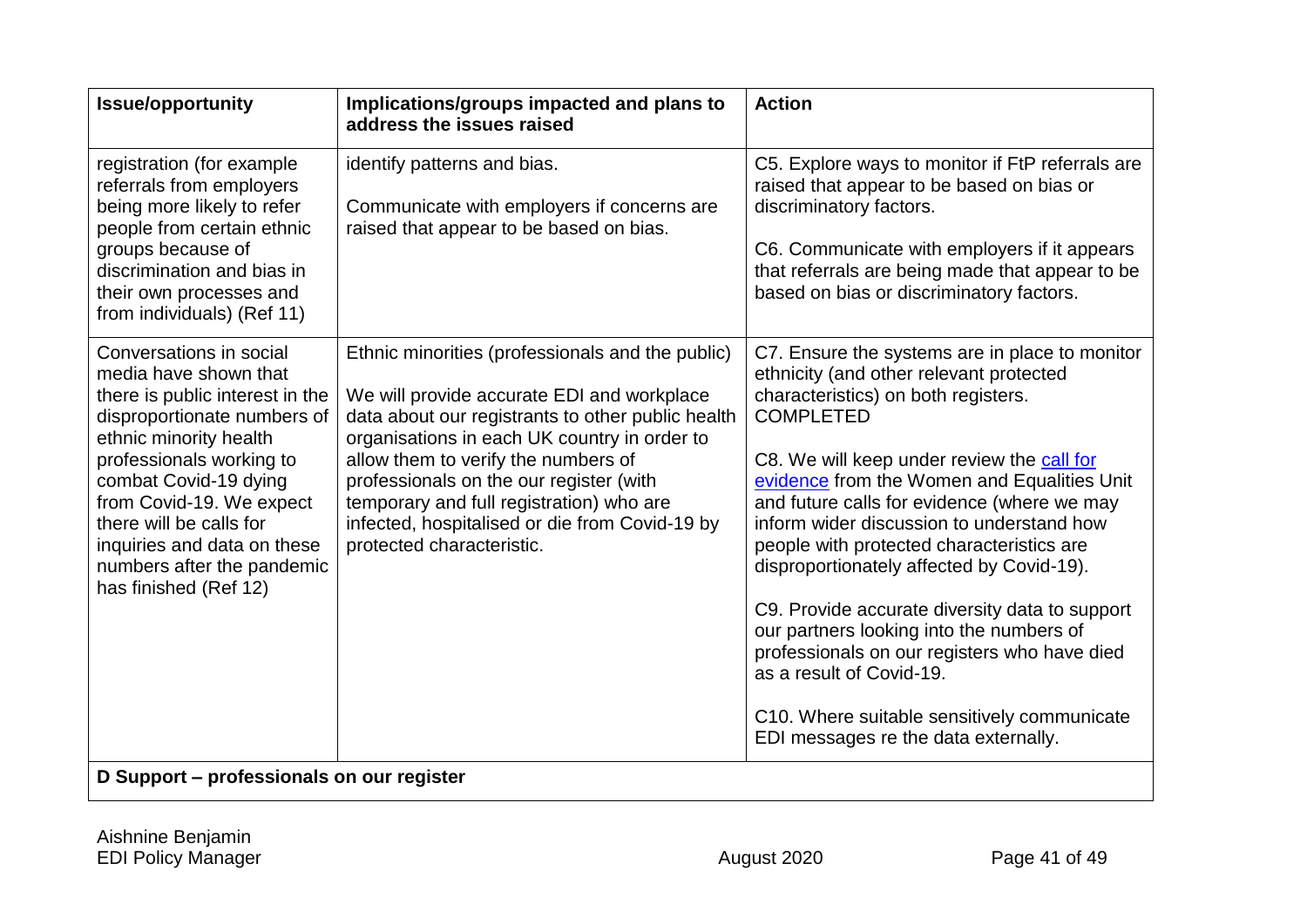| <b>Issue/opportunity</b>                                                                                                    | Implications/groups impacted and plans to<br>address the issues raised                                                                                                 | <b>Action</b>                                                                                                                                                                                                                      |
|-----------------------------------------------------------------------------------------------------------------------------|------------------------------------------------------------------------------------------------------------------------------------------------------------------------|------------------------------------------------------------------------------------------------------------------------------------------------------------------------------------------------------------------------------------|
| Professionals on our<br>register working in an<br>emergency situation are<br>more likely to be under                        | All groups – but particularly vulnerable disabled<br>groups and those who already have health<br>inequalities including ethnic minorities,<br>disabled and LGBT people | D1. Attend Moral and Ethical Guidance<br>Committee – monitor issues that arise and<br>work that arises from this group.                                                                                                            |
| pressure to make decisions<br>that could breach equalities<br>legislation, ethics and                                       | Monitor and address issues as they arise.                                                                                                                              | D2. Publish PPE guidance and guidance on<br>DNACPR action completed. COMPLETED.<br>Regularly review issues as they emerge tied                                                                                                     |
| engage the Human Rights<br><b>Act (Ref 13)</b>                                                                              | Attend external forums and monitor concerns<br>with stakeholders.                                                                                                      | into ethical guidance and case studies.                                                                                                                                                                                            |
|                                                                                                                             |                                                                                                                                                                        | D3. Review contract with the supplier<br>delivering more training to staff making<br>screening decisions on identifying context<br>factors - to include heightened issues about<br>ethics and discrimination in crisis situations. |
| Use our influence to<br>support healthcare workers<br>and people using services                                             | Disabled health professionals – mental health<br>People with disabilities - including learning                                                                         | D4. Ensure communications are translated into<br>Welsh in line with our Welsh Language<br>Scheme.                                                                                                                                  |
| that will be facing more<br>difficulties during this<br>emergency because of their<br>protected characteristics<br>(Ref 14) | difficulties, autism and those with long-term<br>health conditions.<br>Pregnant people<br>Carers                                                                       | D5. External communications and collaboration<br>with other stakeholders - signposting to<br>resources on mental health. COMPLETED                                                                                                 |
|                                                                                                                             | Welsh speaking professionals and people<br>using services                                                                                                              |                                                                                                                                                                                                                                    |
|                                                                                                                             | Use external communications channels to<br>promote mental health and other<br>considerations for example, ethics in decision-<br>making.                               |                                                                                                                                                                                                                                    |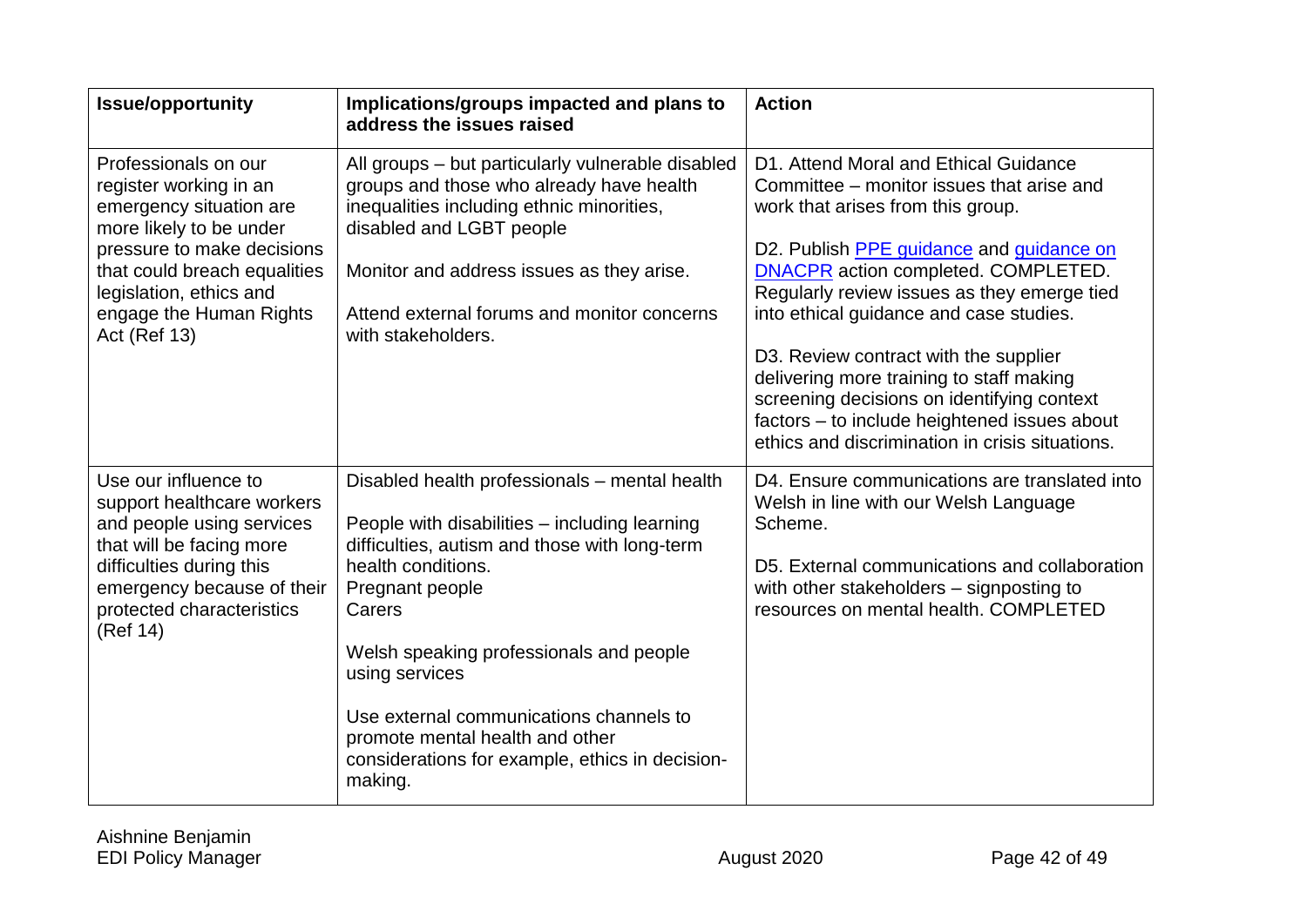| Carers (more likely to be women and 89<br>people of the register are women)<br>Disabled people<br>That our actions mitigate any disproportionate<br>revalidation rates by protected characteristics<br>and the process is flexible to take account of | D6. Make revalidation extensions available to<br>all people on the register. COMPLETED<br>D7. Produce 'How to revalidate during C-19'<br>guidance. To include information about<br>updating diversity information and to be                                                                                                                                                                                                                     |
|-------------------------------------------------------------------------------------------------------------------------------------------------------------------------------------------------------------------------------------------------------|-------------------------------------------------------------------------------------------------------------------------------------------------------------------------------------------------------------------------------------------------------------------------------------------------------------------------------------------------------------------------------------------------------------------------------------------------|
| different circumstances.                                                                                                                                                                                                                              | translated into Welsh, COMPLETED<br>D8. Monitor the diversity data of those who<br>apply for, are accepted, and those who are not<br>accepted for support measures.                                                                                                                                                                                                                                                                             |
| Socio-economic status may indicate less<br>financial flexibility                                                                                                                                                                                      | D9. People who fail to pay fees are given six<br>week extensions and those who need support<br>after this are referred to the hardship criteria.<br><b>COMPLETED</b><br>D <sub>10</sub> . Use criteria to determine hardship cases<br>for additional support with payments.<br><b>COMPLETED</b><br>D11. Explore the possibility of monitoring the<br>diversity characteristics of those who apply for<br>and are accepted for hardship support. |
|                                                                                                                                                                                                                                                       | <b>E Support – students in placements</b>                                                                                                                                                                                                                                                                                                                                                                                                       |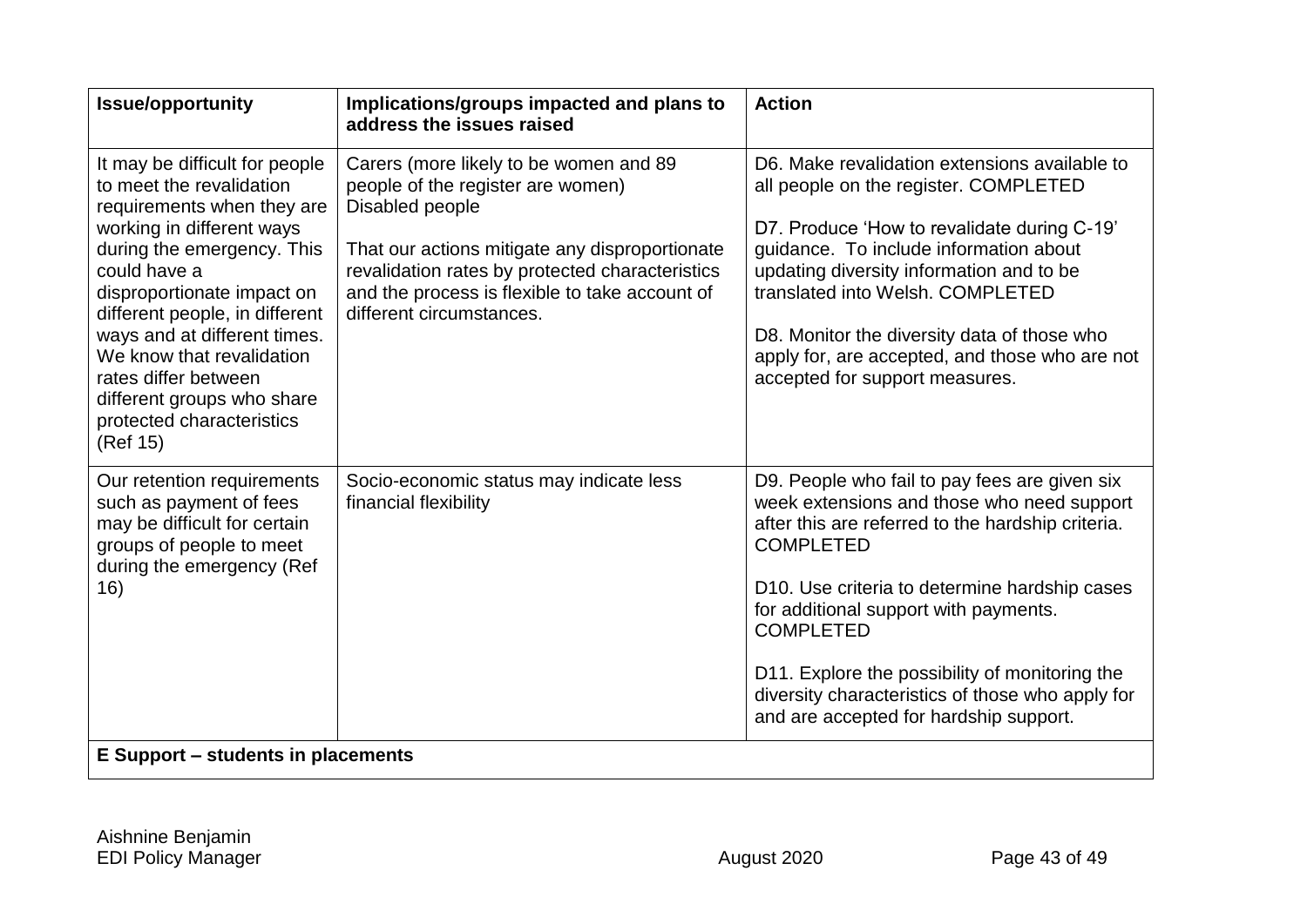| <b>Issue/opportunity</b>                                                                                                                                            | Implications/groups impacted and plans to<br>address the issues raised                                                                                                                                                                                                                                                                 | <b>Action</b>                                                                                                                                                                                                                                                                                                                                                                                                                                                                                                                                                                                                                                                                                                                                           |
|---------------------------------------------------------------------------------------------------------------------------------------------------------------------|----------------------------------------------------------------------------------------------------------------------------------------------------------------------------------------------------------------------------------------------------------------------------------------------------------------------------------------|---------------------------------------------------------------------------------------------------------------------------------------------------------------------------------------------------------------------------------------------------------------------------------------------------------------------------------------------------------------------------------------------------------------------------------------------------------------------------------------------------------------------------------------------------------------------------------------------------------------------------------------------------------------------------------------------------------------------------------------------------------|
| Use our influence to<br>support students who will<br>be facing more difficulties<br>during this emergency<br>because of their protected<br>characteristics (Ref 17) | Disabled students<br>Carers<br><b>Ethnic minorities</b><br>We will work with key stakeholders to ensure<br>students remain supported and supervised<br>during this period. Where students who may<br>have to suspend/defer their studies during this<br>period they will be supported to continue their<br>studies after the emergency | E1. Work with key stakeholders to create joint<br>statements which outline the options for<br>students, and that students will not be<br>negatively impacted because of their personal<br>situation, COMPLETED<br>E2. Create a table outlining to students their<br>options and that they will not be negatively<br>impacted because of their personal situation.<br><b>COMPLETED</b><br>E3. Publish our emergency programme<br>standards outlining that students should<br>continue to be appropriately supported and<br>supervised. COMPLETED<br>E4. Review AEIs' exceptional reporting forms<br>to ensure that students have not been<br>disadvantaged and that appropriate support<br>has been put in place for all students during<br>this period. |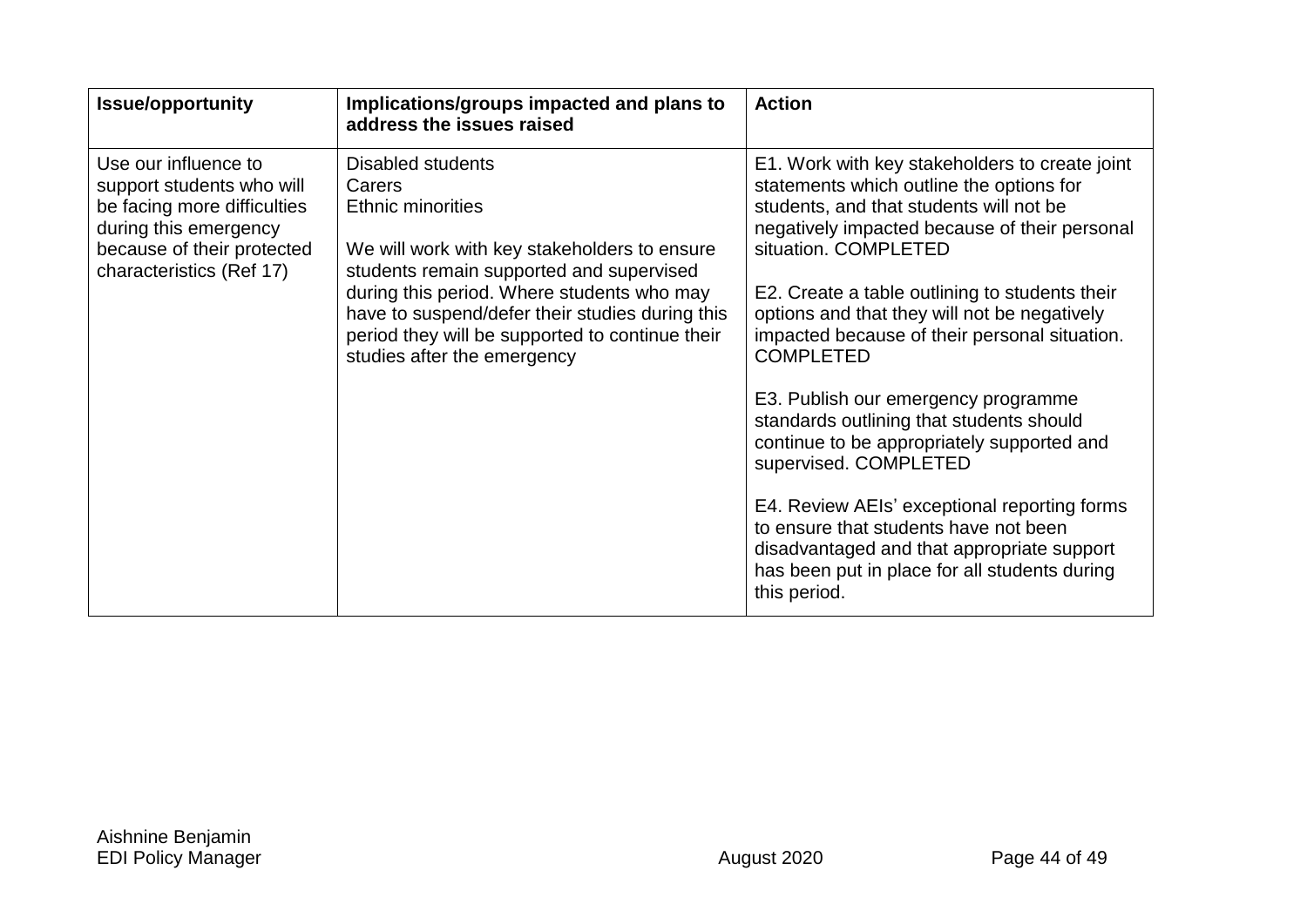# <span id="page-47-0"></span>**Section 7: Review**

| Date of next review                                                       | Ongoing updates in action monitoring log.<br>Full review of this EqIA on 31 October<br>2020.                                                                                                                                                   |  |
|---------------------------------------------------------------------------|------------------------------------------------------------------------------------------------------------------------------------------------------------------------------------------------------------------------------------------------|--|
| Name of business/operational lead                                         | The EDI Policy Team are coordinating the<br>monitoring of the actions.                                                                                                                                                                         |  |
| How will operational impact be<br>monitored?                              | Meetings to review the actions with action<br>leads. This EqIA will be updated bi-<br>monthly.                                                                                                                                                 |  |
| What are the success indicators to<br>monitor the impact of the activity? | 1<br>Professionals on our register feel that<br>the NMC is supportive and non-<br>biased because of the information we<br>communicate on Covid-19.                                                                                             |  |
|                                                                           | $\overline{2}$<br>The adaptions we make to our<br>registration and fitness to practise<br>functions for the Covid-19 emergency<br>do not lead to unlawful discrimination.                                                                      |  |
|                                                                           | There is no bias in the criteria for or in<br>3<br>the decisions that are made about<br>temporary registration (access to and<br>removal from the register).                                                                                   |  |
|                                                                           | Complaints about discrimination or<br>4<br>bias on the basis of protected<br>characteristic in how professionals<br>access or are removed from the<br>Covid-19 temporary register are not<br>upheld.                                           |  |
|                                                                           | We are assured that the professionals<br>5<br>on our register are practicing in line<br>with the EDI and human rights<br>requirements in the Code despite the<br>emergency situation and take action if<br>we have evidence that they are not. |  |
|                                                                           | The NMC can report on the diversity<br>6<br>of professionals with temporary<br>registration.                                                                                                                                                   |  |
| How often will the impact be reviewed?                                    | First meeting on 14 April 2020.                                                                                                                                                                                                                |  |